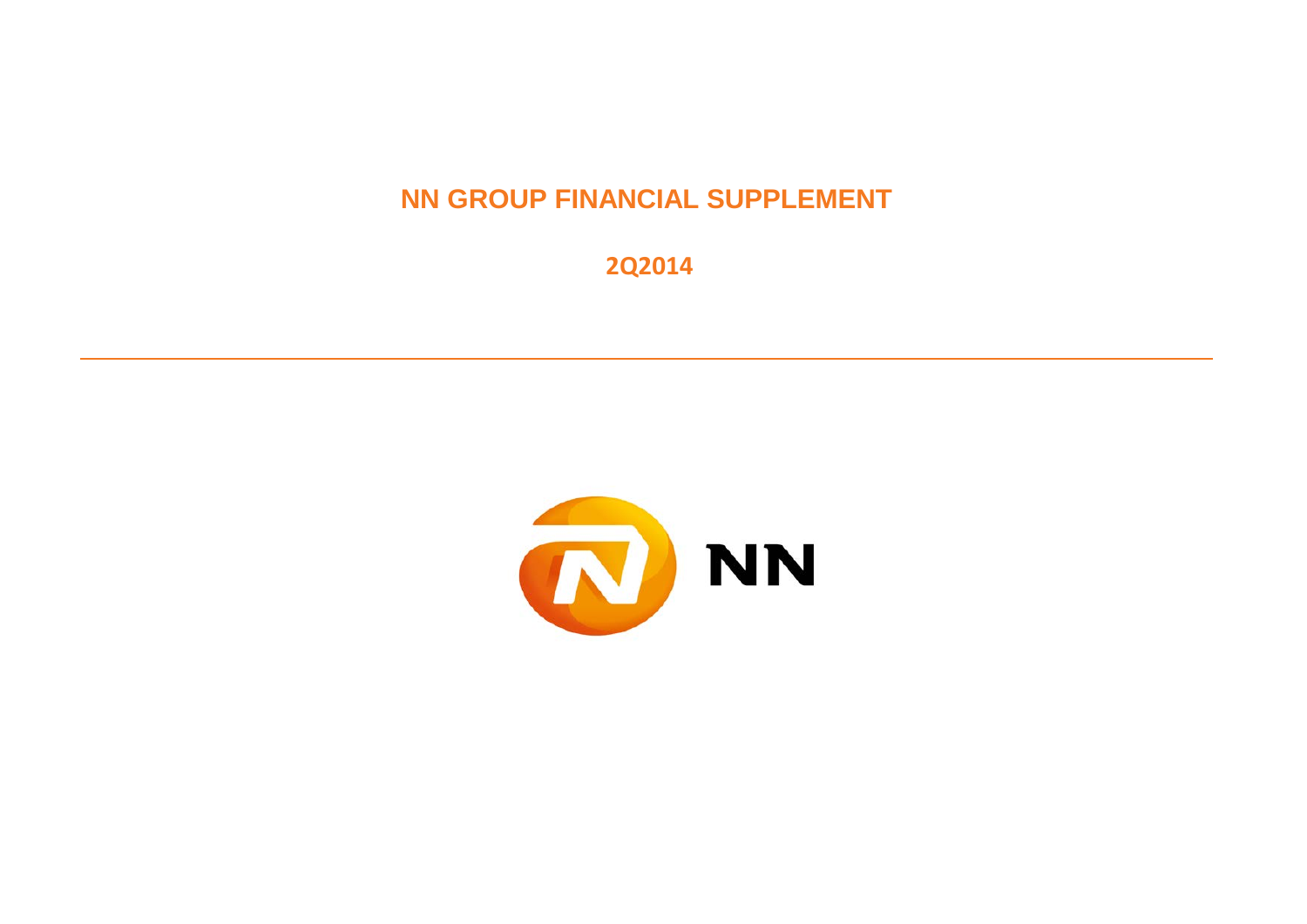**•**  The Financial Supplement includes quarterly financial trend data and is published on a quarterly basis.

- Rounding could cause some small differences.
- All figures are unaudited.

'n,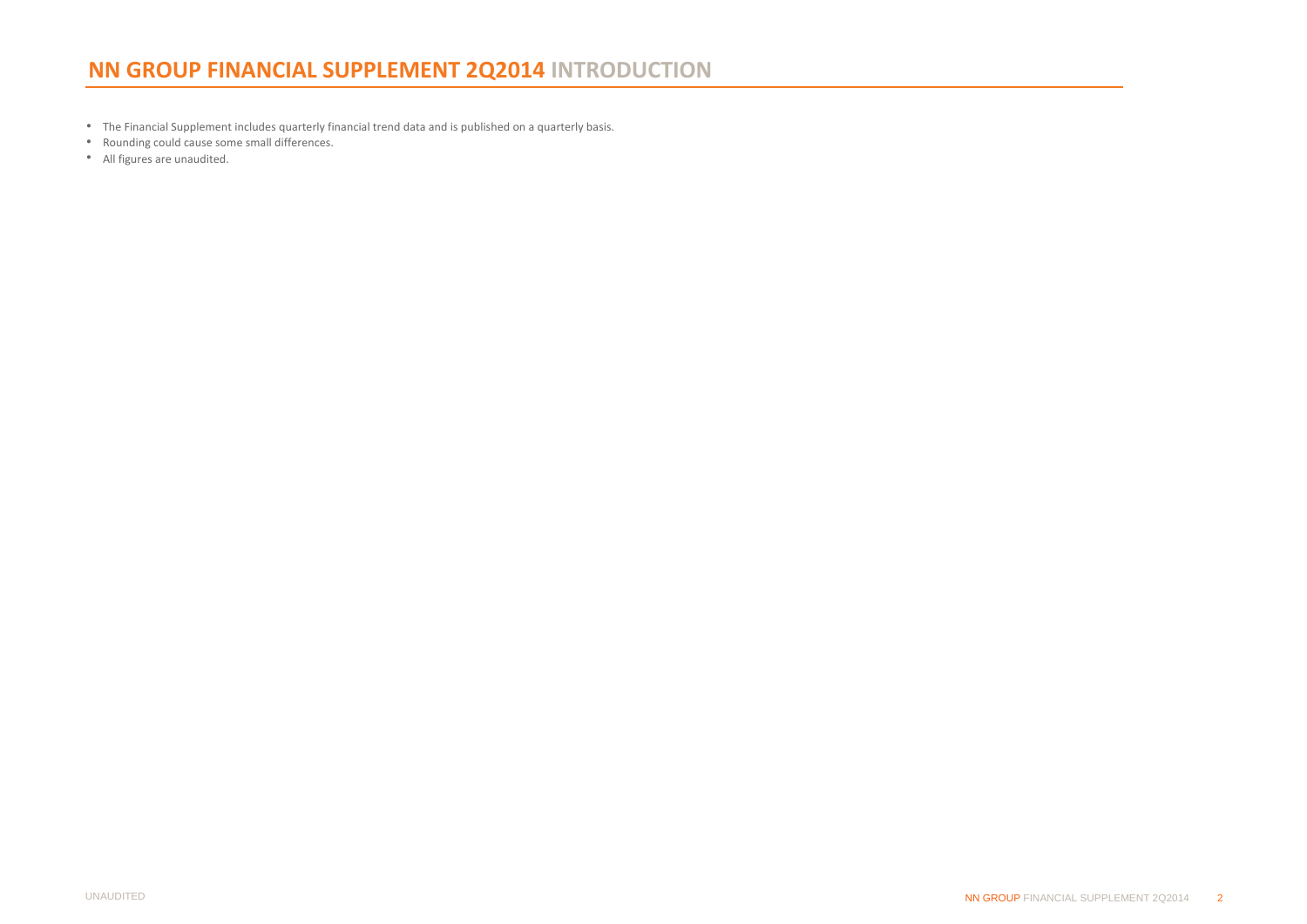| 1.1.1 | Consolidated Balance sheet: Assets                              | 4              |
|-------|-----------------------------------------------------------------|----------------|
| 1.1.2 | Consolidated Balance sheet: Equity and Liabilities              | 5              |
| 1.2   | Total equity                                                    | 6              |
| 1.3   | Capital base - IGD                                              | $\overline{7}$ |
| 1.4   | Holding Company Cash Capital                                    | 8              |
| 1.5   | Investments                                                     | 9              |
| 2.1   | Margin analysis: Total                                          | 10             |
| 2.2   | Margin analysis: Netherlands Life                               | 12             |
| 2.3   | Margin analysis: Netherlands Non-Life                           | 13             |
| 2.4   | Margin analysis: Insurance Europe                               | 14             |
| 2.5   | Margin analysis: Japan Life                                     | 15             |
| 2.6   | Margin analysis: Investment Management                          | 16             |
| 2.7   | Margin analysis: Other                                          | 17             |
| 2.8   | Margin analysis: Japan Closed Block VA                          | 18             |
| 3.1   | Client balances: Netherlands Life                               | 19             |
| 3.2   | Client balances: Insurance Europe                               | 20             |
| 3.3   | Client balances: Japan Life                                     | 21             |
| 3.4   | Client balances: Investment Management                          | 22             |
| 3.5   | Client balances: Other (NN Bank)                                | 23             |
| 3.6   | Margin analysis: Japan Closed Block VA                          | 24             |
| 4.1   | Additional information: Netherlands Non-life                    | 25             |
| 4.2   | Additional information: Insurance Europe key figures by country | 26             |
| 4.3   | Additional information: Investment Management                   | 27             |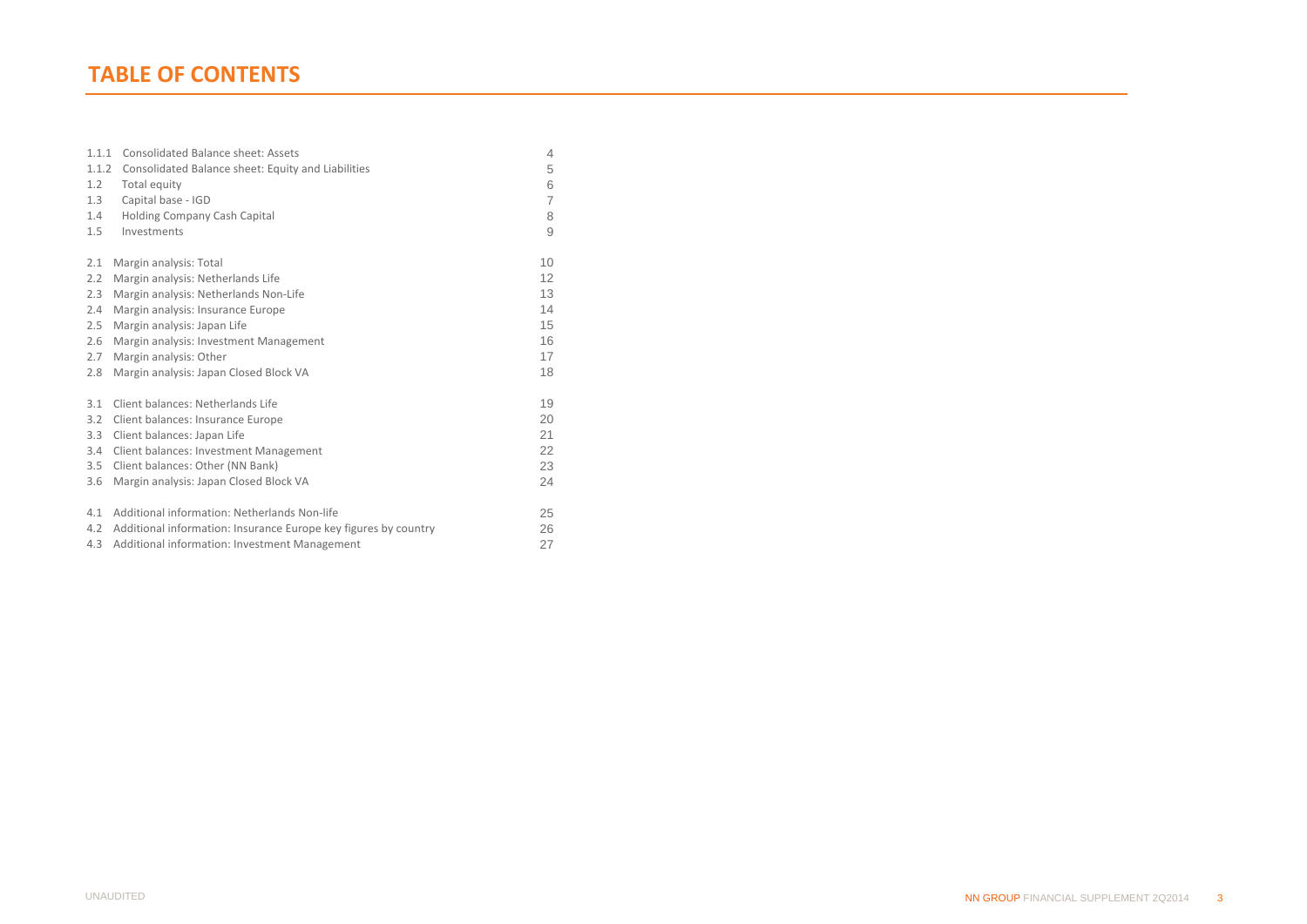#### <span id="page-3-0"></span>**NN GROUP 1.1.1 CONSOLIDATED BALANCE SHEET: ASSETS**

|                                                       | 31 Dec | 30 Sep | 30 Jun  | 31 Mar  | 31 Dec      | 30 Sep                              | 30 Jun                             | 31 Mar                             |
|-------------------------------------------------------|--------|--------|---------|---------|-------------|-------------------------------------|------------------------------------|------------------------------------|
| in EUR million                                        | 2014   | 2014   | 2014    | 2014    | $2013^{11}$ | $2013$ <sup>1)</sup> <sup>2</sup> ) | $2013$ <sup>1)</sup> <sup>3)</sup> | $2013$ <sup>1)</sup> <sup>3)</sup> |
| Cash and cash equivalents                             |        |        | 6.739   | 8.114   | 7.155       | 6.858                               | 7.818                              | 7.243                              |
| Financial assets at fair value through profit or loss |        |        | 44.516  | 42.360  | 43.933      | 44.859                              | 45.540                             | 48.866                             |
| Trading assets                                        |        |        | 645     | 769     | 736         | 570                                 | 597                                | 596                                |
| Investments for risk of policyholders                 |        |        | 38.822  | 37.683  | 39.589      | 40.165                              | 40.693                             | 42.525                             |
| Non-trading derivatives                               |        |        | 4.436   | 3.423   | 3.126       | 3.342                               | 3.687                              | 4.338                              |
| Designated as at fair value through profit or loss    |        |        | 612     | 485     | 482         | 782                                 | 564                                | 1.408                              |
| Available-for-sale investments                        |        |        | 67.025  | 63.684  | 61.014      | 64.460                              | 64.798                             | 67.858                             |
| Debt securities                                       |        |        | 60.861  | 57.801  | 55.394      | 59.101                              | 59.180                             | 62.345                             |
| Equity securities                                     |        |        | 6.164   | 5.883   | 5.620       | 5.359                               | 5.618                              | 5.513                              |
| Loans                                                 |        |        | 27.111  | 25.905  | 25.319      | 22.076                              | 16.823                             | 16.813                             |
| Reinsurance contracts                                 |        |        | 270     | 275     | 252         | 277                                 | 285                                | 293                                |
| Investments in associates                             |        |        | 1.575   | 1.243   | 1.071       | 1.162                               | 1.189                              | 1.328                              |
| Real estate investments                               |        |        | 786     | 743     | 721         | 749                                 | 745                                | 748                                |
| Property and equipment                                |        |        | 149     | 162     | 164         | 181                                 | 185                                | 195                                |
| Intangible assets                                     |        |        | 383     | 382     | 392         | 398                                 | 408                                | 425                                |
| Deferred acquisition costs                            |        |        | 1.441   | 1.411   | 1.353       | 2.832                               | 2.878                              | 3.030                              |
| Other assets                                          |        |        | 3.945   | 3.274   | 3.754       | 5.835                               | 5.890                              | 6.195                              |
| Total assets excluding assets held for sale           |        |        | 153.939 | 147.553 | 145.128     | 149.688                             | 146.561                            | 152.995                            |
| Assets held for sale                                  |        |        | 123     | 180     | 187         | 16.994                              | 174.589                            | 183.045                            |
| <b>Total assets</b>                                   |        |        | 154.062 | 147.734 | 145.315     | 166.682                             | 321.150                            | 336.040                            |

1) The figures of this period have been restated to reflect the change in accounting policy, i.e. the move towards fair value accounting for Guaranteed Minimum Death Benefits reserves of the Japan Closed Block VA

segment as of 1 January 2014. The comparative figures have also been restated to reflect the implementation of IFRS 11, which replaced proportional consolidation for joint ventures by equity accounting.

2) Reclassified, in the 30 September 2013 reclassified balance sheets, Assets and liabilities held for sale includes the insurance and investment management businesses in Asia excluding NN Group's business in Japan. The assets and liabilities of NN Group's business in Japan are included on a line by line basis.

3) Reclassified, in the 30 June 2013 and 31 March 2013 reclassified balance sheets Assets and liabilities held for sale includes ING US, the insurance and investment management businesses in Asia excluding NN Group's business in Japan. The assets and liablities of NN Group's business in Japan are included on a line by line basis.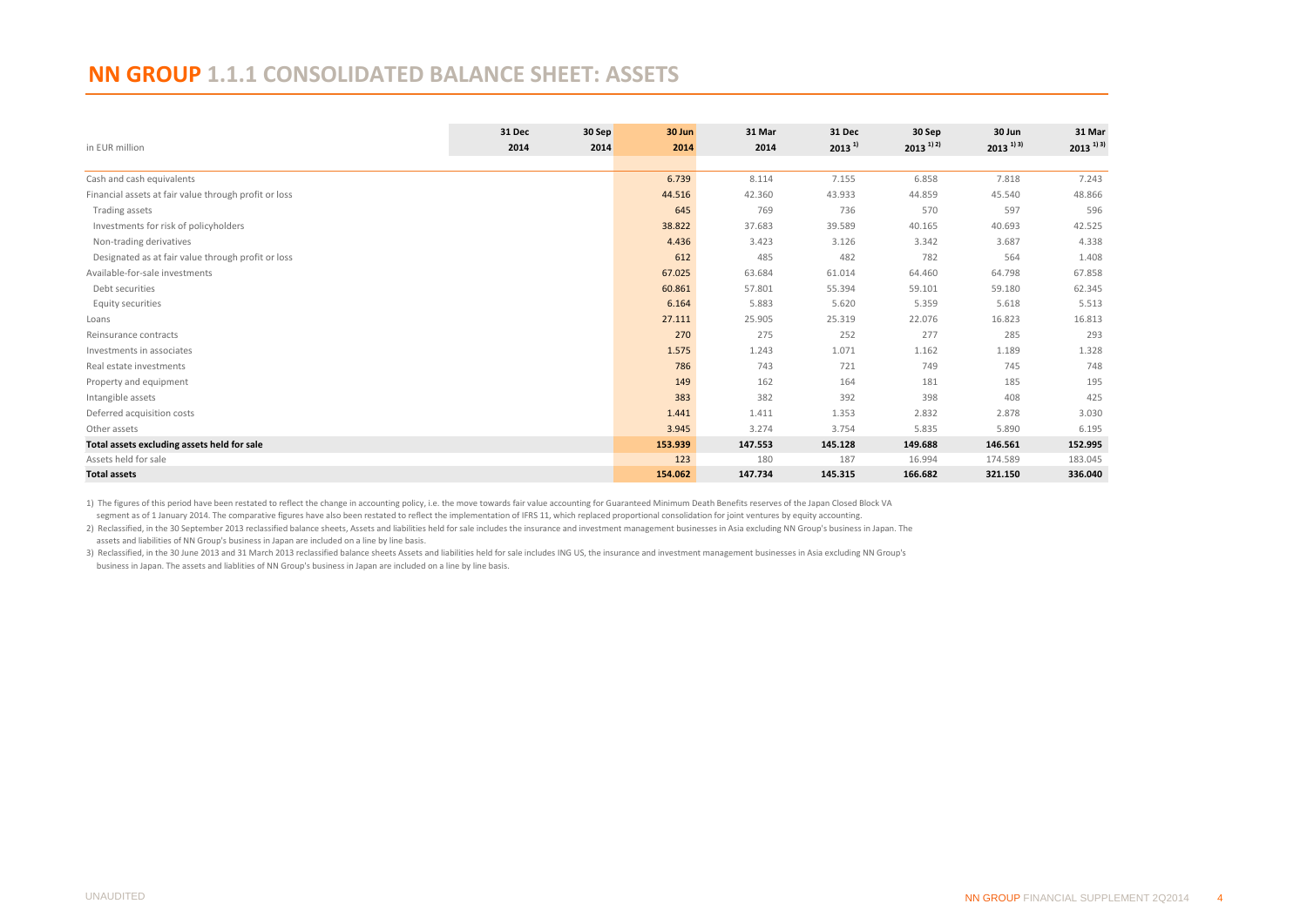#### <span id="page-4-0"></span>**NN GROUP 1.1.2 CONSOLIDATED BALANCE SHEET: EQUITY AND LIABILITIES**

| in EUR million                                              | 31 Dec<br>2014 | 30 Sep<br>2014 | 30 Jun<br>2014 | 31 Mar<br>2014 | 31 Dec<br>$2013^{11}$ | 30 Sep<br>$2013$ <sup>1)</sup> <sup>2</sup> ) | 30 Jun<br>$2013$ <sup>1) 3)</sup> | 31 Mar<br>$2013$ <sup>1)</sup> <sup>3)</sup> |
|-------------------------------------------------------------|----------------|----------------|----------------|----------------|-----------------------|-----------------------------------------------|-----------------------------------|----------------------------------------------|
|                                                             |                |                |                |                |                       |                                               |                                   |                                              |
| Shareholders' equity                                        |                |                | 16.939         | 14.682         | 14.062                | 14.719                                        | 22.089                            | 27.114                                       |
| Minority interests                                          |                |                | 60             | 72             | 68                    | 65                                            | 3.025                             | 240                                          |
| <b>Total equity</b>                                         |                |                | 16.999         | 14.754         | 14.130                | 14.784                                        | 25.114                            | 27.354                                       |
| Subordinated loans                                          |                |                | 3.287          | 2.890          | 2.892                 | 2.894                                         | 2.958                             | 2.996                                        |
| Debt securities in issue                                    |                |                | $\Omega$       | $\mathbf{0}$   | $\mathbf 0$           | 270                                           | 693                               | 694                                          |
| Senior debt                                                 |                |                | 400            | 1.000          | 1.000                 | 2.000                                         | 1.308                             | 1.309                                        |
| Other borrowed funds                                        |                |                | 3.968          | 3.243          | 3.817                 | 2.955                                         | 2.687                             | 3.062                                        |
| Insurance and investment contracts:                         |                |                | 116.031        | 113.836        | 111.769               | 115.420                                       | 116.979                           | 121.466                                      |
| life insurance provisions                                   |                |                | 72.569         | 71.345         | 67.700                | 70.625                                        | 71.485                            | 74.039                                       |
| non-life insurance provisions                               |                |                | 3.787          | 3.912          | 3.584                 | 3.726                                         | 3.840                             | 3.955                                        |
| provision for risk of policyholders                         |                |                | 38.869         | 37.772         | 39.675                | 40.259                                        | 40.812                            | 42.626                                       |
| other                                                       |                |                | 806            | 808            | 810                   | 811                                           | 841                               | 845                                          |
| Customer deposits and other funds on deposit                |                |                | 6.519          | 6.190          | 5.769                 | 4.962                                         | $\mathbf{0}$                      | $\Omega$                                     |
| Financial liabilities at fair value through profit or loss: |                |                |                |                |                       | 1.782                                         | 1.920                             | 2.205                                        |
| Non-trading derivatives                                     |                |                | 1.859          | 1.396          | 1.843                 | 1.782                                         | 1.920                             | 2.205                                        |
| Other liabilities                                           |                |                | 4.995          | 4.408          | 4.071                 | 5.887                                         | 5.877                             | 6.044                                        |
| Total liabilities excluding liabilities held for sale       |                |                | 137.059        | 132.962        | 131.161               | 136.170                                       | 132.422                           | 137.777                                      |
| Liabilities held for sale                                   |                |                |                | 18             | 24                    | 15.728                                        | 163.614                           | 170.909                                      |
| <b>Total liabilities</b>                                    |                |                | 137.063        | 132.980        | 131.185               | 151.898                                       | 296.036                           | 308.686                                      |
| <b>Total equity and liabilities</b>                         |                |                | 154.062        | 147.734        | 145.315               | 166.682                                       | 321.150                           | 336.040                                      |

1) The figures of this period have been restated to reflect the change in accounting policy, i.e. the move towards fair value accounting for Guaranteed Minimum Death Benefits reserves of the Japan Closed Block VA

segment as of 1 January 2014. The comparative figures have also been restated to reflect the implementation of IFRS 11, which replaced proportional consolidation for joint ventures by equity accounting.

2) Reclassified, in the 30 September 2013 reclassified balance sheets, Assets and liabilities held for sale includes the insurance and investment management businesses in Asia excluding NN Group's business in Japan. The assets and liabilities of NN Group's business in Japan are included on a line by line basis.

 business in Japan. The assets and liabilities of NN Group's business in Japan are included on a line by line basis. 3) Reclassified, in the 30 June 2013 and 31 March 2013 reclassified balance sheets Assets and liabilities held for sale includes ING US, the insurance and investment management businesses in Asia excluding NN Group's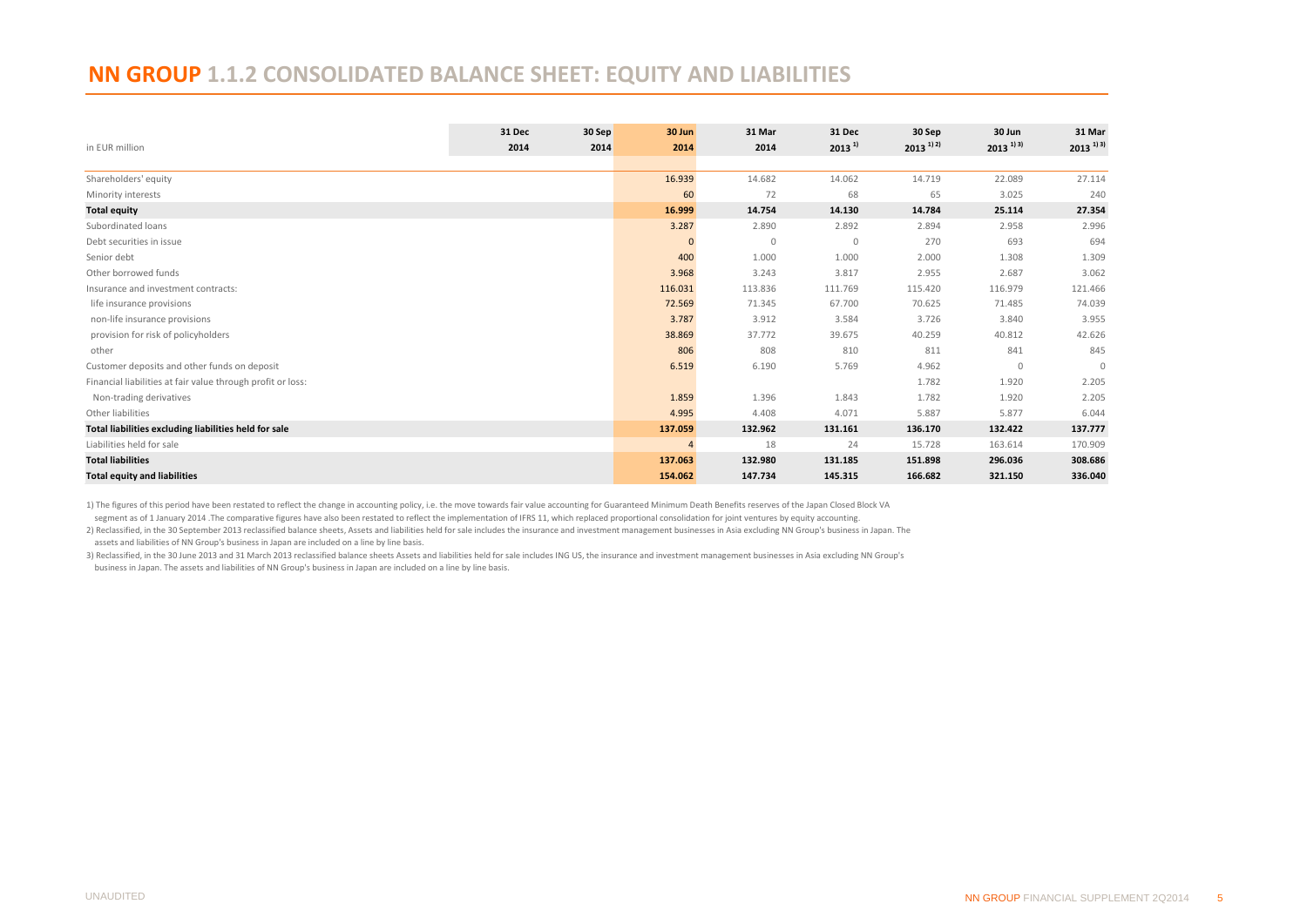# <span id="page-5-0"></span>**NN GROUP 1.2 TOTAL EQUITY**

|                                                          | 31 Dec | 30 Sep | 30 Jun       | 31 Mar      | 31 Dec      | 30 Sep      | 30 Jun      | 31 Mar       |
|----------------------------------------------------------|--------|--------|--------------|-------------|-------------|-------------|-------------|--------------|
| in EUR million                                           | 2014   | 2014   | 2014         | 2014        | 2013        | 2013        | 2013        | 2013         |
|                                                          |        |        |              |             |             |             |             |              |
| Share capital                                            |        |        | $\mathbf{0}$ | $\mathbf 0$ | $\mathbb O$ | $\mathbf 0$ | $\mathbb O$ | $\mathbf{0}$ |
| Share premium                                            |        |        | 12.140       | 11.290      | 11.605      | 10.711      | 17.750      | 17.750       |
| Revaluation reserve equity securities                    |        |        | 1.091        | 1.097       | 1.019       | 986         | 877         | 947          |
| Revaluation reserve debt securities                      |        |        | 5.489        | 4.110       | 2.807       | 3.674       | 4.831       | 8.504        |
| Revaluation reserve crediting to life policyholders      |        |        | $-3.858$     | $-3.199$    | $-2.579$    | $-2.812$    | $-3.507$    | $-5.214$     |
| Revaluation reserve cashflow hedge                       |        |        | 3.447        | 3.039       | 2.726       | 2.872       | 3.076       | 3.391        |
| Other revaluation reserve                                |        |        | 22           | 19          | $-24$       | 306         | 309         | 262          |
| Remeasurement of the net defined benefit asset/liability |        |        | $-83$        | $-64$       | $-1.042$    | $-389$      | $-549$      | $-705$       |
| Currency translation reserve                             |        |        | $-162$       | $-215$      | $-252$      | $-380$      | $-582$      | $-149$       |
| Retained earnings and other reserves                     |        |        | $-1.147$     | $-1.395$    | $-198$      | $-249$      | $-116$      | 2.328        |
| Shareholders' equity                                     |        |        | 16.939       | 14.682      | 14.062      | 14.719      | 22.089      | 27.114       |
| Minority interests                                       |        |        | 60           | 72          | 68          | 65          | 3.025       | 240          |
| <b>Total equity</b>                                      |        |        | 16.999       | 14.754      | 14.130      | 14.784      | 25.114      | 27.354       |
| Shareholders' equity per share in EUR                    |        |        | 48,40        |             |             |             |             |              |
| Shares outstanding in the market (in million) $1$        |        |        | 350          |             |             |             |             |              |

1) Shareholders' equity per share is calculated based on the NN Group shares outstanding as of 7 July 2014.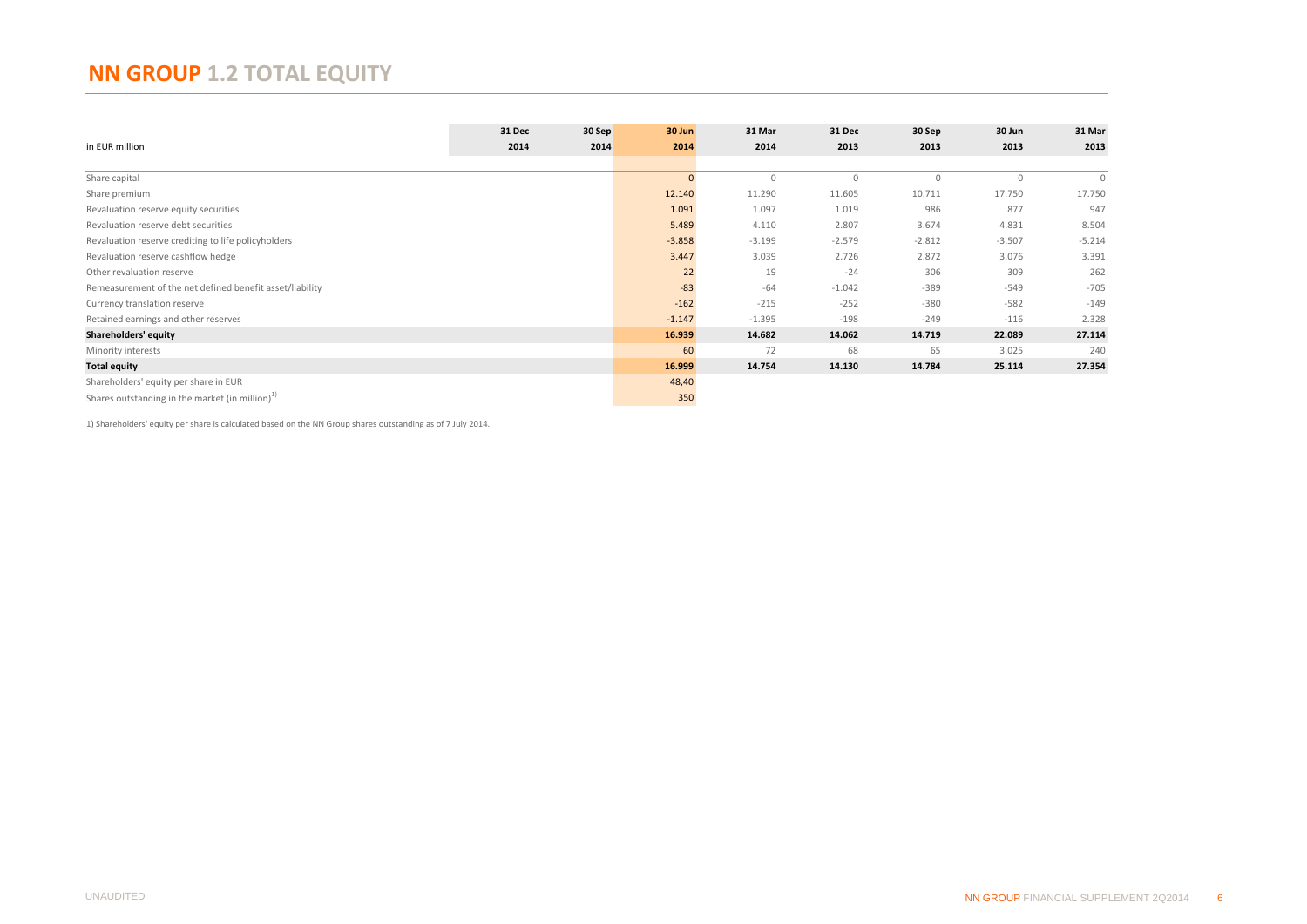#### <span id="page-6-0"></span>**NN GROUP 1.3 CAPITAL BASE - IGD**

|                                                              | 31 Dec | 30 Sep | $30$ Jun <sup><math>1</math></sup> | 31 Mar   | 31 Dec   | 30 Sep   | 30 Jun   | 31 Mar   |
|--------------------------------------------------------------|--------|--------|------------------------------------|----------|----------|----------|----------|----------|
| In EUR million                                               | 2014   | 2014   | 2014                               | 2014     | 2013     | 2013     | 2013     | 2013     |
|                                                              |        |        |                                    |          |          |          |          |          |
| Shareholders' equity                                         |        |        | 16.939                             | 14.682   | 14.062   | 14.719   | 22.089   | 27.114   |
| Qualifying subordinated debt issued by NN Group to ING Group |        |        | 1.809                              | 2.394    | 2.394    | 2.394    | 2.455    | 2.490    |
| Qualifying subordinated debt issued by NN Group              |        |        | 1.000                              |          |          |          |          |          |
| Required regulatory adjustments                              |        |        | $-7.288$                           | $-6.110$ | $-5.501$ | $-6.421$ | $-1.664$ | $-5.869$ |
| Total capital base - IGD <sup>2)</sup>                       |        |        | 12.460                             | 10.966   | 10.955   | 10.691   | 22.881   | 23.736   |

1) The 30 June 2014 capital base is not final until filed with the regulators.

2) The 31 March 2014 IGD capital base has been updated as the eligible hybrids for IGD capital are capped at a maximum of 50% of the EU required capital base, with the additional condition that dated hybrids

can be included up to a maximum of 25% of the EU required capital base. The 31 December 2013 IGD capital base has been updated to reflect the move towards fair value accounting for the Guaranteed Minimum Death Benefits reserves of the Japan Closed Block VA segment and as the eligible hybrids for IGD capital are capped at a maximum of 50% of the EU required capital base, with the additional

condition that dated hybrids can be included up to a maximum of 25% of the EU required capital base.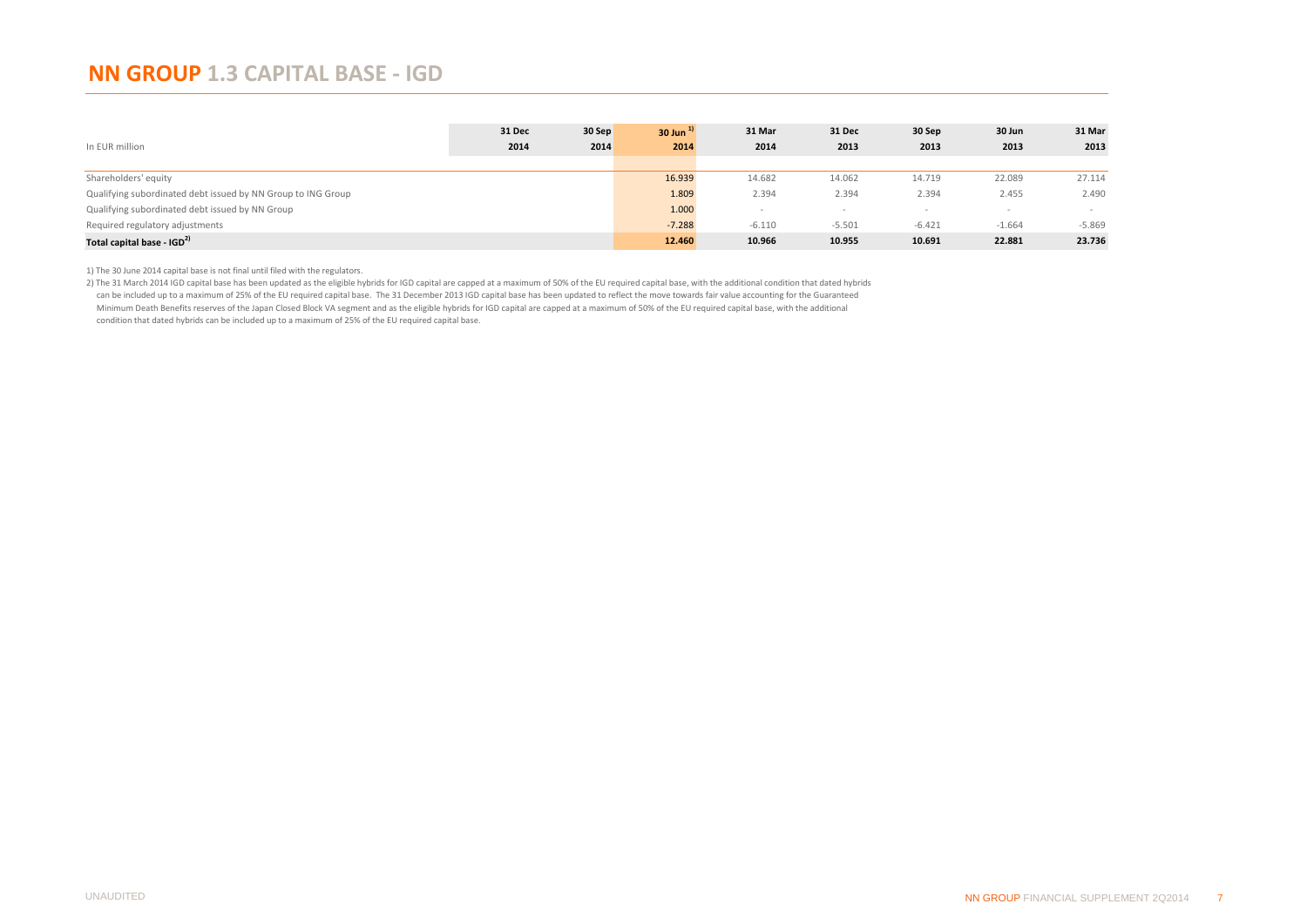#### <span id="page-7-0"></span>**NN GROUP 1.4 HOLDING COMPANY CASH CAPITAL**

| In EUR million                                     | 4Q2014 | 3Q2014 | <b>2Q2014</b> | 1Q2014 |
|----------------------------------------------------|--------|--------|---------------|--------|
|                                                    |        |        |               |        |
| <b>Beginning of period</b>                         |        |        | 634           | 1.363  |
| Cash divestment proceeds                           |        |        |               | 177    |
| Capital flow from / (to) shareholders              |        |        | 850           | $-176$ |
| Increase / (decrease) in debt and loans            |        |        | $-200$        |        |
| Dividends from subsidiaries <sup>1)</sup>          |        |        | 373           | 73     |
| Capital injections into subsidiaries <sup>2)</sup> |        |        | $-485$        | $-725$ |
| Other $3)$                                         |        |        | $-18$         | $-79$  |
| <b>End of period</b>                               |        |        | 1.156         | 634    |

Note: cash capital is defined as net current assets available at the holding company.

1) Includes interest on subordinated loans paid by subsidiaries to the holding company.

2) Includes the change of subordinated loans issued by subsidiaries to the holding company.

3) Includes mainly interest payments on subordinated loans and debt, holding company expenses and other holding company cash flows.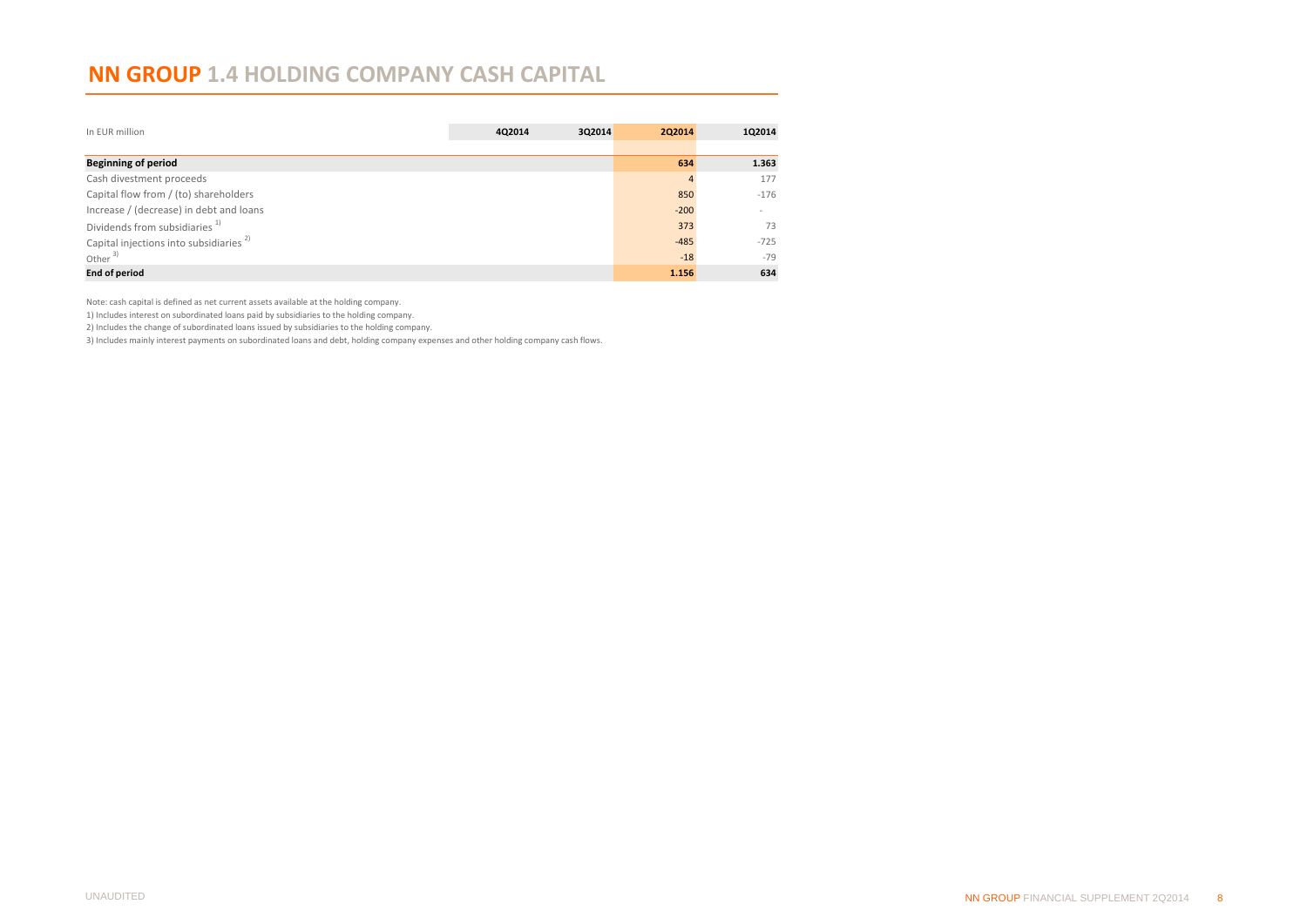#### <span id="page-8-0"></span>**NN GROUP 1.5 INVESTMENTS**

#### **30 June 2014**

|                                 | Loans and<br>advances |           | <b>Investments AFS</b> | FV through P&L | <b>Total</b> |                        |  |
|---------------------------------|-----------------------|-----------|------------------------|----------------|--------------|------------------------|--|
| In EUR billion                  | B/S value             | B/S value | <b>Reval after tax</b> | B/S value      | B/S value    | <b>Reval after tax</b> |  |
| <b>Total Debt securities</b>    | 5,5                   | 60,9      | 5,7                    | 2,0            | 68,4         | 5,5                    |  |
| of which Government bonds       |                       | 47,6      | 5,0                    | 0,2            | 47,9         | 5,0                    |  |
| of which Covered bonds          |                       | 0,7       | 0,0                    |                | 0,7          | 0,0                    |  |
| of which Financial institutions |                       | 4,5       | 0,2                    | 0,0            | 4,5          | 0,2                    |  |
| of which Corporate bonds        |                       | 7,4       | 0,4                    | 1,7            | 9,1          | 0,4                    |  |
| of which ABS                    | 5,5                   | 0,7       | 0,0                    |                | 6,3          | $-0,2$                 |  |
| Public Equity securities        |                       | 2,6       | 1,1                    | 0,0            | 2,6          | 1,1                    |  |
| Other Equity securities         |                       | 3,5       |                        | 0,6            | 4.2          |                        |  |
| <b>Total Investments</b>        | 5,5                   | 67,0      | 6,8                    | 2,6            | 75,2         | 6,6                    |  |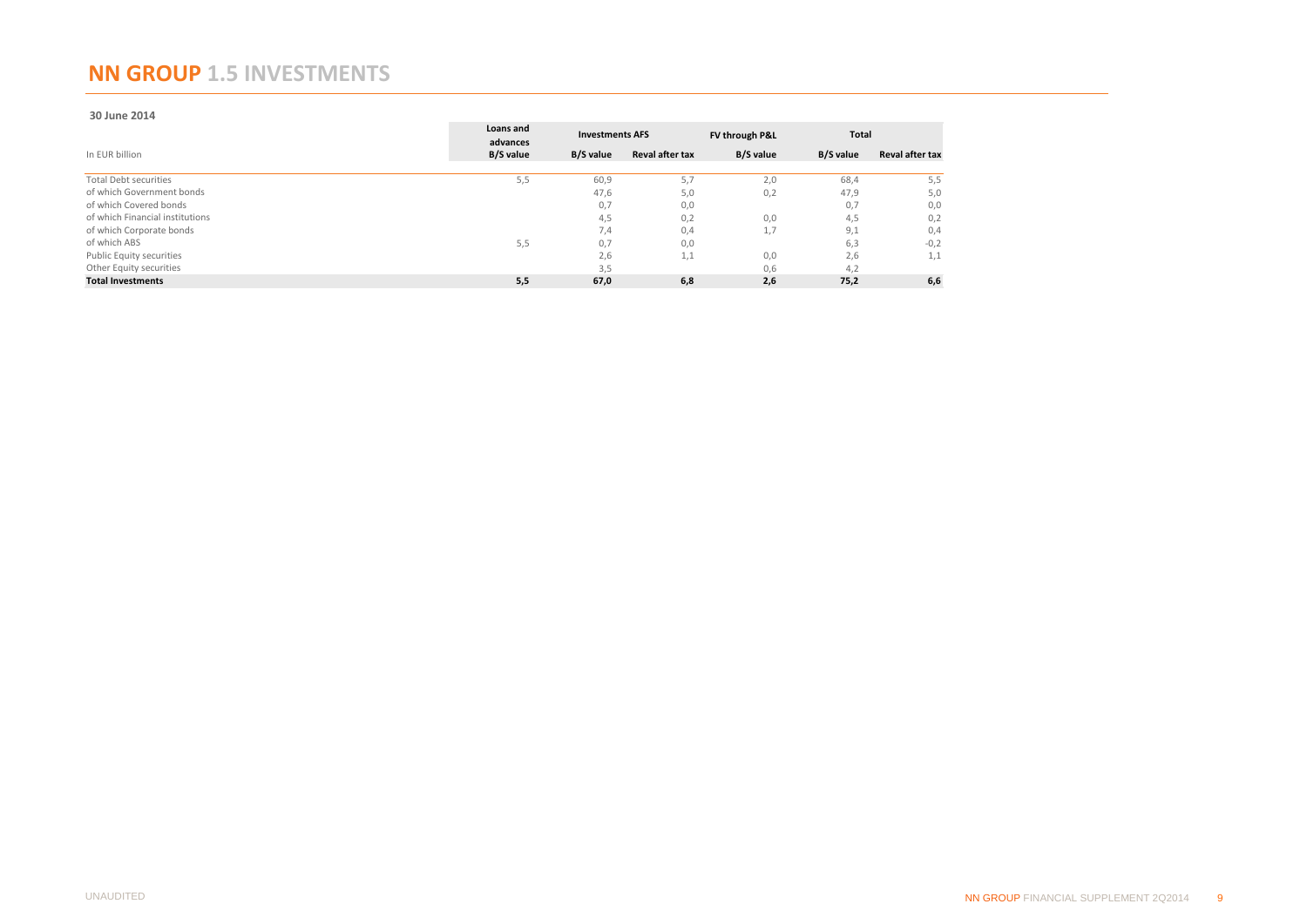# <span id="page-9-0"></span>**NN GROUP 2.1 MARGIN ANALYSIS: TOTAL**

| In EUR million                                                               | 4Q2014<br>3Q2014 | 2Q2014 | 1Q2014         | $402013$ <sup>1)</sup> | $302013$ <sup>1)</sup> | 2Q2013 <sup>1)</sup> | 1Q2013 <sup>1)</sup> | 6M2014 | $6M2013$ <sup>1)</sup> | $FY2013$ <sup>1)</sup> |
|------------------------------------------------------------------------------|------------------|--------|----------------|------------------------|------------------------|----------------------|----------------------|--------|------------------------|------------------------|
| <b>Operating result</b>                                                      |                  |        |                |                        |                        |                      |                      |        |                        |                        |
| Netherlands Life                                                             |                  | 153    | 153            | 192                    | 175                    | 204                  | 138                  | 306    | 342                    | 709                    |
| Netherlands Non-life                                                         |                  | 39     | 22             | 12                     | 28                     | 42                   | $-3$                 | 61     | 39                     | 79                     |
| Insurance Europe                                                             |                  | 44     | 45             | 48                     | 57                     | 53                   | 42                   | 90     | 95                     | 199                    |
| Japan Life                                                                   |                  | 24     | 66             | 15                     | 34                     | 30                   | 83                   | 90     | 113                    | 161                    |
| <b>Investment Management</b>                                                 |                  | 38     | 39             | 28                     | 31                     | 41                   | 31                   | 77     | 72                     | 130                    |
| Other $^{2)}$                                                                |                  | $-42$  | $-31$          | $-73$                  | $-89$                  | $-97$                | $-115$               | $-73$  | $-212$                 | $-373$                 |
| <b>Operating result ongoing business</b>                                     |                  | 257    | 295            | 220                    | 235                    | 274                  | 175                  | 551    | 450                    | 905                    |
| Non-operating items ongoing business                                         |                  | 10     | $-28$          | $-117$                 | $-56$                  | $-71$                | 15                   | $-18$  | $-56$                  | $-229$                 |
| of which gains/losses and impairments                                        |                  | $-51$  | 10             | 29                     | 16                     | $-9$                 | 61                   | $-42$  | 52                     | 97                     |
| of which revaluations                                                        |                  | 84     | $-0$           | 15                     | $-1$                   | $\mathbf{1}$         | $-12$                | 84     | $-10$                  | 3                      |
| of which market & other impacts                                              |                  | $-24$  | $-37$          | $-161$                 | $-71$                  | $-63$                | $-34$                | -60    | $-97$                  | $-329$                 |
| Japan Closed Block VA                                                        |                  | 79     | $-36$          | $-423$                 | 106                    | $-97$                | 162                  | 43     | 65                     | $-252$                 |
| Insurance Other                                                              |                  |        |                | $-4$                   | $-4$                   | $-5$                 | $-5$                 | $\sim$ | $-10$                  | $-18$                  |
| Special items before tax                                                     |                  | $-25$  | $-572$         | $-29$                  | -56                    | $-12$                | $-29$                | $-597$ | $-42$                  | $-126$                 |
| Result on divestments                                                        |                  | $-0$   | 56             | 48                     | $\overline{7}$         | -9                   | 37                   | 56     | 29                     | 84                     |
| Result before tax from continuing operations                                 |                  | 320    | $-284$         | $-304$                 | 232                    | 80                   | 356                  | 36     | 436                    | 364                    |
| Taxation                                                                     |                  | 68     | $-83$          | $-138$                 | 82                     | 32                   | 78                   | $-15$  | 110                    | 54                     |
| Net result from continuing operations                                        |                  | 252    | $-201$         | $-166$                 | 150                    | 48                   | 278                  | 51     | 326                    | 310                    |
| Net result from discontinued operations                                      |                  | $-1$   | $-12$          | 17                     | $-752$                 | $-55$                | 811                  | $-13$  | 755                    | 20                     |
| Minority interests                                                           |                  | $-1$   | $\overline{2}$ | 8                      | 51                     | $-47$                | $-3$                 | 1      | $-50$                  | 8                      |
| Net result                                                                   |                  | 252    | $-215$         | $-157$                 | $-652$                 | 39                   | 1.092                | 37     | 1.132                  | 322                    |
| Shares outstanding in the market (in million)                                |                  | 350    |                |                        |                        |                      |                      |        |                        |                        |
| Net result per share in EUR <sup>3)</sup>                                    |                  | 0,72   |                |                        |                        |                      |                      |        |                        |                        |
| <b>New business figures ongoing business</b>                                 |                  |        |                |                        |                        |                      |                      |        |                        |                        |
| Single premiums                                                              |                  | 423    | 437            | 505                    | 390                    | 409                  | 437                  | 860    | 846                    | 1.741                  |
| Annual premiums                                                              |                  | 262    | 396            | 241                    | 233                    | 225                  | 354                  | 658    | 579                    | 1.053                  |
| New sales life insurance (APE) <sup>4)</sup>                                 |                  | 305    | 439            | 292                    | 272                    | 266                  | 398                  | 744    | 664                    | 1.227                  |
| <b>Key figures ongoing business</b>                                          |                  |        |                |                        |                        |                      |                      |        |                        |                        |
| Gross premium income                                                         |                  | 1.977  | 3.489          | 1.917                  | 1.959                  | 2.016                | 3.633                | 5.466  | 5.649                  | 9.525                  |
| Total administrative expenses                                                |                  | 439    | 437            | 462                    | 438                    | 447                  | 460                  | 876    | 907                    | 1.807                  |
| Cost/income ratio (Administrative expenses/Operating income)                 |                  | 37,0%  | 34,5%          | 38,1%                  | 36,5%                  | 36,3%                | 37,3%                | 35,8%  | 36,8%                  | 37,1%                  |
| Combined ratio (Netherlands Non-life) <sup>5)</sup>                          |                  | 98,5%  | 100,2%         | 103,6%                 | 97,4%                  | 98,2%                | 106,5%               | 99,4%  | 102,4%                 | 101,5%                 |
| Investment Management Assets under Management <sup>b)</sup>                  |                  | 177    | 168            | 174                    | 176                    | 176                  | 184                  | 177    | 176                    | 174                    |
| Life general account invested assets <sup>b)</sup>                           |                  | 78     | 77             | 75                     | 75                     | 75                   | 76                   | 78     | 75                     | 75                     |
| Investment margin/Life general account invested assets (in bps) <sup>7</sup> |                  | 89     | 92             | 89                     | 93                     | 89                   | 88                   |        |                        |                        |
| Total provisions for insurance and investment contracts <sup>6)8)</sup>      |                  | 100    | 98             | 96                     | 97                     | 98                   | 100                  | 100    | 98                     | 96                     |
| of which for risk policyholder <sup>6)</sup>                                 |                  | 24     | 24             | 25                     | 25                     | 25                   | 26                   | 24     | 25                     | 25                     |
| NN Life Solvency I ratio <sup>10)</sup>                                      |                  | 250%   | 235%           | 223%                   | 183%                   | 230%                 | 204%                 | 250%   | 230%                   | 223%                   |
| Net operating result                                                         |                  | 196    | 216            | 149                    | 154                    | 203                  | 160                  | 412    | 363                    | 666                    |
| Adjusted equity (end of period)                                              |                  | 9.605  | 8.458          | 8.989                  | 7.158                  | 7.577                | 7.542                | 9.605  | 7.577                  | 8.989                  |
| Net operating ROE                                                            |                  | 8,7%   | 9,9%           | 7,4%                   | 8,3%                   | 10,7%                | 9,0%                 | 9,3%   | 9,9%                   | 8,9%                   |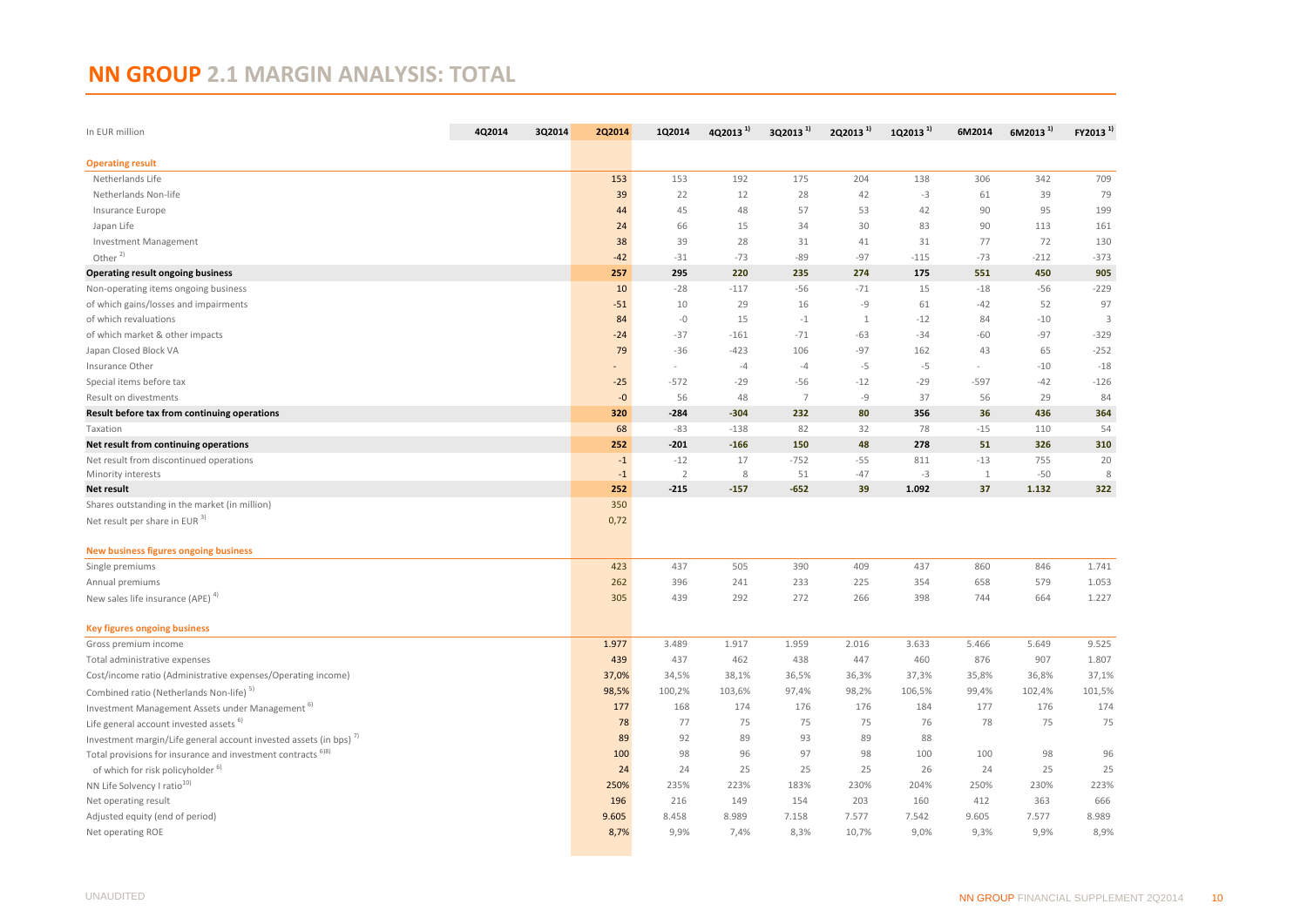| 14      | 14      | 15      | 16      | 16      |         | 14      | 16      | 15      |
|---------|---------|---------|---------|---------|---------|---------|---------|---------|
| 330.203 | 338.197 | 346.306 | 357.904 | 366.651 | 373.439 | 330.203 | 366.651 | 346.306 |
|         |         |         |         |         |         |         |         |         |
|         |         |         |         |         |         |         |         |         |
| 272%    | 245%    | 250%    | 208%    | 255%    | 254%    | 272%    | 255%    | 250%    |
| 154     | 148     | 145     | 151     | 149     | 156     | 154     | 149     | 145     |
|         | 15      | 14      | 15      | 22      | 27      |         | 22      | 14      |
| 11.913  | 12.129  | 12.245  | 12.519  | 12.291  | 12.509  | 11.913  | 12.291  | 12.245  |
|         |         |         |         |         |         |         |         |         |

1) The figures of this period have been restated to reflect the change in accounting policy, i.e., the move towards fair value accounting for Guaranteed Minimum Death Benefits reserves of the Japan Closed Block VA

segment as of 1 January 2014.

2) Other comprises (the operating result of) the businesses of NN Bank and ING Re, the result of the holding company and certain other results.

3) Net result per share is calculated based on the NN Group shares outstanding as of 7 July 2014.

4) Sum of annual premiums and 1/10th of single premiums sold in the period.

5) Excluding Mandema and Zicht broker businesses.

6) End of period, in EUR billion.

7) Four-quarter rolling average.

8) 3Q2013, 2Q2013 and 1Q2013 includes Japan Life which was classified as held for sale.

9) The 1Q2014 and 4Q2013 IGD Solvency I ratios have been updated as the eligible hybrids for IGD capital are capped at a maximum of 50% of the EU required capital base, with the additional condition that dated hybrids

can be included up to a maximum of 25% of the EU required capital base.

10) The 30 June 2014 capital ratios ratio are not final until filed with the regulators.

Note: Operating results are non-GAAP measures. These are derived from figures according to IFRS-EU by excluding impact from divestments, discontinued operations and special items, gains/losses and impairments, revaluations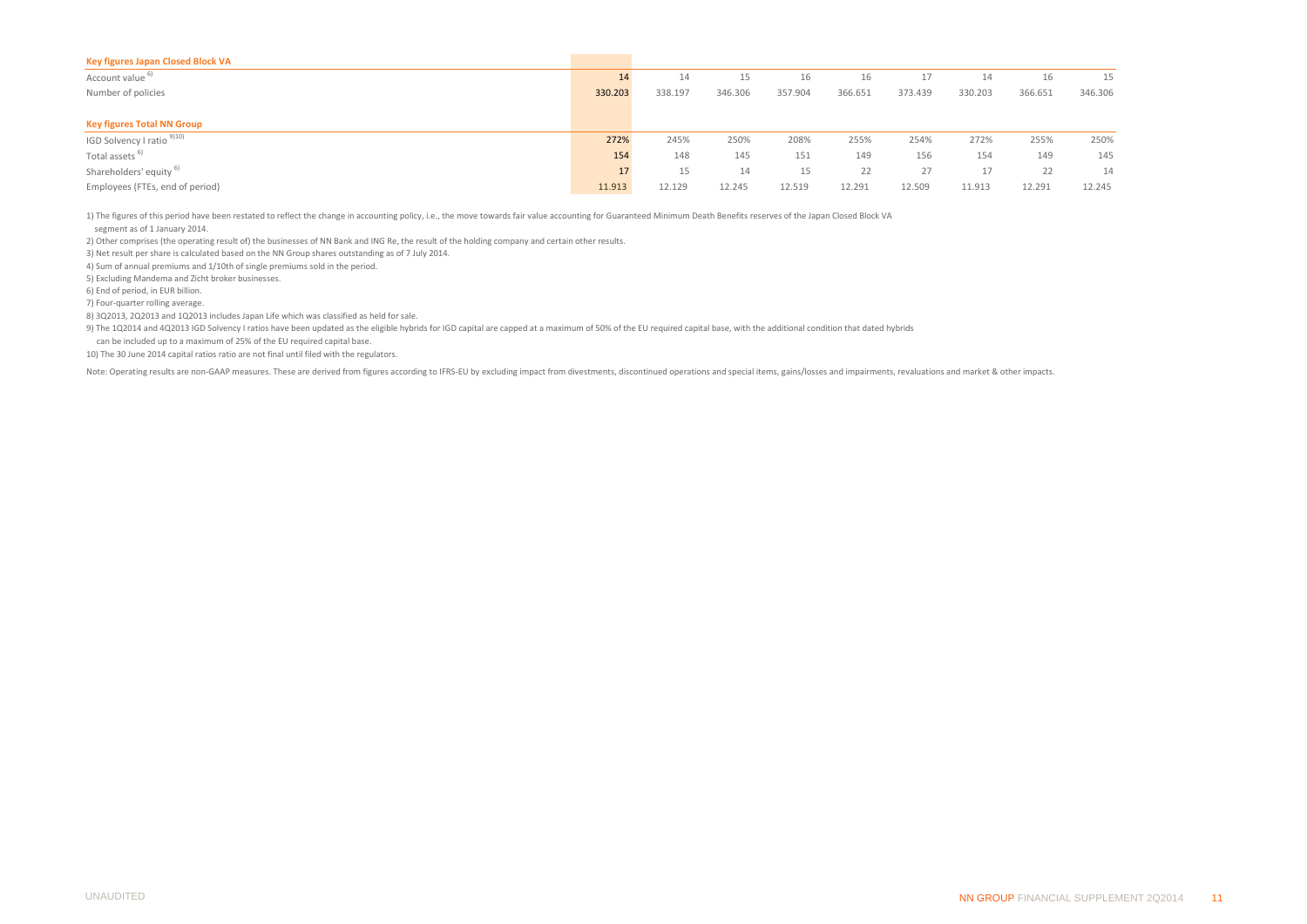# <span id="page-11-0"></span>**NN GROUP 2.2 MARGIN ANALYSIS: NETHERLANDS LIFE**

| 4Q2014<br>In EUR million                                                      | 3Q2014 | <b>2Q2014</b> | 1Q2014      | 4Q2013 | 3Q2013       | 2Q2013         | 1Q2013      | 6M2014  | 6M2013         | FY2013 |
|-------------------------------------------------------------------------------|--------|---------------|-------------|--------|--------------|----------------|-------------|---------|----------------|--------|
| <b>Margin analysis</b>                                                        |        |               |             |        |              |                |             |         |                |        |
| Investment margin                                                             |        | 162           | 140         | 145    | 133          | 173            | 106         | 301     | 279            | 557    |
| Fees and premium based revenues                                               |        | 89            | 127         | 94     | 111          | 106            | 149         | 217     | 256            | 461    |
| Technical margin                                                              |        | 36            | 34          | 84     | 56           | 60             | 38          | 70      | 98             | 237    |
| Income non-modelled life business                                             |        | $\mathbf 0$   | $\circ$     | $-0$   | $\mathbb O$  | $-0$           | $\mathbb O$ | $\circ$ | $-0$           | $-0$   |
| <b>Operating income</b>                                                       |        | 287           | 301         | 322    | 301          | 339            | 293         | 588     | 632            | 1.255  |
| Administrative expenses                                                       |        | 120           | 126         | 114    | 110          | 118            | 129         | 246     | 247            | 472    |
| DAC amortisation and trail commissions                                        |        | 13            | 23          | 16     | 16           | 17             | 26          | 36      | 43             | 75     |
| <b>Expenses</b>                                                               |        | 133           | 148         | 131    | 126          | 134            | 156         | 282     | 290            | 547    |
| <b>Operating result</b>                                                       |        | 153           | 153         | 192    | 175          | 204            | 138         | 306     | 342            | 709    |
| Non-operating items                                                           |        | 10            | $-46$       | $-158$ | $-102$       | $-83$          | $-3$        | $-35$   | $-86$          | $-345$ |
| of which gains/losses and impairments                                         |        | $-57$         | $-9$        | $-18$  | $-37$        | $-29$          | 41          | $-66$   | 12             | $-43$  |
| of which revaluations                                                         |        | 82            | $\mathbf 0$ | 21     | 6            | $\overline{9}$ | -9          | 82      | $-0$           | 27     |
| of which market & other impacts                                               |        | $-15$         | $-37$       | $-161$ | $-71$        | $-63$          | $-34$       | $-51$   | $-97$          | $-329$ |
| Special items before tax                                                      |        | $-7$          | $-340$      | 14     | $-16$        | $-10$          | $-10$       | $-347$  | $-20$          | $-22$  |
| Result on divestments                                                         |        | ٠             | $\sim$      | 6      | $\sim$       | $\sim$         | $\sim$      | $\sim$  | $\omega$       | 6      |
| <b>Result before tax</b>                                                      |        | 157           | $-233$      | 53     | 57           | 111            | 126         | $-76$   | 237            | 347    |
| Taxation                                                                      |        | 22            | $-68$       | 9      | 15           | 18             | 22          | $-47$   | 40             | 65     |
| Minority interests                                                            |        | $-1$          | $-1$        | 4      | $\mathbf{1}$ | $\overline{2}$ | $\mathbb O$ | $-2$    | $\overline{2}$ | 6      |
| Net result                                                                    |        | 136           | $-164$      | 40     | 41           | 92             | 103         | $-28$   | 195            | 276    |
|                                                                               |        |               |             |        |              |                |             |         |                |        |
| <b>New business figures</b>                                                   |        |               |             |        |              |                |             |         |                |        |
| Single premiums                                                               |        | 137           | 189         | 178    | 120          | 123            | 189         | 326     | 312            | 610    |
| Annual premiums                                                               |        | 32            | 112         | 44     | 22           | 14             | 84          | 144     | 98             | 163    |
| New sales life insurance (APE) <sup>1)</sup>                                  |        | 46            | 131         | 61     | 34           | 27             | 102         | 177     | 129            | 224    |
| <b>Key figures</b>                                                            |        |               |             |        |              |                |             |         |                |        |
| Gross premium income                                                          |        | 614           | 1.405       | 573    | 527          | 615            | 1.524       | 2.019   | 2.139          | 3.240  |
| Total administrative expenses                                                 |        | 120           | 126         | 114    | 110          | 118            | 129         | 246     | 247            | 472    |
| Cost/income ratio (Administrative expenses/Operating income)                  |        | 41,8%         | 41,9%       | 35,4%  | 36,5%        | 34,8%          | 44,0%       | 41,8%   | 39,1%          | 37,6%  |
| Life general account invested assets <sup>2)</sup>                            |        | 57            | 57          | 55     | 53           | 54             | 54          | 57      | 54             | 55     |
| Investment margin/Life general account invested assets (in bps) <sup>3)</sup> |        | 105           | 109         | 104    | 109          | 104            | 103         |         |                |        |
| Total provisions for insurance and investment contracts <sup>2</sup>          |        | 68            | 67          | 65     | 65           | 66             | 68          | 68      | 66             | 65     |
| of which for risk policyholder <sup>2)</sup>                                  |        | 17            | 16          | 18     | 17           | 18             | 19          | 17      | 18             | 18     |
| Allocated equity (end of period)                                              |        | 11.265        | 10.243      | 9.491  | 9.764        | 9.865          | 10.615      | 11.265  | 9.865          | 9.491  |
| NN Life Solvency I ratio <sup>4)</sup>                                        |        | 250%          | 235%        | 223%   | 183%         | 230%           | 204%        | 250%    | 230%           | 223%   |
| Net operating result                                                          |        | 126           | 122         | 129    | 129          | 165            | 102         | 248     | 268            | 525    |
| Adjusted allocated equity (end of period)                                     |        | 6.291         | 6.197       | 6.325  | 6.418        | 6.381          | 6.322       | 6.291   | 6.381          | 6.325  |
| Net operating ROE                                                             |        | 8,1%          | 7,8%        | 8,1%   | 8,1%         | 10,4%          | 6,7%        | 7,9%    | 8,6%           | 8,3%   |
| Employees (FTEs, end of period)                                               |        | 2.366         | 2.433       | 2.571  | 2.602        | 2.646          | 2.693       | 2.366   | 2.646          | 2.571  |

1) Sum of annual premiums and 1/10th of single premiums sold in the period.

2) End of period, in EUR billion.

3) Four-quarter rolling average.

4) The 30 June 2014 NN Life Solvency I ratio is not final until filed with the regulators.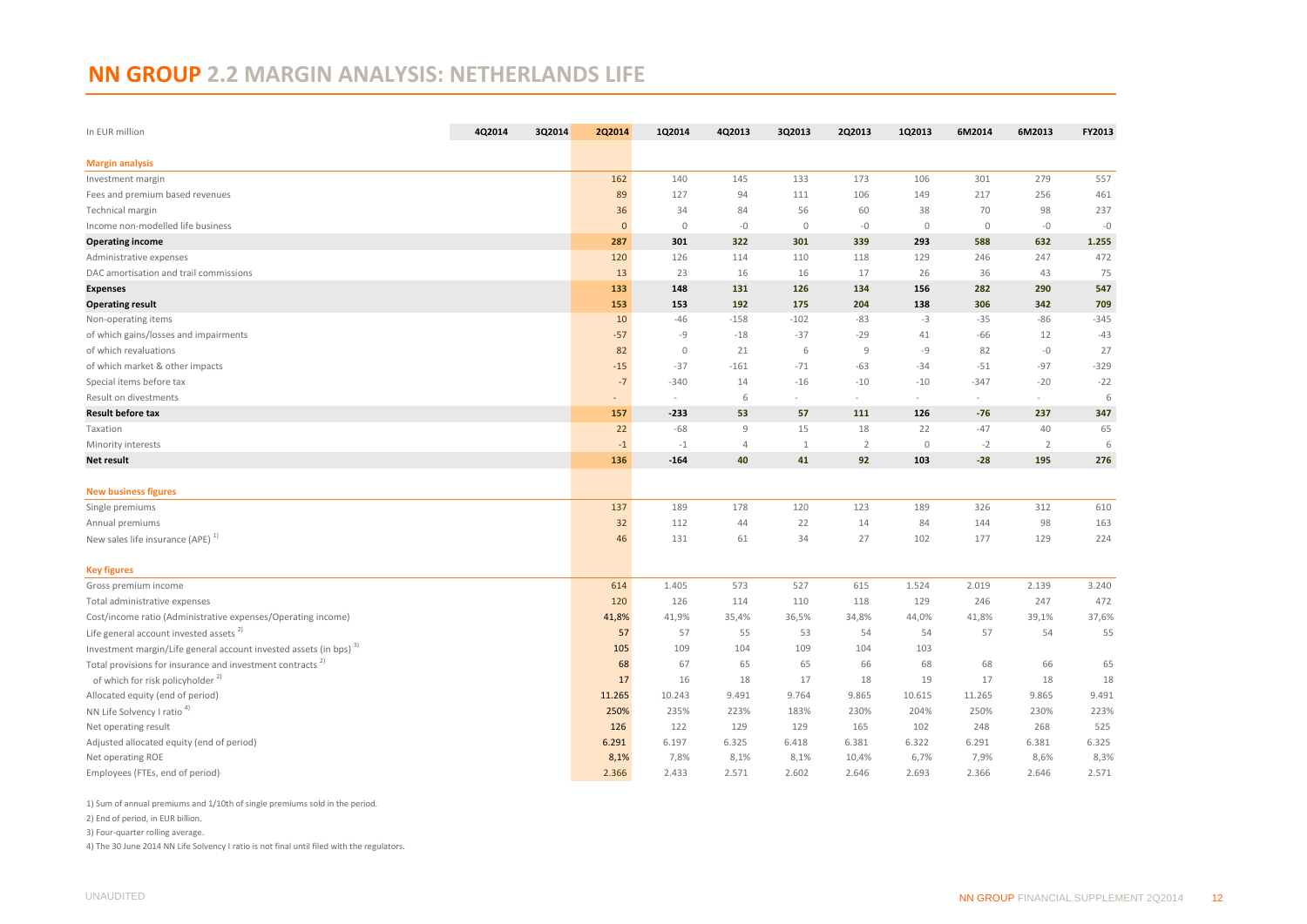# <span id="page-12-0"></span>**NN GROUP 2.3 MARGIN ANALYSIS: NETHERLANDS NON-LIFE**

| In EUR million                                | 4Q2014 | 3Q2014 | 2Q2014         | 1Q2014       | 4Q2013         | 3Q2013       | 2Q2013       | 1Q2013         | 6M2014         | 6M2013                   | FY2013                  |
|-----------------------------------------------|--------|--------|----------------|--------------|----------------|--------------|--------------|----------------|----------------|--------------------------|-------------------------|
| <b>Margin analysis</b>                        |        |        |                |              |                |              |              |                |                |                          |                         |
| Earned premiums                               |        |        | 379            | 389          | 384            | 385          | 382          | 396            | 768            | 778                      | 1.546                   |
| Investment income                             |        |        | 32             | 24           | 29             | 26           | 36           | 24             | 56             | 59                       | 115                     |
| Other income                                  |        |        | $-1$           | $-1$         | $-2$           | $-12$        | $-1$         | $-2$           | $-2$           | $-3$                     | $-17$                   |
| <b>Operating income</b>                       |        |        | 410            | 411          | 410            | 399          | 416          | 418            | 822            | 834                      | 1.644                   |
| Claims incurred, net of reinsurance           |        |        | 254            | 273          | 279            | 255          | 250          | 293            | 526            | 543                      | 1.077                   |
| Acquisition costs                             |        |        | 64             | 62           | 57             | 60           | 62           | 63             | 126            | 125                      | 241                     |
| Administrative expenses                       |        |        | 56             | 56           | 61             | 60           | 63           | 66             | 111            | 129                      | 251                     |
| Acquisition costs and administrative expenses |        |        | 120            | 117          | 119            | 120          | 125          | 129            | 237            | 254                      | 492                     |
| Expenditure                                   |        |        | 373            | 390          | 398            | 375          | 375          | 422            | 763            | 797                      | 1.569                   |
| <b>Operating result insurance businesses</b>  |        |        | 37             | 21           | 13             | 24           | 41           | $-3$           | 59             | 38                       | 75                      |
| Operating result broker businesses            |        |        | $\overline{2}$ | $\mathbf{1}$ | $-1$           | $\mathbf{3}$ | $\mathbf{1}$ | $\mathbb O$    | 3              | $\overline{2}$           | $\overline{4}$          |
| <b>Total operating result</b>                 |        |        | 39             | 22           | 12             | 28           | 42           | $-3$           | 61             | 39                       | 79                      |
| Non-operating items                           |        |        | 8              | $-1$         | $\overline{7}$ | $-2$         | $-2$         | $-{\mathbb O}$ | $\overline{7}$ | $-2$                     | $\overline{4}$          |
| of which gains/losses and impairments         |        |        | $-3$           | $-1$         | $\overline{2}$ | $-2$         | $-1$         | $-0$           | $-4$           | $-2$                     | $-1$                    |
| of which revaluations                         |        |        | 11             | 1            | 5              | $\mathbf 0$  | $-0$         | $\mathbf{0}$   | 12             | $-0$                     | 5                       |
| of which market & other impacts               |        |        |                |              |                |              |              |                |                | $\overline{\phantom{0}}$ |                         |
| Special items before tax                      |        |        | $-4$           | $-85$        | 6              | $-5$         | $-6$         | $-11$          | $-88$          | $-17$                    | $-16$                   |
| Result on divestments                         |        |        |                |              |                |              | ٠            |                | ÷              | ÷.                       |                         |
| <b>Result before tax</b>                      |        |        | 44             | $-63$        | 25             | 21           | 35           | $-14$          | $-20$          | 21                       | 66                      |
| Taxation                                      |        |        | 8              | $-17$        | 5              | 5            | $\,8\,$      | $-4$           | $-9$           | $\Delta$                 | 14                      |
| Minority interests                            |        |        |                |              |                |              |              |                |                |                          |                         |
| <b>Net result</b>                             |        |        | 36             | $-47$        | 20             | 16           | 27           | $-10$          | $-11$          | 17                       | 53                      |
|                                               |        |        |                |              |                |              |              |                |                |                          |                         |
| <b>Key figures</b>                            |        |        |                |              |                |              |              |                |                |                          |                         |
| Gross premium income                          |        |        | 286            | 760          | 240            | 285          | 291          | 766            | 1.047          | 1.057                    | 1.582                   |
| Total administrative expenses                 |        |        | 73             | 75           | 82             | 80           | 83           | 87             | 147            | 170                      | 332                     |
| Combined ratio <sup>1)</sup>                  |        |        | 98,5%          | 100,2%       | 103,6%         | 97,4%        | 98,2%        | 106,5%         | 99,4%          | 102,4%                   | 101,5%                  |
| of which Claims ratio <sup>1)</sup>           |        |        | 66,9%          | 70,1%        | 72,7%          | 66,3%        | 65,5%        | 73,9%          | 68,5%          | 69,8%                    | 69,7%                   |
| of which Expense ratio <sup>1)</sup>          |        |        | 31,6%          | 30,1%        | 30,9%          | 31,1%        | 32,7%        | 32,6%          | 30,8%          | 32,6%                    | 31,8%                   |
| Total insurance provisions <sup>2)</sup>      |        |        | 4              | 4            | 3              | 3            | 4            | 4              | $\overline{4}$ | $\overline{4}$           | $\overline{\mathbf{3}}$ |
| Allocated equity (end of period)              |        |        | 651            | 695          | 734            | 700          | 716          | 535            | 651            | 716                      | 734                     |
| Net operating result                          |        |        | 30             | 17           | 8              | 21           | 33           | $-2$           | 47             | 30                       | 59                      |
| Adjusted allocated equity (end of period)     |        |        | 373            | 458          | 551            | 511          | 531          | 295            | 373            | 531                      | 551                     |
| Net operating ROE                             |        |        | 28,9%          | 13,7%        | 5,8%           | 16,1%        | 31,7%        | $-3,3%$        | 20,7%          | 17,0%                    | 13,3%                   |
| Employees (FTEs, end of period)               |        |        | 1.748          | 1.911        | 1.999          | 2.029        | 2.049        | 2.073          | 1.748          | 2.049                    | 1.999                   |

1) Excluding Mandema and Zicht broker businesses.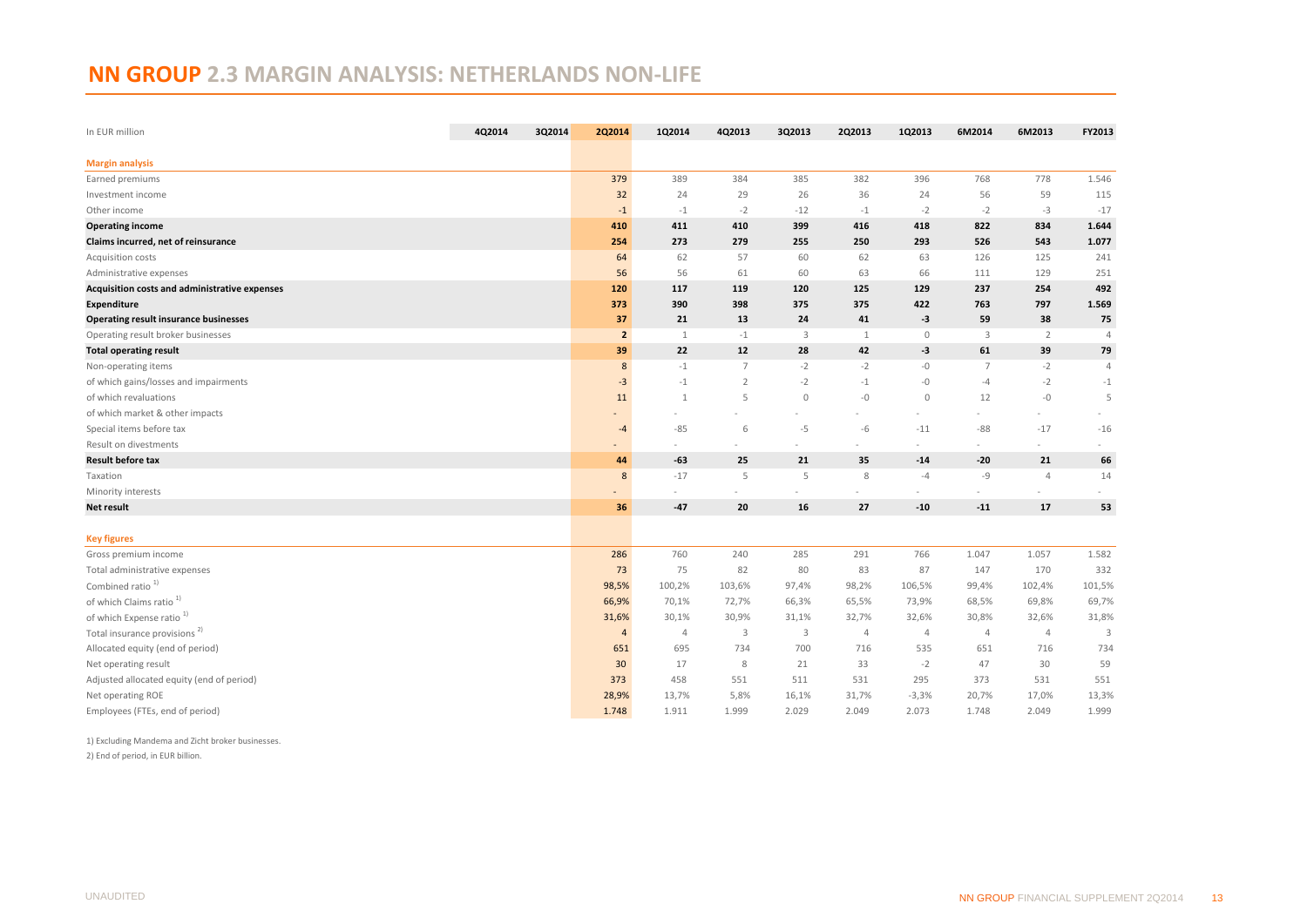# <span id="page-13-0"></span>**NN GROUP 2.4 MARGIN ANALYSIS: INSURANCE EUROPE**

| In EUR million                                                                | 4Q2014 | 3Q2014 | 2Q2014               | 1Q2014         | 4Q2013                  | 3Q2013                   | 2Q2013               | 1Q2013               | 6M2014               | 6M2013               | FY2013               |
|-------------------------------------------------------------------------------|--------|--------|----------------------|----------------|-------------------------|--------------------------|----------------------|----------------------|----------------------|----------------------|----------------------|
| <b>Margin analysis</b>                                                        |        |        |                      |                |                         |                          |                      |                      |                      |                      |                      |
| Investment margin                                                             |        |        | 21                   | 27             | 25                      | 27                       | 28                   | 25                   | 48                   | 54                   | 105                  |
| Fees and premium based revenues                                               |        |        | 127                  | 128            | 133                     | 126                      | 128                  | 120                  | 255                  | 248                  | 507                  |
| Technical margin                                                              |        |        | 44                   | 48             | 49                      | 49                       | 46                   | 48                   | 92                   | 94                   | 191                  |
| Income non-modelled life business                                             |        |        | $\mathbf{1}$         | $\mathbf{1}$   | 5                       | 5                        | 6                    | 5                    | $\overline{2}$       | 11                   | 20                   |
| Life Insurance operating income                                               |        |        | 193                  | 204            | 211                     | 206                      | 207                  | 198                  | 397                  | 406                  | 824                  |
| Administrative expenses                                                       |        |        | 74                   | 74             | 77                      | 74                       | 79                   | 81                   | 149                  | 160                  | 310                  |
| DAC amortisation and trail commissions                                        |        |        | 77                   | 86             | 89                      | 77                       | 79                   | 76                   | 163                  | 154                  | 319                  |
| Life Insurance expenses                                                       |        |        | 152                  | 160            | 166                     | 150                      | 157                  | 157                  | 312                  | 314                  | 630                  |
| Life Insurance operating result                                               |        |        | 42                   | 44             | 46                      | 56                       | 50                   | 42                   | 85                   | 92                   | 194                  |
| Non-life operating result                                                     |        |        | $\overline{3}$       | $\overline{2}$ | $\overline{2}$          | 1                        | $\overline{2}$       | $\mathbb O$          | 5                    | $\overline{2}$       | 5                    |
| <b>Operating result</b>                                                       |        |        | 44                   | 45             | 48                      | 57                       | 53                   | 42                   | 90                   | 95                   | 199                  |
| Non-operating items                                                           |        |        | $\bf{0}$             | 10             | 47                      | $\overline{4}$           | $\overline{3}$       | $-1$                 | 10                   | $\mathbf{1}$         | 53                   |
| of which gains/losses and impairments                                         |        |        | 8                    | 10             | 48                      | 5                        | 3                    | $-0$                 | 19                   | $\overline{3}$       | 55                   |
| of which revaluations                                                         |        |        | $\overline{1}$       | $-0$           | $-1$                    | $-1$                     | $-{\mathbb O}$       | $-1$                 | $\mathbf{1}$         | $-1$                 | $-3$                 |
| of which market & other impacts                                               |        |        | $-9$                 | $-0$           | $-0$                    | ٠                        | $-0$                 |                      | -9                   | $-0$                 | $-0$                 |
| Special items before tax                                                      |        |        | $-2$                 | $-2$           | $-3$                    | $-2$                     | $-3$                 | $-1$                 | $-3$                 | $-5$                 | $-9$                 |
| Result on divestments                                                         |        |        |                      |                |                         | $\overline{\phantom{a}}$ |                      | $\sim$               |                      | $\sim$               |                      |
| <b>Result before tax</b>                                                      |        |        | 43                   | 54             | 91                      | 60                       | 52                   | 39                   | 97                   | 91                   | 243                  |
| Taxation                                                                      |        |        | 16                   | 12             | 34                      | 21                       | 15                   | $\overline{7}$       | 29                   | 22                   | 77                   |
| Minority interests                                                            |        |        | $\mathbf{0}$         | $\overline{2}$ | $\overline{\mathbf{3}}$ | $\overline{2}$           | $\overline{2}$       | $\overline{2}$       | 2                    | $\overline{4}$       | $\overline{9}$       |
| Net result                                                                    |        |        | 26                   | 39             | 54                      | 37                       | 35                   | 30                   | 66                   | 65                   | 156                  |
| <b>New business figures</b>                                                   |        |        |                      |                |                         |                          |                      |                      |                      |                      |                      |
| Single premiums                                                               |        |        | 274                  | 229            | 303                     | 240                      | 254                  | 207                  | 503                  | 462                  | 1.005                |
| Annual premiums                                                               |        |        | 108                  | 117            | 110                     | 84                       | 105                  | 110                  | 225                  | 216                  | 410                  |
| New sales life insurance $(APE)^{1}$                                          |        |        | 135                  | 140            | 140                     | 108                      | 131                  | 131                  | 275                  | 262                  | 510                  |
|                                                                               |        |        |                      |                |                         |                          |                      |                      |                      |                      |                      |
| <b>Key figures</b>                                                            |        |        |                      |                |                         |                          |                      |                      |                      |                      |                      |
| Gross premium income                                                          |        |        | 546                  | 587            | 646                     | 564                      | 585                  | 549                  | 1.133                | 1.134                | 2.344                |
| Total administrative expenses (Life & Non-life)                               |        |        | 78                   | 77             | 80                      | 77                       | 82                   | 84                   | 156                  | 166                  | 323                  |
| Cost/income ratio (Administrative expenses/Operating income)                  |        |        | 36,8%                | 34,8%          | 34,8%                   | 34,5%                    | 36,6%                | 39,1%                | 36,0%                | 37,8%                | 36,3%                |
| Life general account invested assets $^{2}$                                   |        |        | 12                   | 12             | 12                      | 13                       | 13                   | 13                   | 12                   | 13                   | 12                   |
| Investment margin/Life general account invested assets (in bps) <sup>3)</sup> |        |        | 80                   | 84<br>19       | 80<br>19                | 86                       | 86                   | 85                   |                      |                      |                      |
| Total provisions for insurance and investment contracts <sup>2)</sup>         |        |        | 20<br>$\overline{7}$ | $\overline{7}$ | $\overline{7}$          | 20<br>$\overline{7}$     | 20<br>$\overline{7}$ | 20<br>$\overline{7}$ | 20<br>$\overline{7}$ | 20<br>$\overline{7}$ | 19<br>$\overline{7}$ |
| of which for risk policyholder <sup>2)</sup>                                  |        |        |                      |                |                         |                          |                      |                      |                      |                      |                      |
| Assets under management pensions <sup>2)4)</sup>                              |        |        | 15                   | 14             | 23                      | 22                       | 20                   | 20                   | 15                   | 20                   | 23                   |
| Allocated equity (end of period)                                              |        |        | 1.997                | 2.031          | 1.898                   | 2.024                    | 1.972<br>40          | 2.077                | 1.997                | 1.972<br>75          | 1.898<br>143         |
| Net operating result                                                          |        |        | 31                   | 36             | 30                      | 38                       |                      | 35                   | 67                   |                      |                      |
| Adjusted allocated equity (end of period)                                     |        |        | 1.526                | 1.654          | 1.601                   | 1.742                    | 1.711                | 1.796                | 1.526                | 1.711                | 1.601                |
| Net operating ROE                                                             |        |        | 7,9%                 | 8,9%           | 7,2%                    | 8,7%                     | 9,1%                 | 7,8%                 | 8,3%                 | 8,5%                 | 8,2%                 |
| Employees (FTEs, end of period)                                               |        |        | 4.046                | 4.039          | 4.016                   | 4.043                    | 4.056                | 4.084                | 4.046                | 4.056                | 4.016                |

1) Sum of annual premiums and 1/10th of single premiums sold in the period.

2) End of period, in EUR billion.

3) Four-quarter rolling average.

4) The numbers shown under AuM are client balances which exclude IFRS shareholder's equity related to the respective pension businesses and include the assets under administration.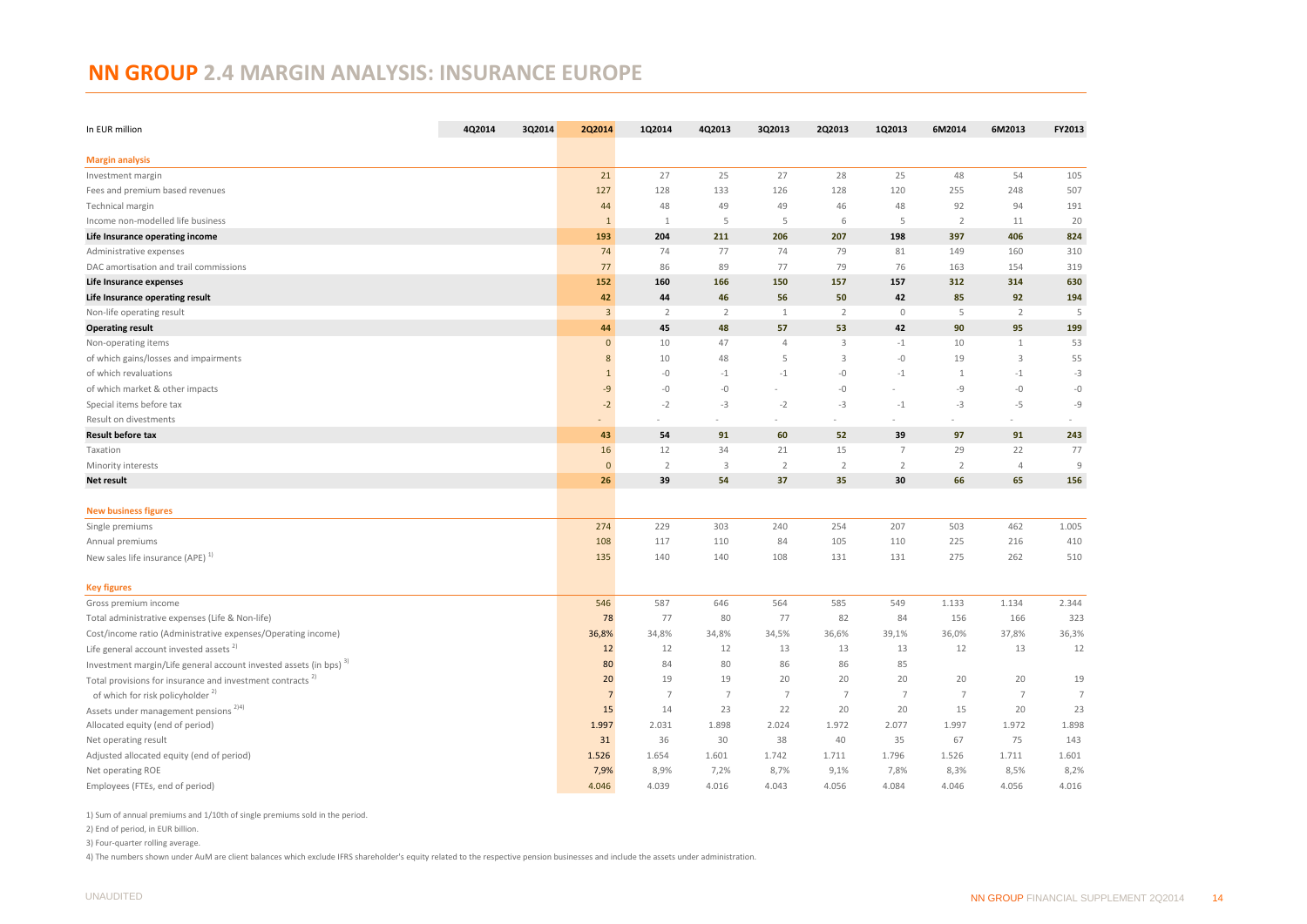#### <span id="page-14-0"></span>**NN GROUP 2.5 MARGIN ANALYSIS: JAPAN LIFE**

| In EUR million                                                                | 4Q2014 | 3Q2014 | $2Q2014^{11}$  | 1Q2014 <sup>1)</sup> | 4Q2013 <sup>1)</sup> | 3Q2013 <sup>1)</sup> | 2Q2013 <sup>1)</sup> | 1Q2013 <sup>1)</sup> | 6M2014         | 6M2013         | FY2013         |
|-------------------------------------------------------------------------------|--------|--------|----------------|----------------------|----------------------|----------------------|----------------------|----------------------|----------------|----------------|----------------|
| <b>Margin analysis</b>                                                        |        |        |                |                      |                      |                      |                      |                      |                |                |                |
| Investment margin                                                             |        |        | $-1$           | $-1$                 | 1                    | $-0$                 | $\overline{2}$       | $\overline{4}$       | $-2$           | 6              | $7^{\circ}$    |
| Fees and premium based revenues                                               |        |        | 102            | 134                  | 81                   | 107                  | 98                   | 150                  | 236            | 248            | 436            |
| Technical margin                                                              |        |        | $-4$           | $\overline{9}$       | $-3$                 | $\mathbf{1}$         | $-2$                 | 6                    | $\overline{4}$ | $\overline{4}$ | $\overline{2}$ |
| Income non-modelled life business                                             |        |        | $\mathbf{0}$   | $-0$                 | $-0$                 | $\mathbf 0$          | $\circ$              | $-0$                 | $\mathbf 0$    | $-0$           | $-0$           |
| <b>Operating income</b>                                                       |        |        | 96             | 142                  | 79                   | 108                  | 98                   | 160                  | 239            | 258            | 445            |
| Administrative expenses                                                       |        |        | 25             | 24                   | 28                   | 27                   | 25                   | 26                   | 49             | 51             | 106            |
| DAC amortisation and trail commissions                                        |        |        | 47             | 52                   | 36                   | 47                   | 43                   | 52                   | 99             | 94             | 177            |
| <b>Expenses</b>                                                               |        |        | 72             | 76                   | 64                   | 74                   | 68                   | 77                   | 148            | 145            | 283            |
| <b>Operating result</b>                                                       |        |        | 24             | 66                   | 15                   | 34                   | 30                   | 83                   | 90             | 113            | 161            |
| Non-operating items                                                           |        |        | $-0$           | $-3$                 | $-2$                 | 23                   | $\mathbf{1}$         | 9                    | $-3$           | 10             | 30             |
| of which gains/losses and impairments                                         |        |        | $\mathbf{1}$   | $-0$                 | $-1$                 | 25                   | 6                    | 11                   | $\mathbf{1}$   | 18             | 42             |
| of which revaluations                                                         |        |        | $-1$           | $-3$                 | $-1$                 | $-2$                 | $-5$                 | $-3$                 | $-3$           | $-8$           | $-11$          |
| of which market & other impacts                                               |        |        |                |                      | $\mathbf 0$          | $-{\mathbb O}$       | $\mathbf 0$          | $-0$                 |                | $-0$           | $-{\mathbb O}$ |
| Special items before tax                                                      |        |        |                |                      |                      |                      |                      |                      |                |                |                |
| Result on divestments                                                         |        |        |                |                      |                      |                      |                      |                      |                | $\sim$         |                |
| <b>Result before tax</b>                                                      |        |        | 24             | 64                   | 13                   | 56                   | 31                   | 91                   | 88             | 123            | 192            |
| Taxation                                                                      |        |        | $\overline{7}$ | 23                   | $\overline{7}$       | 21                   | 13                   | 31                   | 31             | 44             | 71             |
| Minority interests                                                            |        |        |                |                      |                      |                      |                      |                      |                | i,             |                |
| <b>Net result</b>                                                             |        |        | 17             | 40                   | 6                    | 36                   | 19                   | 61                   | 57             | 79             | 121            |
| <b>New business figures</b>                                                   |        |        |                |                      |                      |                      |                      |                      |                |                |                |
| Single premiums                                                               |        |        | 13             | 19                   | 23                   | 31                   | 31                   | 41                   | 31             | 72             | 126            |
| Annual premiums                                                               |        |        | 123            | 167                  | 88                   | 127                  | 106                  | 160                  | 289            | 265            | 480            |
| New sales life insurance (APE) <sup>2)</sup>                                  |        |        | 124            | 169                  | 90                   | 130                  | 109                  | 164                  | 292            | 273            | 493            |
| <b>Key figures</b>                                                            |        |        |                |                      |                      |                      |                      |                      |                |                |                |
| Gross premium income                                                          |        |        | 524            | 731                  | 444                  | 574                  | 519                  | 785                  | 1.254          | 1.304          | 2.322          |
| Total administrative expenses                                                 |        |        | 25             | 24                   | 28                   | 27                   | 25                   | 26                   | 49             | 51             | 106            |
| Cost/income ratio (Administrative expenses/Operating income)                  |        |        | 26,0%          | 16,9%                | 35,4%                | 25,0%                | 25,5%                | 16,3%                | 20,5%          | 19,8%          | 23,8%          |
| Life general account invested assets <sup>3)</sup>                            |        |        | 9              | 9                    | 8                    | $\overline{9}$       | $\overline{9}$       | 9                    | 9              | $\mathsf g$    | 8              |
| Investment margin/Life general account invested assets (in bps) <sup>4)</sup> |        |        | $-2$           | 2                    | 8                    | 11                   | 12                   | 12                   |                |                |                |
| Total provisions for insurance and investment contracts <sup>3)5)</sup>       |        |        | 8              | 8                    | $\overline{7}$       | 8                    | 8                    | 8                    | 8              | 8              | $\overline{7}$ |
| of which for risk policyholder <sup>3)</sup>                                  |        |        | $\Omega$       | $\mathbf{0}$         | $\mathbb O$          | $\mathbb O$          | $\mathbb O$          | $\circ$              | $\mathbb O$    | $\mathbb O$    | $\mathbf{0}$   |
| Allocated equity (end of period)                                              |        |        | 1.438          | 1.354                | 1.259                | 1.315                | 1.247                | 1.660                | 1.438          | 1.247          | 1.259          |
| Net operating result                                                          |        |        | 17             | 42                   | 7                    | 21                   | 18                   | 55                   | 59             | 72             | 100            |
| Adjusted allocated equity (end of period)                                     |        |        | 1.161          | 1.129                | 1.074                | 1.113                | 1.099                | 1.353                | 1.161          | 1.099          | 1.074          |
| Net operating ROE                                                             |        |        | 5,9%           | 15,3%                | 2,4%                 | 7,7%                 | 5,8%                 | 16,1%                | 10,5%          | 11,2%          | 8,4%           |
| Employees (FTEs, end of period)                                               |        |        | 649            | 656                  | 637                  | 657                  | 674                  | 668                  | 649            | 674            | 637            |

1) JPY/EUR average quarterly fx rates: 140.31 (2Q2014), 141.57 (1Q2014), 137.46 (4Q2013), 130.24 (3Q2013), 127.03 (2Q2013) and 119.65 (1Q2013) and JPY/EUR end of period fx rates: 138.41 (2Q2014), 142.44 (1Q2014), 144.66

(4Q2013), 131.83 (3Q2013), 129.45 (2Q2013) and 120.64 (1Q2013).

2) Sum of annual premiums and 1/10th of single premiums sold in the period.

3) End of period, in EUR billion.

4) Four-quarter rolling average.

5) Japan Life was classified as held for sale in 3Q2013, 2Q2013 and 1Q2013.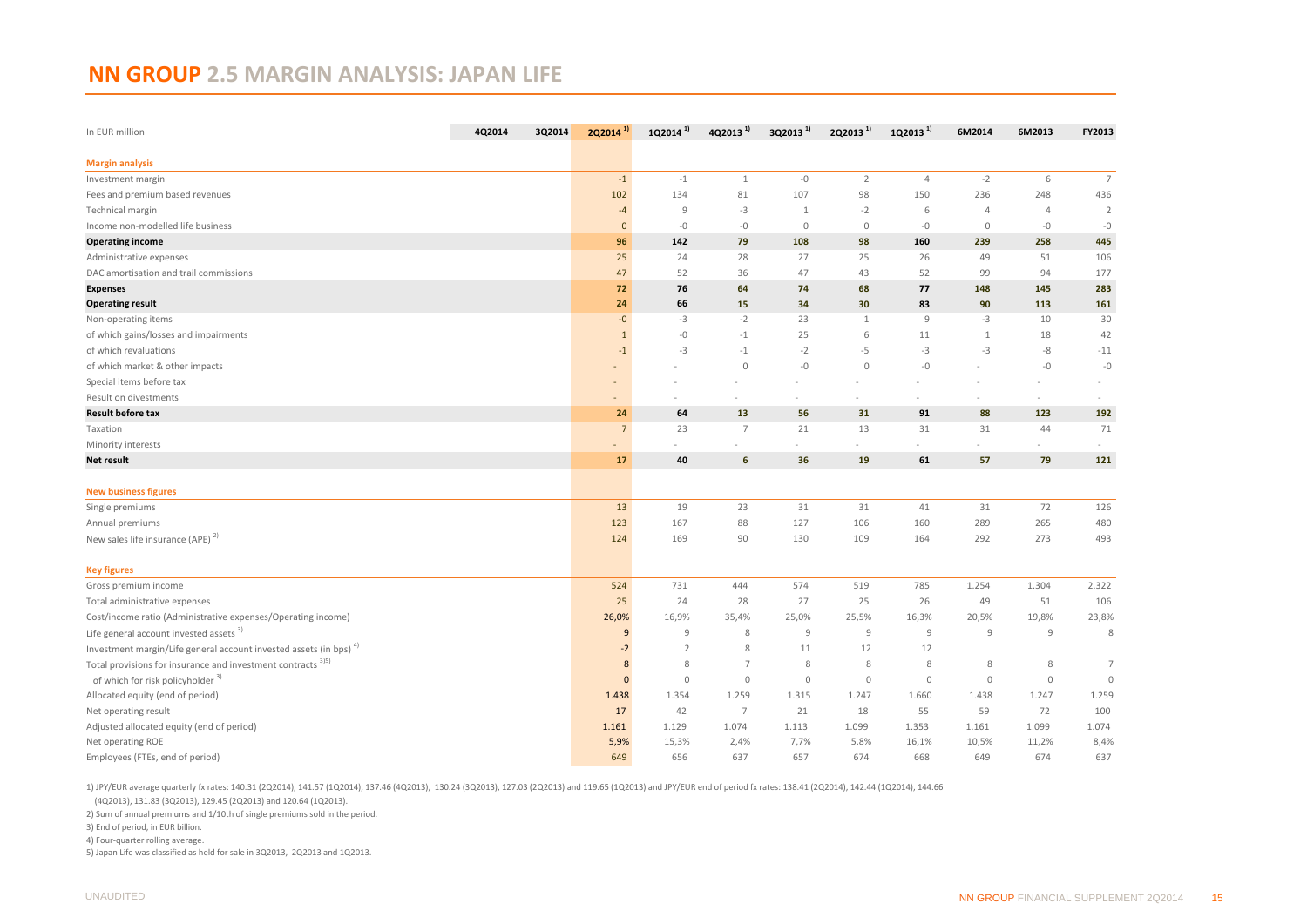# <span id="page-15-0"></span>**NN GROUP 2.6 MARGIN ANALYSIS: INVESTMENT MANAGEMENT**

| In EUR million                                               | 4Q2014 | 3Q2014 | 2Q2014         | 1Q2014       | 4Q2013       | 3Q2013      | 2Q2013      | 1Q2013       | 6M2014                   | 6M2013         | FY2013       |
|--------------------------------------------------------------|--------|--------|----------------|--------------|--------------|-------------|-------------|--------------|--------------------------|----------------|--------------|
|                                                              |        |        |                |              |              |             |             |              |                          |                |              |
| <b>Margin analysis</b>                                       |        |        |                |              |              |             |             |              |                          |                |              |
| Investment income                                            |        |        | $-0$           | $-0$         | $-0$         | $\circ$     | $\mathbf 0$ | $\mathbf{1}$ | $-0$                     | 1              | $\mathbf{1}$ |
| Fees                                                         |        |        | 116            | 118          | 111          | 107         | 117         | 109          | 234                      | 226            | 444          |
| <b>Operating income</b>                                      |        |        | 116            | 118          | 111          | 108         | 117         | 110          | 234                      | 227            | 445          |
| Administrative expenses                                      |        |        | 79             | 79           | 83           | 76          | 76          | 79           | 158                      | 155            | 314          |
| <b>Operating result</b>                                      |        |        | 38             | 39           | 28           | 31          | 41          | 31           | 77                       | 72             | 130          |
| Non-operating items                                          |        |        | $\mathbf{0}$   | $\mathbf 0$  | $\mathbf 0$  | $-0$        | $\mathbb O$ | $\circ$      | $\mathbf 0$              | $\mathbf 0$    | $\mathbf 0$  |
| Special items before tax                                     |        |        | ۰.             | $-122$       |              |             |             |              | $-122$                   |                |              |
| Result on divestments                                        |        |        | ٠              |              |              |             | -           |              | $\overline{\phantom{m}}$ |                |              |
| <b>Result before tax</b>                                     |        |        | 38             | $-83$        | 28           | 31          | 41          | 31           | $-45$                    | 72             | 131          |
| Taxation                                                     |        |        | 9              | $-22$        | 8            | 8           | 10          | 8            | $-13$                    | 18             | 34           |
| Minority interests                                           |        |        |                | $\mathbf{0}$ | $\mathbf{0}$ | $\circ$     | $-0$        | $\mathbf{0}$ | $\overline{0}$           | $\overline{0}$ | $\mathbf{0}$ |
| Net result                                                   |        |        | 29             | $-61$        | 20           | 23          | 31          | 22           | $-32$                    | 54             | 97           |
|                                                              |        |        |                |              |              |             |             |              |                          |                |              |
| <b>Key figures</b>                                           |        |        |                |              |              |             |             |              |                          |                |              |
| Total administrative expenses                                |        |        | 79             | 79           | 83           | 76          | 76          | 79           | 158                      | 155            | 314          |
| Cost/income ratio (Administrative expenses/Operating income) |        |        | 68,1%          | 66,9%        | 74,8%        | 70,4%       | 65,0%       | 71,8%        | 67,5%                    | 68,3%          | 70,6%        |
| Net inflow Asets under Management (in EUR billion)           |        |        | $\overline{4}$ | $-12$        | $-3$         | $\mathbf 0$ | $-4$        | $-3$         | -9                       | $-7$           | $-10$        |
| Assets under Management <sup>1)</sup>                        |        |        | 177            | 168          | 174          | 176         | 176         | 184          | 177                      | 176            | 174          |
| Fees/average Assets under Management (in bps)                |        |        | 27             | 28           | 25           | 24          | 26          | 24           | 27                       | 25             | 25           |
| Allocated equity (end of period)                             |        |        | 380            | 351          | 359          | 358         | 335         | 388          | 380                      | 335            | 359          |
| Net operating result                                         |        |        | 29             | 31           | 20           | 23          | 31          | 22           | 60                       | 54             | 97           |
| Adjusted allocated equity (end of period)                    |        |        | 380            | 352          | 360          | 362         | 337         | 390          | 380                      | 337            | 360          |
| Net operating ROE                                            |        |        | 31,4%          | 34,6%        | 22,2%        | 26,3%       | 34,3%       | 23,7%        | 33,0%                    | 28,8%          | 26,7%        |
| Employees (FTEs, end of period)                              |        |        | 1.139          | 1.145        | 1.134        | 1.144       | 1.154       | 1.187        | 1.139                    | 1.154          | 1.134        |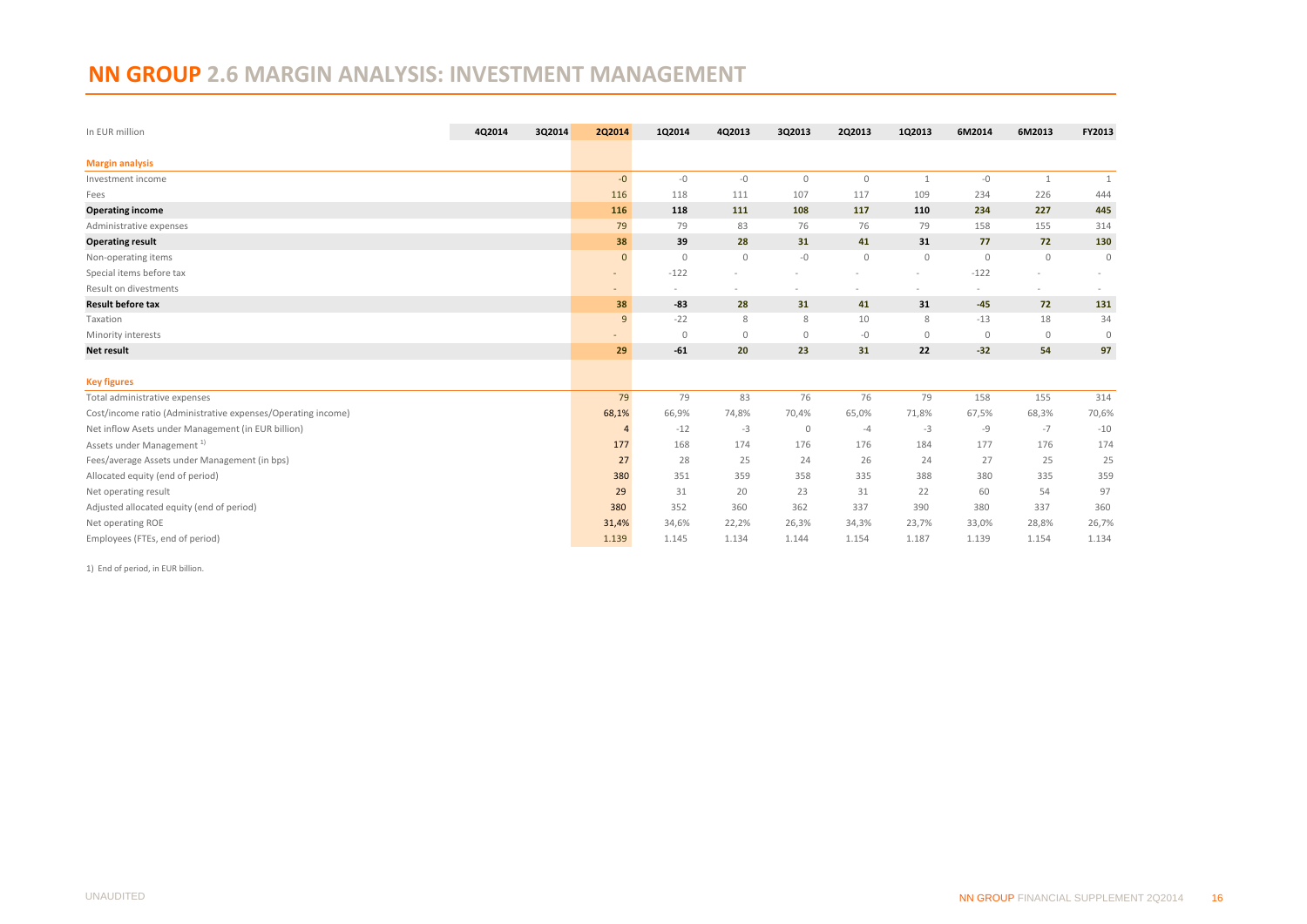# <span id="page-16-0"></span>**NN GROUP 2.7 MARGIN ANALYSIS: OTHER**

| In EUR million                                                        | 4Q2014 | 3Q2014 | 2Q2014                  | 1Q2014         | 4Q2013         | 3Q2013         | 2Q2013         | 1Q2013         | 6M2014         | 6M2013       | FY2013         |
|-----------------------------------------------------------------------|--------|--------|-------------------------|----------------|----------------|----------------|----------------|----------------|----------------|--------------|----------------|
| <b>Margin analysis</b>                                                |        |        |                         |                |                |                |                |                |                |              |                |
| Interest on hybrids and debt                                          |        |        | $-35$                   | $-33$          | $-33$          | $-46$          | $-47$          | $-41$          | $-68$          | $-88$        | $-167$         |
| Investment income & fees                                              |        |        | 12                      | 7              | $\overline{0}$ | 2              | $\overline{7}$ | $-0$           | 19             | 6            | 8              |
| Holding expenses                                                      |        |        | $-33$                   | $-26$          | -46            | $-44$          | $-50$          | $-43$          | $-59$          | $-93$        | $-183$         |
| Amortisation of intangible assets                                     |        |        | $-2$                    | $-2$           | $-2$           | $-2$           | $-2$           | $-2$           | $-3$           | $-4$         | $-7$           |
| <b>Holding result</b>                                                 |        |        | $-58$                   | $-54$          | $-81$          | $-90$          | $-91$          | $-86$          | $-112$         | $-178$       | $-348$         |
| Operating result Reinsurance business                                 |        |        | 15                      | 11             | 5              | -0             | 5              | $-25$          | 26             | $-20$        | $-15$          |
| Operating result NN Bank                                              |        |        | $\overline{2}$          | 5              | $-1$           | 3              | $-7$           | $-6$           | 7              | $-13$        | $-11$          |
| Other results                                                         |        |        | $-0$                    | $\overline{7}$ | 3              | $-1$           | $-3$           | $\overline{2}$ | 6              | $-1$         | $\mathbf{1}$   |
| <b>Operating result</b>                                               |        |        | $-42$                   | $-31$          | $-73$          | $-89$          | $-97$          | $-115$         | $-73$          | $-212$       | $-373$         |
| Non-operating items                                                   |        |        | $-9$                    | 11             | $-11$          | 20             | 10             | 10             | 3              | 20           | 29             |
| of which gains/losses and impairments                                 |        |        | $-0$                    | 10             | $-2$           | 25             | 12             | 9              | 10             | 21           | 44             |
| of which revaluations                                                 |        |        | $-9$                    | -1             | $-9$           | $-5$           | $-1$           | $\mathbf{1}$   | $-7$           | $-0$         | $-14$          |
| of which market & other impacts                                       |        |        | $\mathbf{0}$            | $-0$           | $-0$           | $\circ$        | $-0$           | $\mathbf 0$    | $\mathbf{0}$   | $-0$         | $-0$           |
| Special items before tax                                              |        |        | $-13$                   | $-23$          | $-45$          | $-33$          | 8              | -8             | $-36$          | $-0$         | $-79$          |
| Result on divestments                                                 |        |        | $-0$                    | $\circ$        | $\overline{7}$ | $\mathbf{1}$   | $-58$          | $-1$           | $-0$           | $-59$        | $-50$          |
| <b>Result before tax</b>                                              |        |        | $-64$                   | $-43$          | $-123$         | $-100$         | $-136$         | $-114$         | $-107$         | $-250$       | $-473$         |
| Taxation                                                              |        |        | $-11$                   | $-0$           | $-43$          | $-15$          | $-7$           | $-28$          | $-11$          | $-35$        | $-93$          |
| Minority interests                                                    |        |        | $\mathbf{0}$            | $\mathbb O$    | $\circ$        | $-0$           | $\circ$        | $-0$           | $\overline{0}$ | $-0$         | $\mathbb O$    |
| Net result                                                            |        |        | $-53$                   | $-43$          | $-80$          | $-85$          | $-129$         | -86            | $-96$          | $-215$       | $-380$         |
| <b>Key figures</b>                                                    |        |        |                         |                |                |                |                |                |                |              |                |
| Gross premium income                                                  |        |        | 7 <sup>1</sup>          | $\overline{7}$ | 12             | $\overline{9}$ | 6              | 9              | 14             | 15           | 36             |
| Total administrative expenses                                         |        |        | 64                      | 56             | 74             | 67             | 63             | 55             | 121            | 118          | 259            |
| of which Reinsurance business                                         |        |        | $\overline{\mathbf{3}}$ | 3              | $\overline{2}$ | 3              | $\overline{3}$ | 3              | 6              | 6            | 11             |
| of which NN Bank                                                      |        |        | 27                      | 27             | 24             | 16             | 6              | 6              | 55             | 12           | 52             |
| NN Bank common equity Tier 1 ratio phased in                          |        |        | 15,7%                   | 16,7%          | 16,4%          | 21,4%          | 37,1%          | 32,6%          | 15,7%          | 37,1%        | 16,4%          |
| Total assets NN Bank <sup>1)</sup>                                    |        |        | 9                       | 8              | 7              | $\overline{7}$ | 1              | $\mathbf{1}$   | 9              | $\mathbf{1}$ | $\overline{7}$ |
| Total provisions for insurance and investment contracts <sup>1)</sup> |        |        | $\mathbf{1}$            | $\mathbf{1}$   | 1              | 1              | 1              | $\mathbf{1}$   | $\mathbf{1}$   | 1            | $\overline{1}$ |
| Allocated equity (end of period)                                      |        |        | 5                       | $-1.220$       | $-1.104$       | $-4.001$       | $-3.331$       | $-3.646$       | 5              | $-3.331$     | $-1.104$       |
| Net operating result                                                  |        |        | $-38$                   | $-32$          | $-44$          | $-78$          | $-84$          | $-52$          | $-69$          | $-136$       | $-258$         |
| Adjusted allocated equity (end of period)                             |        |        | $-127$                  | $-1.332$       | $-921$         | $-2.988$       | $-2.483$       | $-2.615$       | $-127$         | $-2.483$     | $-921$         |
| Employees (FTEs, end of period)                                       |        |        | 1.884                   | 1.868          | 1.777          | 1.929          | 1.594          | 1.688          | 1.884          | 1.594        | 1.777          |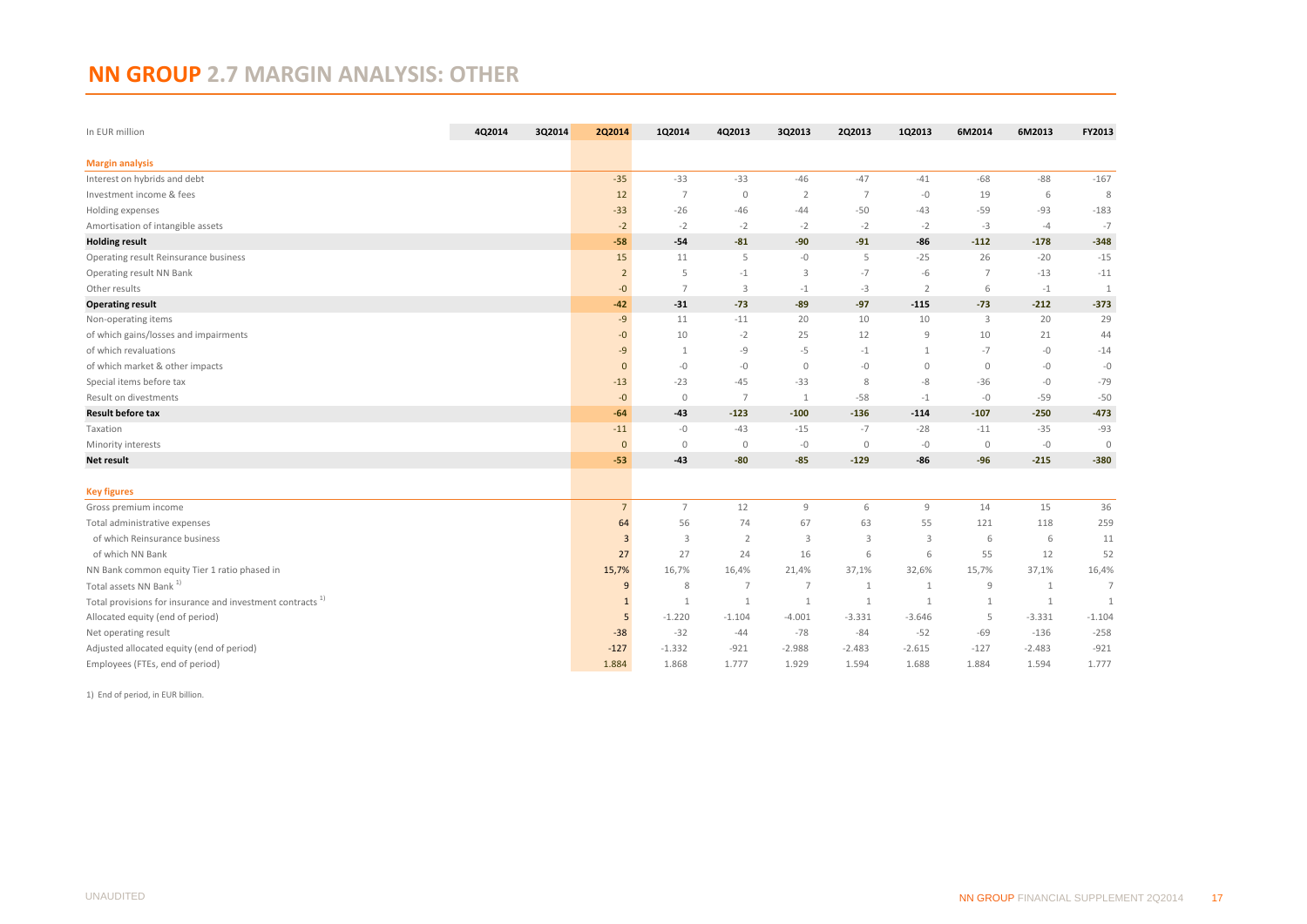#### <span id="page-17-0"></span>**NN GROUP 2.8 MARGIN ANALYSIS: JAPAN CLOSED BLOCK VA**

| In EUR million                         | 4Q2014 | 3Q2014 | $2Q2014^{1}$   | 1Q2014 <sup>1)</sup>     | 4Q2013 <sup>1)2)</sup> | 3Q2013 <sup>1)2)</sup>   | 2Q2013 <sup>1)2)</sup> | 1Q2013 <sup>1)2)</sup>   | 6M2014       | $6M2013$ <sup>1)</sup> | FY2013 <sup>1)</sup> |
|----------------------------------------|--------|--------|----------------|--------------------------|------------------------|--------------------------|------------------------|--------------------------|--------------|------------------------|----------------------|
| <b>Margin analysis</b>                 |        |        |                |                          |                        |                          |                        |                          |              |                        |                      |
| Investment margin                      |        |        | $\sim$         | $\overline{\phantom{a}}$ | $\sim$                 | $-{\mathbb O}$           |                        | $-0$                     |              | $-0$                   | $-{\mathbb O}$       |
| Fees and premium based revenues        |        |        | 28             | 30                       | 33                     | 34                       | 35                     | 35                       | 58           | 69                     | 136                  |
| Technical margin                       |        |        |                |                          |                        |                          |                        |                          |              |                        |                      |
| Income non-modelled life business      |        |        | $-0$           | $-0$                     | $-0$                   | $\circ$                  | $-0$                   | $\circ$                  | $-0$         | $-0$                   | $\circ$              |
| <b>Operating income</b>                |        |        | 28             | 30                       | 33                     | 34                       | 35                     | 35                       | 58           | 69                     | 136                  |
| Administrative expenses                |        |        | 4              | $\overline{4}$           | $\overline{2}$         | 3                        | 3                      | 8                        | 9            | 12                     | 18                   |
| DAC amortisation and trail commissions |        |        | $\overline{3}$ | 3                        | 3                      | 11                       | 12                     | 12                       | 6            | 24                     | 38                   |
| <b>Expenses</b>                        |        |        | 8              | $\overline{7}$           | 6                      | 14                       | 15                     | 20                       | 15           | 35                     | 56                   |
| <b>Operating result</b>                |        |        | 20             | 23                       | 27                     | 20                       | 19                     | 14                       | 43           | 34                     | 80                   |
| Non-operating items                    |        |        | 59             | $-59$                    | $-450$                 | 86                       | $-117$                 | 148                      | $-0$         | 31                     | $-333$               |
| of which gains/losses and impairments  |        |        |                |                          |                        | 1                        |                        | $\circ$                  |              | $\circ$                | 1                    |
| of which revaluations                  |        |        |                |                          |                        |                          |                        |                          |              |                        |                      |
| of which market & other impacts        |        |        | 59             | $-59$                    | $-450$                 | 86                       | $-117$                 | 148                      | $-0$         | 31                     | $-334$               |
| Special items before tax               |        |        |                |                          |                        |                          |                        |                          |              |                        |                      |
| Result on divestments                  |        |        |                |                          | $\sim$                 | $\overline{\phantom{a}}$ |                        | ٠                        |              | $\sim$                 |                      |
| <b>Result before tax</b>               |        |        | 79             | $-36$                    | $-423$                 | 106                      | $-97$                  | 162                      | 43           | 65                     | $-252$               |
| Taxation                               |        |        | 17             | $-11$                    | $-157$                 | 28                       | $-23$                  | 42                       | 5            | 19                     | $-110$               |
| Minority interests                     |        |        |                |                          | $\sim$                 |                          | $\sim$                 | $\overline{\phantom{a}}$ |              |                        |                      |
| <b>Net result</b>                      |        |        | 62             | $-24$                    | $-266$                 | 78                       | $-75$                  | 120                      | 38           | 46                     | $-142$               |
|                                        |        |        |                |                          |                        |                          |                        |                          |              |                        |                      |
| <b>Key figures</b>                     |        |        |                |                          |                        |                          |                        |                          |              |                        |                      |
| Gross premium income                   |        |        | $\mathbf{1}$   | $\mathbf{1}$             | 1                      | $\mathbf{3}$             | $\overline{2}$         | $\mathbf{1}$             | $\mathbf{1}$ | $\overline{3}$         | $7\overline{ }$      |
| Allocated equity (end of period)       |        |        | 1.061          | 1.058                    | 1.071                  | 1.466                    | 1.387                  | 1.619                    | 1.061        | 1.387                  | 1.071                |
| Account value <sup>3)</sup>            |        |        | 14             | 14                       | 15                     | 16                       | 16                     | 17                       | 14           | 16                     | 15                   |
| Net Amount at Risk                     |        |        | 694            | 870                      | 663                    | 1.448                    | 1.908                  | 2.497                    | 694          | 1.908                  | 663                  |
| <b>IFRS Reserves</b>                   |        |        | 1.068          | 1.267                    | 1.086                  | 1.808                    | 2.161                  | 2.667                    | 1.068        | 2.161                  | 1.086                |
| Number of policies                     |        |        | 330.203        | 338.197                  | 346.306                | 357.904                  | 366.651                | 373.439                  | 330.203      | 366.651                | 346.306              |
| Employees (FTEs, end of period)        |        |        | 81             | 76                       | 111                    | 115                      | 117                    | 116                      | 81           | 117                    | 111                  |

1) JPY/EUR average quarterly fx rates: 140.31 (2Q2014), 141.57 (1Q2014), 137.46 (4Q2013), 130.24 (3Q2013), 127.03 (2Q2013) and 119.65 (1Q2013) and JPY/EUR end of period fx rates: 138.41 (2Q2014), 142.44 (1Q2014), 144.66 (4Q2013), 131.83 (3Q2013), 129.45 (2Q2013) and 120.64 (1Q2013).

2) The figures of this period have been restated to reflect the change in accounting policy, i.e., the move towards fair value accounting for Guaranteed Minimum Death Benefits reserves of the Japan Closed Block VA segment as of 1 January 2014.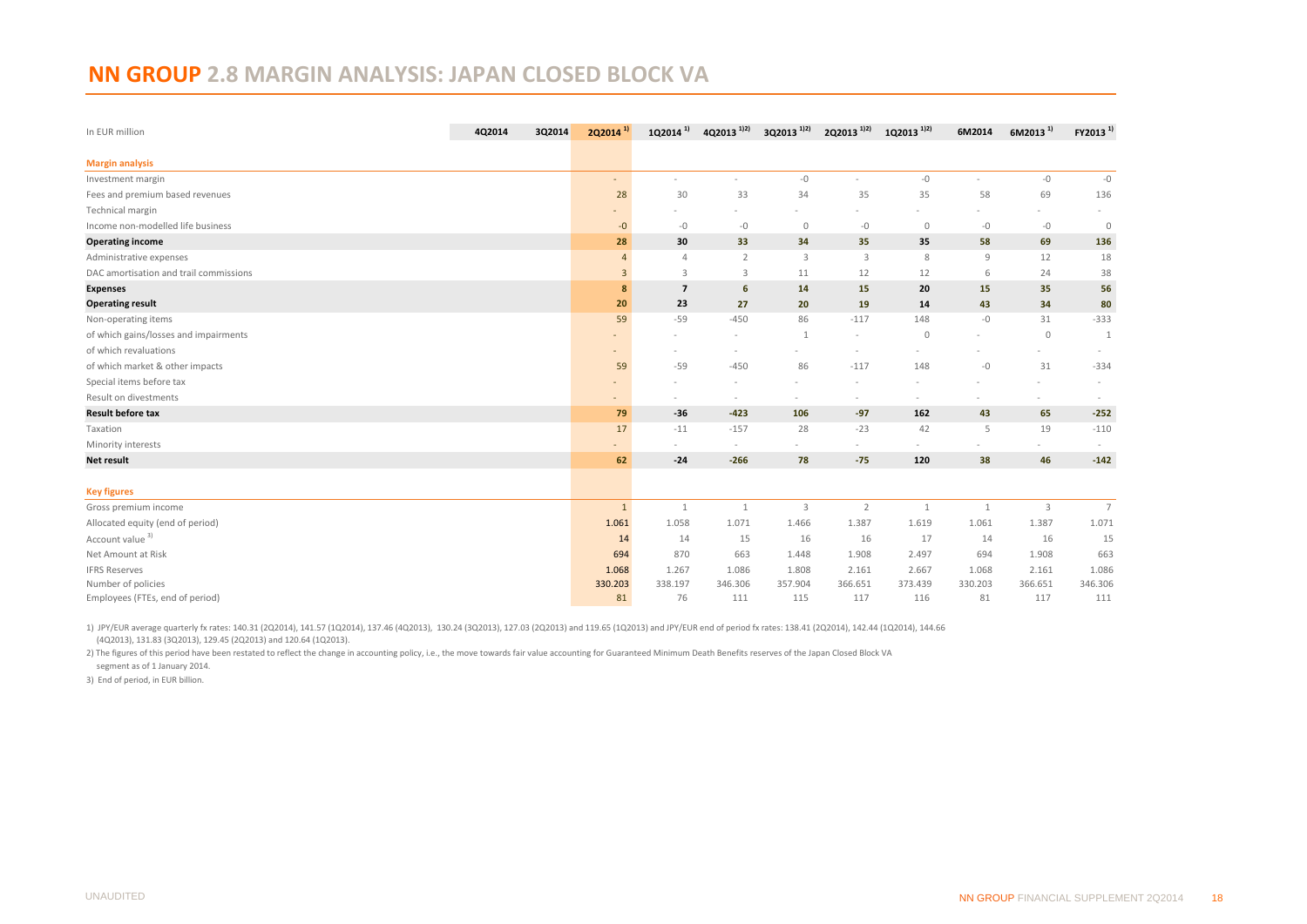# <span id="page-18-0"></span>**NN GROUP 3.1 CLIENT BALANCES: NETHERLANDS LIFE**

| In EUR billion                                          | 4Q2014 | 3Q2014 | <b>2Q2014</b>            | 1Q2014                   | 4Q2013                   | 3Q2013         | 2Q2013                   | 1Q2013                   |
|---------------------------------------------------------|--------|--------|--------------------------|--------------------------|--------------------------|----------------|--------------------------|--------------------------|
| <b>Client Balances included on Balance Sheet</b>        |        |        |                          |                          |                          |                |                          |                          |
| <b>Beginning of period</b>                              |        |        | 60,7                     | 60,2                     | 60,5                     | 60,5           | 60,8                     | 60,4                     |
| Deposits                                                |        |        | 0,5                      | 1,2                      | 0,4                      | 0,4            | 0,4                      | 1,3                      |
| Withdrawals / Benefits                                  |        |        | $-1,0$                   | $-1,2$                   | $-1,3$                   | $-1,0$         | $-1,1$                   | $-1,5$                   |
| Net production                                          |        |        | $-0,5$                   | 0,0                      | $-0,8$                   | $-0,6$         | $-0,6$                   | $-0,2$                   |
| Acquisition / Divestments / Transfers                   |        |        | $\overline{\phantom{a}}$ | $\sim$                   | $\sim$                   | $\sim$         | $\bar{a}$                | $\sim$                   |
| Market performance / Interest credited                  |        |        | 0,7                      | 0,5                      | 0,6                      | 0,6            | 0,3                      | 0,6                      |
| FX impact and other                                     |        |        |                          | $\sim$                   | $\sim$                   | $\omega$       | ä,                       |                          |
| <b>End of period</b>                                    |        |        | 60,9                     | 60,7                     | 60,2                     | 60,5           | 60,5                     | 60,8                     |
| <b>Off Balance Sheet Institutional Asset Management</b> |        |        |                          |                          |                          |                |                          |                          |
| <b>Beginning of period</b>                              |        |        | ÷                        | $\blacksquare$           | $\overline{\phantom{a}}$ | $\blacksquare$ | $\blacksquare$           | $\blacksquare$           |
| Deposits                                                |        |        | $\overline{\phantom{a}}$ |                          |                          |                |                          |                          |
| Withdrawals / Benefits                                  |        |        | ٠                        |                          |                          |                |                          |                          |
| Net production                                          |        |        |                          |                          |                          |                |                          |                          |
| Acquisition / Divestments / Transfers                   |        |        |                          |                          |                          |                |                          |                          |
| Market performance / Interest credited                  |        |        |                          |                          |                          |                |                          |                          |
| FX impact and other                                     |        |        | $\overline{\phantom{a}}$ |                          |                          |                |                          |                          |
| <b>End of period</b>                                    |        |        | ٠                        | $\blacksquare$           | ÷,                       | $\overline{a}$ | $\overline{\phantom{a}}$ | $\overline{\phantom{a}}$ |
|                                                         |        |        |                          |                          |                          |                |                          |                          |
| Off Balance Sheet Pension and Mutual Funds business     |        |        | ٠                        | ÷,                       |                          | $\overline{a}$ | $\overline{\phantom{a}}$ |                          |
| <b>Beginning of period</b>                              |        |        |                          |                          |                          |                |                          | $\blacksquare$           |
| Deposits                                                |        |        | $\overline{a}$           |                          |                          |                |                          |                          |
| Withdrawals / Benefits                                  |        |        |                          |                          |                          |                |                          |                          |
| Net production                                          |        |        |                          |                          |                          |                |                          |                          |
| Acquisition / Divestments / Transfers                   |        |        | $\qquad \qquad =$        |                          |                          |                |                          |                          |
| Market performance / Interest credited                  |        |        | $\overline{\phantom{a}}$ |                          |                          |                |                          |                          |
| FX impact and other<br><b>End of period</b>             |        |        | ÷                        | $\overline{\phantom{a}}$ | $\overline{a}$           | $\overline{a}$ | $\centerdot$             | $\overline{\phantom{a}}$ |
|                                                         |        |        |                          |                          |                          |                |                          |                          |
| <b>Total Client Balances</b>                            |        |        |                          |                          |                          |                |                          |                          |
| <b>Beginning of period</b>                              |        |        | 60,7                     | 60,2                     | 60,5                     | 60,5           | 60,8                     | 60,4                     |
| Deposits                                                |        |        | 0,5                      | 1,2                      | 0,4                      | 0,4            | 0,4                      | 1,3                      |
| Withdrawals / Benefits                                  |        |        | $-1,0$                   | $-1,2$                   | $-1,3$                   | $-1,0$         | $-1,1$                   | $-1,5$                   |
| Net production                                          |        |        | $-0,5$                   | 0,0                      | $-0,8$                   | $-0,6$         | $-0,6$                   | $-0,2$                   |
| Acquisition / Divestments / Transfers                   |        |        | $\blacksquare$           | $\sim$                   | $\sim$                   | $\sim$         | $\sim$                   | $\sim$                   |
| Market performance / Interest credited                  |        |        | 0,7                      | 0,5                      | 0,6                      | 0,6            | 0,3                      | 0,6                      |
| FX impact and other                                     |        |        |                          |                          |                          |                |                          |                          |
| <b>End of period</b>                                    |        |        | 60,9                     | 60,7                     | 60,2                     | 60,5           | 60,5                     | 60,8                     |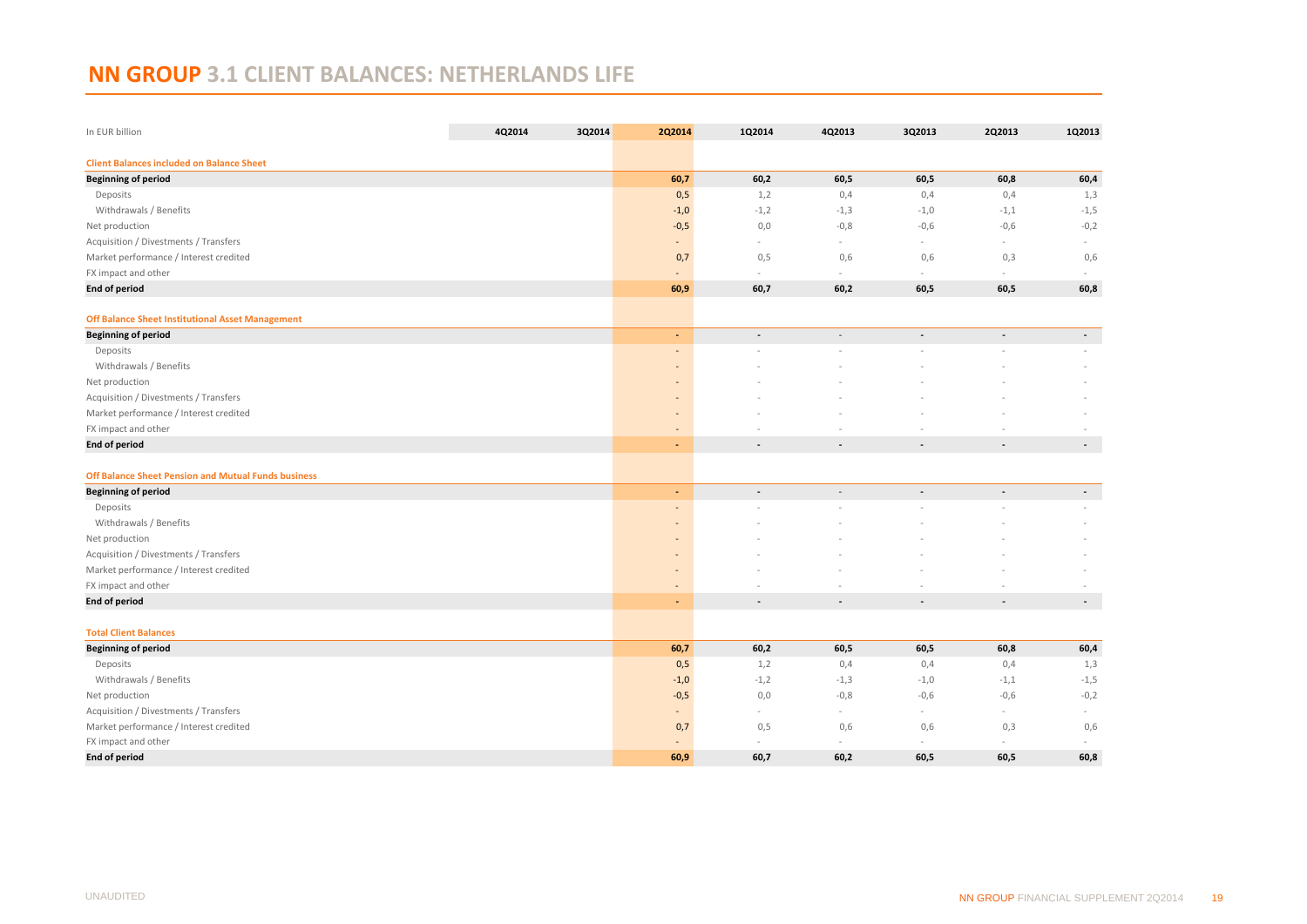# <span id="page-19-0"></span>**NN GROUP 3.2 CLIENT BALANCES: INSURANCE EUROPE**

| In EUR billion                                          | 4Q2014 | 3Q2014 | 2Q2014            | 1Q2014         | 4Q2013                   | 3Q2013                   | 2Q2013         | 1Q2013                   |
|---------------------------------------------------------|--------|--------|-------------------|----------------|--------------------------|--------------------------|----------------|--------------------------|
| <b>Client Balances included on Balance Sheet</b>        |        |        |                   |                |                          |                          |                |                          |
| <b>Beginning of period</b>                              |        |        | 18,8              | 19,0           | 19,0                     | 19,1                     | 19,6           | 21,0                     |
| Deposits                                                |        |        | 0,7               | 0,5            | 0,6                      | 0,5                      | 0,5            | 0,5                      |
| Withdrawals / Benefits                                  |        |        | $-0,9$            | $-0,9$         | $-0,8$                   | $-0,8$                   | $-0,8$         | $-0,9$                   |
| Net production                                          |        |        | $-0,2$            | $-0,4$         | $-0,2$                   | $-0,4$                   | $-0,3$         | $-0,4$                   |
| Acquisition / Divestments / Transfers                   |        |        | 0,0               | 0,0            | $\sim$                   | ä,                       | ÷,             | $-1,0$                   |
| Market performance / Interest credited                  |        |        | 0,3               | 0,2            | 0,2                      | 0,2                      | $-0,1$         | 0,1                      |
| FX impact and other                                     |        |        | 0,0               | $-0,0$         | $-0,0$                   | 0,1                      | $-0,1$         | $-0,1$                   |
| <b>End of period</b>                                    |        |        | 18,9              | 18,8           | 19,0                     | 19,0                     | 19,1           | 19,6                     |
| <b>Off Balance Sheet Institutional Asset Management</b> |        |        |                   |                |                          |                          |                |                          |
| <b>Beginning of period</b>                              |        |        | $\blacksquare$    | $\blacksquare$ | $\overline{\phantom{a}}$ | $\blacksquare$           | $\blacksquare$ | $\sim$                   |
| Deposits                                                |        |        |                   |                |                          |                          |                | $\sim$                   |
| Withdrawals / Benefits                                  |        |        |                   |                |                          |                          |                |                          |
| Net production                                          |        |        |                   |                |                          |                          |                |                          |
| Acquisition / Divestments / Transfers                   |        |        | $\overline{a}$    |                |                          |                          |                |                          |
| Market performance / Interest credited                  |        |        | $\qquad \qquad =$ |                |                          |                          |                |                          |
| FX impact and other                                     |        |        |                   |                |                          |                          |                |                          |
| <b>End of period</b>                                    |        |        | ٠                 | $\overline{a}$ | $\overline{a}$           | $\overline{\phantom{a}}$ |                | $\overline{\phantom{a}}$ |
| Off Balance Sheet Pension and Mutual Funds business     |        |        |                   |                |                          |                          |                |                          |
| <b>Beginning of period</b>                              |        |        | 14,1              | 22,5           | 21,6                     | 19,8                     | 20,0           | 19,2                     |
| Deposits                                                |        |        | 0,4               | 0,5            | 0,4                      | 0,5                      | 0,4            | 0,4                      |
| Withdrawals / Benefits                                  |        |        | $-0,1$            | $-8,9$         | $-0,1$                   | $-0,1$                   | $-0,1$         | $-0,1$                   |
| Net production                                          |        |        | 0,3               | $-8,4$         | 0,3                      | 0,4                      | 0,3            | 0,3                      |
| Acquisition / Divestments / Transfers                   |        |        |                   | ÷,             | $\sim$                   | ÷                        | ÷.             | 1,0                      |
| Market performance / Interest credited                  |        |        | 0,0               | 0,2            | 0,5                      | 1,0                      | 0,0            | $-0,1$                   |
| FX impact and other                                     |        |        | 0,1               | $-0,1$         | 0,2                      | 0,4                      | $-0,6$         | $-0,4$                   |
| <b>End of period</b>                                    |        |        | 14,5              | 14,1           | 22,5                     | 21,6                     | 19,8           | 20,0                     |
| <b>Total Client Balances</b>                            |        |        |                   |                |                          |                          |                |                          |
| <b>Beginning of period</b>                              |        |        | 32,9              | 41,5           | 40,6                     | 38,9                     | 39,6           | 40,2                     |
| Deposits                                                |        |        | 1,1               | 1,0            | 0,9                      | 0,9                      | 0,9            | 0,9                      |
| Withdrawals / Benefits                                  |        |        | $-1,0$            | $-9,8$         | $-0,9$                   | $-0,9$                   | $-0,9$         | $-1,0$                   |
| Net production                                          |        |        | 0,1               | $-8,8$         | 0,1                      | 0,0                      | $-0,0$         | $-0,1$                   |
| Acquisition / Divestments / Transfers                   |        |        | 0,0               | 0,0            | $\sim$                   | ÷                        | ÷              | $-0,0$                   |
| Market performance / Interest credited                  |        |        | 0,3               | 0,4            | 0,7                      | 1,3                      | $-0,0$         | 0,1                      |
| FX impact and other                                     |        |        | 0,1               | $-0,2$         | 0,1                      | 0,4                      | $-0,7$         | $-0,5$                   |
| <b>End of period</b>                                    |        |        | 33,4              | 32,9           | 41,5                     | 40,6                     | 38,9           | 39,6                     |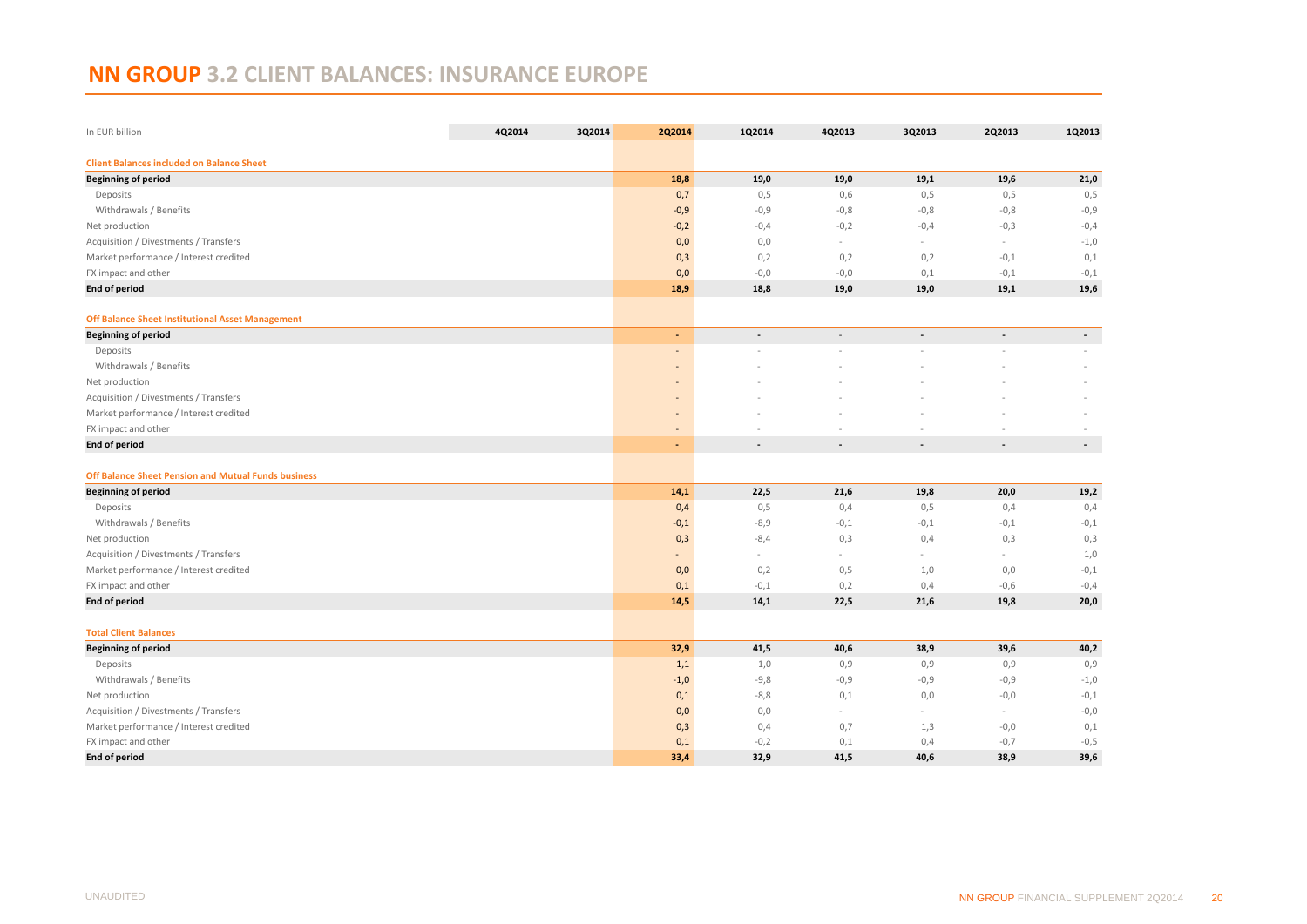# <span id="page-20-0"></span>**NN GROUP 3.3 CLIENT BALANCES: JAPAN LIFE**

| In EUR billion                                          | 4Q2014 | 3Q2014 | 2Q2014                       | 1Q2014                   | 4Q2013                   | 3Q2013                   | 2Q2013                   | 1Q2013                   |
|---------------------------------------------------------|--------|--------|------------------------------|--------------------------|--------------------------|--------------------------|--------------------------|--------------------------|
| <b>Client Balances included on Balance Sheet</b>        |        |        |                              |                          |                          |                          |                          |                          |
| <b>Beginning of period</b>                              |        |        | 7,6                          | 7,4                      | 7,8                      | 7,8                      | 7,9                      | 8,2                      |
| Deposits                                                |        |        | 0,5                          | 0,6                      | 0,4                      | 0,5                      | 0,5                      | 0,7                      |
| Withdrawals / Benefits                                  |        |        | $-0,3$                       | $-0,5$                   | $-0,1$                   | $-0,5$                   | $-0,1$                   | $-0,6$                   |
| Net production                                          |        |        | 0,1                          | 0,1                      | 0,3                      | 0,0                      | 0,4                      | 0,1                      |
| Acquisition / Divestments / Transfers                   |        |        |                              | $\sim$                   | 0,0                      | $-0,0$                   | $-0,0$                   | $-0,0$                   |
| Market performance / Interest credited                  |        |        | 0,0                          | 0,0                      | 0,0                      | 0,1                      | 0,0                      | 0,1                      |
| FX impact and other                                     |        |        | 0,2                          | 0,1                      | $-0,7$                   | $-0,1$                   | $-0,5$                   | $-0,5$                   |
| <b>End of period</b>                                    |        |        | 8,0                          | 7,6                      | 7,4                      | 7,8                      | 7,8                      | 7,9                      |
| <b>Off Balance Sheet Institutional Asset Management</b> |        |        |                              |                          |                          |                          |                          |                          |
| <b>Beginning of period</b>                              |        |        | $\blacksquare$               | ÷,                       |                          |                          |                          | $\blacksquare$           |
| Deposits                                                |        |        |                              |                          |                          |                          |                          |                          |
| Withdrawals / Benefits                                  |        |        | $\overline{\phantom{a}}$     |                          |                          |                          |                          |                          |
| Net production                                          |        |        |                              |                          |                          |                          |                          |                          |
| Acquisition / Divestments / Transfers                   |        |        | $\overline{\phantom{a}}$     |                          |                          |                          |                          |                          |
| Market performance / Interest credited                  |        |        | $\overline{\phantom{a}}$     |                          |                          |                          |                          |                          |
| FX impact and other                                     |        |        |                              |                          |                          |                          |                          |                          |
| <b>End of period</b>                                    |        |        | $\sim$                       |                          |                          |                          |                          | $\overline{\phantom{a}}$ |
| Off Balance Sheet Pension and Mutual Funds business     |        |        |                              |                          |                          |                          |                          |                          |
| <b>Beginning of period</b>                              |        |        | $\blacksquare$               | $\overline{\phantom{a}}$ | $\overline{\phantom{a}}$ | $\overline{\phantom{a}}$ | $\overline{\phantom{a}}$ | $\overline{\phantom{a}}$ |
| Deposits                                                |        |        |                              |                          |                          |                          |                          |                          |
| Withdrawals / Benefits                                  |        |        |                              |                          |                          |                          |                          |                          |
| Net production                                          |        |        |                              |                          |                          |                          |                          |                          |
| Acquisition / Divestments / Transfers                   |        |        |                              |                          |                          |                          |                          |                          |
| Market performance / Interest credited                  |        |        | $\qquad \qquad \blacksquare$ |                          |                          |                          |                          |                          |
| FX impact and other                                     |        |        | $\overline{\phantom{a}}$     |                          |                          |                          |                          |                          |
| <b>End of period</b>                                    |        |        |                              | $\overline{\phantom{a}}$ | $\overline{\phantom{a}}$ | $\overline{\phantom{a}}$ | $\overline{a}$           | $\sim$                   |
| <b>Total Client Balances</b>                            |        |        |                              |                          |                          |                          |                          |                          |
| <b>Beginning of period</b>                              |        |        | 7,6                          | 7,4                      | 7,8                      | 7,8                      | 7,9                      | 8,2                      |
| Deposits                                                |        |        | 0,5                          | 0,6                      | 0,4                      | 0,5                      | 0,5                      | 0,7                      |
| Withdrawals / Benefits                                  |        |        | $-0,3$                       | $-0,5$                   | $-0,1$                   | $-0,5$                   | $-0,1$                   | $-0,6$                   |
| Net production                                          |        |        | 0,1                          | 0,1                      | 0,3                      | 0,0                      | 0,4                      | 0,1                      |
| Acquisition / Divestments / Transfers                   |        |        |                              | $\sim$                   | 0,0                      | $-0,0$                   | $-0,0$                   | $-0,0$                   |
| Market performance / Interest credited                  |        |        | 0,0                          | 0,0                      | 0,0                      | 0,1                      | 0,0                      | 0,1                      |
| FX impact and other                                     |        |        | 0,2                          | 0,1                      | $-0,7$                   | $-0,1$                   | $-0,5$                   | $-0,5$                   |
| <b>End of period</b>                                    |        |        | 8,0                          | 7,6                      | 7,4                      | 7,8                      | 7,8                      | 7,9                      |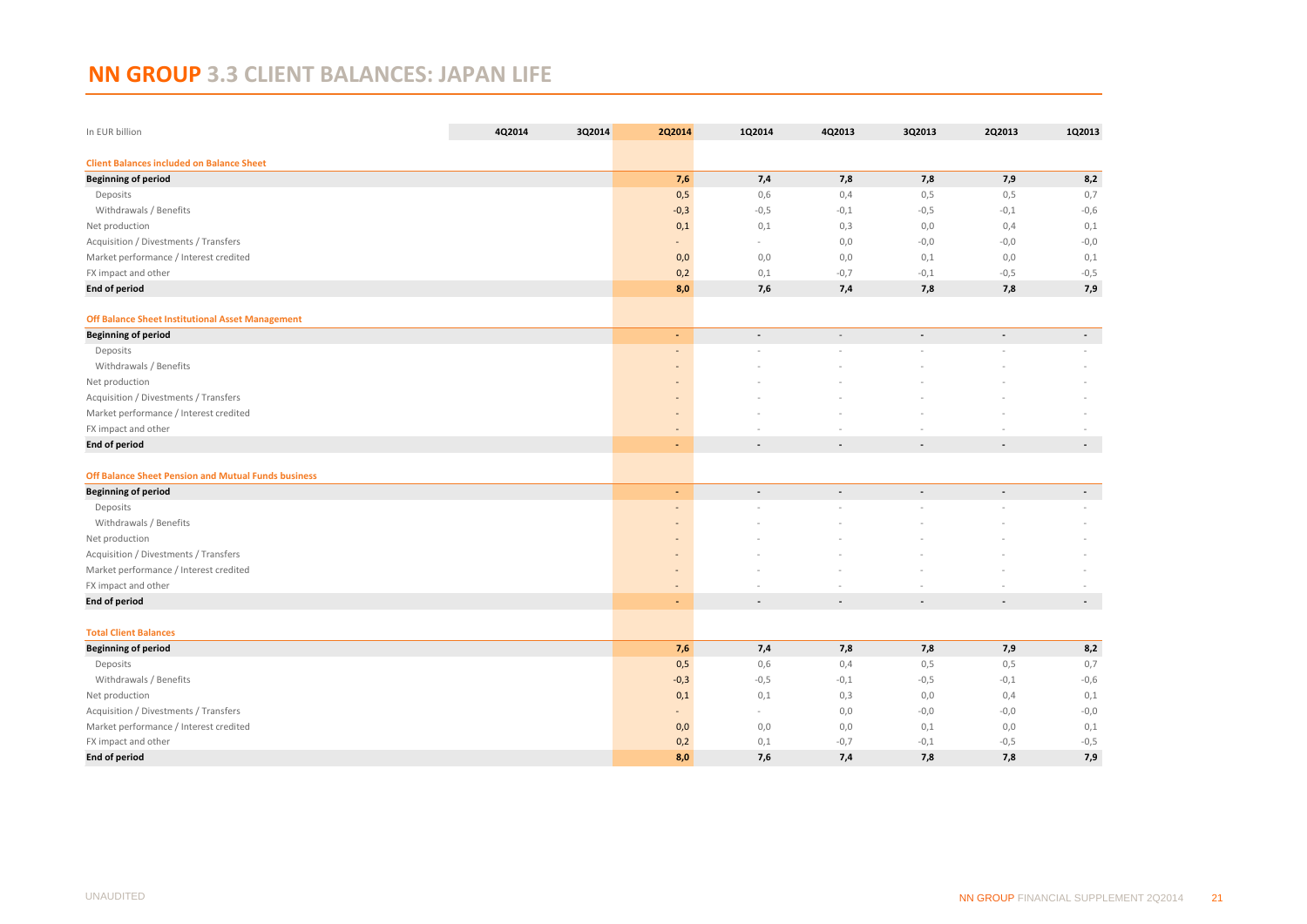# <span id="page-21-0"></span>**NN GROUP 3.4 CLIENT BALANCES: INVESTMENT MANAGEMENT**

| In EUR billion                                             | 4Q2014 | 3Q2014 | 2Q2014                                                                                                                                                                                                                                                                                                                                                                                                                                                                     | 1Q2014         | 4Q2013         | 3Q2013         | 2Q2013         | 1Q2013                   |
|------------------------------------------------------------|--------|--------|----------------------------------------------------------------------------------------------------------------------------------------------------------------------------------------------------------------------------------------------------------------------------------------------------------------------------------------------------------------------------------------------------------------------------------------------------------------------------|----------------|----------------|----------------|----------------|--------------------------|
| <b>Client Balances included on Balance Sheet</b>           |        |        |                                                                                                                                                                                                                                                                                                                                                                                                                                                                            |                |                |                |                |                          |
| <b>Beginning of period</b>                                 |        |        | ÷                                                                                                                                                                                                                                                                                                                                                                                                                                                                          | $\blacksquare$ | $\blacksquare$ | $\blacksquare$ | $\blacksquare$ | $\sim$                   |
| Deposits                                                   |        |        |                                                                                                                                                                                                                                                                                                                                                                                                                                                                            |                |                |                |                |                          |
| Withdrawals / Benefits                                     |        |        |                                                                                                                                                                                                                                                                                                                                                                                                                                                                            |                |                |                |                |                          |
| Net production                                             |        |        | $\overline{a}$                                                                                                                                                                                                                                                                                                                                                                                                                                                             |                |                |                |                |                          |
| Acquisition / Divestments / Transfers                      |        |        |                                                                                                                                                                                                                                                                                                                                                                                                                                                                            |                |                |                |                |                          |
| Market performance / Interest credited                     |        |        | $\overline{a}$                                                                                                                                                                                                                                                                                                                                                                                                                                                             |                |                |                |                |                          |
| FX impact and other                                        |        |        | $\overline{a}$                                                                                                                                                                                                                                                                                                                                                                                                                                                             |                |                |                |                |                          |
| <b>End of period</b>                                       |        |        | ÷                                                                                                                                                                                                                                                                                                                                                                                                                                                                          |                |                |                |                | $\overline{\phantom{a}}$ |
| <b>Off Balance Sheet Institutional Asset Management</b>    |        |        |                                                                                                                                                                                                                                                                                                                                                                                                                                                                            |                |                |                |                |                          |
| <b>Beginning of period</b>                                 |        |        | 76,1                                                                                                                                                                                                                                                                                                                                                                                                                                                                       | 79,5           | 78,6           | 78,4           | 74,6           | 71,8                     |
| Deposits                                                   |        |        | 3,6                                                                                                                                                                                                                                                                                                                                                                                                                                                                        | 7,8            | 2,4            | 1,8            | 11,8           | 6,8                      |
| Withdrawals / Benefits                                     |        |        | $-7,4$                                                                                                                                                                                                                                                                                                                                                                                                                                                                     | $-13,7$        | $-3,0$         | $-2,3$         | $-6,5$         | $-4,7$                   |
| Net production                                             |        |        | $-3,8$                                                                                                                                                                                                                                                                                                                                                                                                                                                                     | $-5,9$         | $-0,6$         | $-0,5$         | 5,3            | 2,1                      |
| Acquisition / Divestments / Transfers                      |        |        | $\frac{1}{2} \left( \frac{1}{2} \right) \left( \frac{1}{2} \right) \left( \frac{1}{2} \right) \left( \frac{1}{2} \right) \left( \frac{1}{2} \right) \left( \frac{1}{2} \right) \left( \frac{1}{2} \right) \left( \frac{1}{2} \right) \left( \frac{1}{2} \right) \left( \frac{1}{2} \right) \left( \frac{1}{2} \right) \left( \frac{1}{2} \right) \left( \frac{1}{2} \right) \left( \frac{1}{2} \right) \left( \frac{1}{2} \right) \left( \frac{1}{2} \right) \left( \frac$ | 0,0            | $-0,0$         | $-0,0$         | 0,0            | $\sim$                   |
| Market performance / Interest credited                     |        |        | 2,5                                                                                                                                                                                                                                                                                                                                                                                                                                                                        | 1,9            | 1,4            | 0,7            | $-1,5$         | $-0,1$                   |
| FX impact and other                                        |        |        | $-0,0$                                                                                                                                                                                                                                                                                                                                                                                                                                                                     | 0,5            | 0,0            | $-0,0$         | $-0,0$         | 0,8                      |
| <b>End of period</b>                                       |        |        | 74,7                                                                                                                                                                                                                                                                                                                                                                                                                                                                       | 76,1           | 79,5           | 78,6           | 78,4           | 74,6                     |
| <b>Off Balance Sheet Pension and Mutual Funds business</b> |        |        |                                                                                                                                                                                                                                                                                                                                                                                                                                                                            |                |                |                |                |                          |
| <b>Beginning of period</b>                                 |        |        | 17,2                                                                                                                                                                                                                                                                                                                                                                                                                                                                       | 14,6           | 14,0           | 13,5           | 13,0           | 11,4                     |
| Deposits                                                   |        |        | 2,1                                                                                                                                                                                                                                                                                                                                                                                                                                                                        | 2,5            | 3,0            | 2,2            | 2,9            | 2,5                      |
| Withdrawals / Benefits                                     |        |        | $-1,0$                                                                                                                                                                                                                                                                                                                                                                                                                                                                     | $-1,9$         | $-2,3$         | $-2,0$         | $-2,0$         | $-2,3$                   |
| Net production                                             |        |        | 1,2                                                                                                                                                                                                                                                                                                                                                                                                                                                                        | 0,6            | 0,7            | 0,2            | 0,9            | 0,2                      |
| Acquisition / Divestments / Transfers                      |        |        | $\blacksquare$                                                                                                                                                                                                                                                                                                                                                                                                                                                             | 1,7            | $-0,0$         | 0,0            | $-0,0$         | $\sim$                   |
| Market performance / Interest credited                     |        |        | $-0,0$                                                                                                                                                                                                                                                                                                                                                                                                                                                                     | 0,1            | 0,3            | 0,2            | $-0,3$         | 0,4                      |
| FX impact and other                                        |        |        | $-0,4$                                                                                                                                                                                                                                                                                                                                                                                                                                                                     | 0,2            | $-0,3$         | 0,1            | $-0,1$         | 0,9                      |
| <b>End of period</b>                                       |        |        | 18,0                                                                                                                                                                                                                                                                                                                                                                                                                                                                       | 17,2           | 14,6           | 14,0           | 13,5           | 13,0                     |
| <b>Total Client Balances</b>                               |        |        |                                                                                                                                                                                                                                                                                                                                                                                                                                                                            |                |                |                |                |                          |
| <b>Beginning of period</b>                                 |        |        | 93,3                                                                                                                                                                                                                                                                                                                                                                                                                                                                       | 94,1           | 92,6           | 91,9           | 87,6           | 83,2                     |
| Deposits                                                   |        |        | 5,7                                                                                                                                                                                                                                                                                                                                                                                                                                                                        | 10,4           | 5,4            | 4,0            | 14,8           | 9,3                      |
| Withdrawals / Benefits                                     |        |        | $-8,3$                                                                                                                                                                                                                                                                                                                                                                                                                                                                     | $-15,6$        | $-5,4$         | $-4,3$         | $-8,5$         | $-7,0$                   |
| Net production                                             |        |        | $-2,6$                                                                                                                                                                                                                                                                                                                                                                                                                                                                     | $-5,3$         | 0,1            | $-0,3$         | 6,3            | 2,3                      |
| Acquisition / Divestments / Transfers                      |        |        |                                                                                                                                                                                                                                                                                                                                                                                                                                                                            | 1,7            | $-0,0$         | $-0,0$         | 0,0            |                          |
| Market performance / Interest credited                     |        |        | 2,5                                                                                                                                                                                                                                                                                                                                                                                                                                                                        | 2,0            | 1,7            | 0,9            | $-1,8$         | 0,4                      |
| FX impact and other                                        |        |        | $-0,4$                                                                                                                                                                                                                                                                                                                                                                                                                                                                     | 0,7            | $-0,3$         | 0,1            | $-0,2$         | 1,7                      |
| <b>End of period</b>                                       |        |        | 92,7                                                                                                                                                                                                                                                                                                                                                                                                                                                                       | 93,3           | 94,1           | 92,6           | 91,9           | 87,6                     |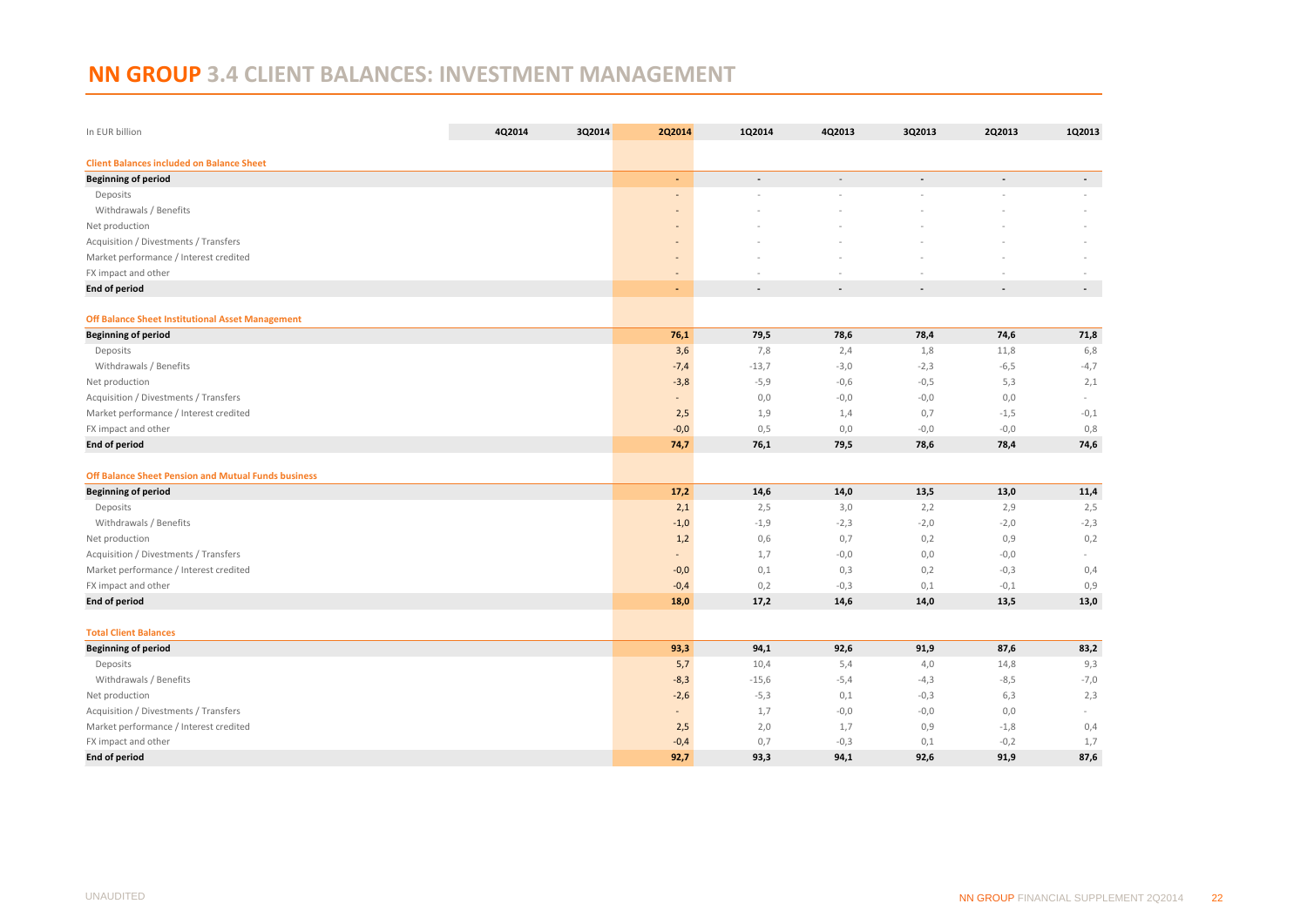# <span id="page-22-0"></span>**NN GROUP 3.5 CLIENT BALANCES: OTHER (NN BANK)**

| In EUR billion                                             | 4Q2014 | 3Q2014 | 2Q2014                   | 1Q2014                   | 4Q2013                   | 3Q2013                   | 2Q2013                   | 1Q2013                   |
|------------------------------------------------------------|--------|--------|--------------------------|--------------------------|--------------------------|--------------------------|--------------------------|--------------------------|
| <b>Client Balances included on Balance Sheet</b>           |        |        |                          |                          |                          |                          |                          |                          |
| <b>Beginning of period</b>                                 |        |        | 6,2                      | 5,7                      | 5,0                      | 0,7                      | 0,5                      | 0,4                      |
| Deposits                                                   |        |        | 0,7                      | 1,1                      | 1,3                      | 1,0                      | 0,2                      | 0,1                      |
| Withdrawals / Benefits                                     |        |        | $-0,4$                   | $-0,6$                   | $-0,6$                   | $-0,3$                   | $-0,0$                   | $-0,0$                   |
| Net production                                             |        |        | 0,3                      | 0,4                      | 0,8                      | 0,7                      | 0,2                      | 0,1                      |
| Acquisition / Divestments / Transfers                      |        |        |                          | -                        | $\sim$                   | 3,6                      |                          | ÷                        |
| Market performance / Interest credited                     |        |        |                          |                          |                          |                          |                          |                          |
| FX impact and other                                        |        |        |                          |                          |                          |                          |                          |                          |
| <b>End of period</b>                                       |        |        | 6,5                      | 6,2                      | 5,7                      | 5,0                      | 0,7                      | 0,5                      |
| <b>Off Balance Sheet Institutional Asset Management</b>    |        |        |                          |                          |                          |                          |                          |                          |
| <b>Beginning of period</b>                                 |        |        | $\sim$                   | $\blacksquare$           | ÷,                       | $\blacksquare$           | ÷,                       | $\blacksquare$           |
| Deposits                                                   |        |        | $\overline{\phantom{a}}$ |                          |                          |                          |                          |                          |
| Withdrawals / Benefits                                     |        |        |                          |                          |                          |                          |                          |                          |
| Net production                                             |        |        |                          |                          |                          |                          |                          |                          |
| Acquisition / Divestments / Transfers                      |        |        |                          |                          |                          |                          |                          |                          |
| Market performance / Interest credited                     |        |        | $\sim$                   |                          |                          |                          |                          |                          |
| FX impact and other                                        |        |        | $\sim$                   |                          |                          |                          |                          |                          |
| <b>End of period</b>                                       |        |        | $\blacksquare$           | $\overline{\phantom{a}}$ | $\overline{a}$           | $\blacksquare$           | $\overline{a}$           | $\overline{\phantom{a}}$ |
| <b>Off Balance Sheet Pension and Mutual Funds business</b> |        |        |                          |                          |                          |                          |                          |                          |
| <b>Beginning of period</b>                                 |        |        | ٠                        | $\overline{\phantom{a}}$ | $\blacksquare$           | $\blacksquare$           | $\overline{\phantom{a}}$ | $\overline{\phantom{a}}$ |
| Deposits                                                   |        |        | ÷,                       |                          |                          |                          |                          |                          |
| Withdrawals / Benefits                                     |        |        |                          |                          |                          |                          |                          |                          |
| Net production                                             |        |        |                          |                          |                          |                          |                          |                          |
| Acquisition / Divestments / Transfers                      |        |        | $\overline{\phantom{a}}$ |                          |                          |                          |                          |                          |
| Market performance / Interest credited                     |        |        | $\overline{\phantom{a}}$ |                          |                          |                          |                          |                          |
| FX impact and other                                        |        |        |                          |                          |                          |                          |                          |                          |
| <b>End of period</b>                                       |        |        | ÷                        | $\overline{\phantom{a}}$ | $\overline{\phantom{a}}$ | $\overline{\phantom{a}}$ | $\overline{\phantom{a}}$ | $\sim$                   |
| <b>Total Client Balances</b>                               |        |        |                          |                          |                          |                          |                          |                          |
| <b>Beginning of period</b>                                 |        |        | 6,2                      | 5,7                      | 5,0                      | 0,7                      | 0,5                      | 0,4                      |
| Deposits                                                   |        |        | 0,7                      | 1,1                      | 1,3                      | 1,0                      | 0,2                      | 0,1                      |
| Withdrawals / Benefits                                     |        |        | $-0,4$                   | $-0,6$                   | $-0,6$                   | $-0,3$                   | $-0,0$                   | $-0,0$                   |
| Net production                                             |        |        | 0,3                      | 0,4                      | 0,8                      | 0,7                      | 0,2                      | 0,1                      |
| Acquisition / Divestments / Transfers                      |        |        |                          |                          |                          | 3,6                      |                          |                          |
| Market performance / Interest credited                     |        |        |                          |                          |                          |                          |                          |                          |
| FX impact and other                                        |        |        |                          |                          |                          |                          |                          |                          |
| <b>End of period</b>                                       |        |        | 6,5                      | 6,2                      | 5,7                      | 5,0                      | 0,7                      | 0,5                      |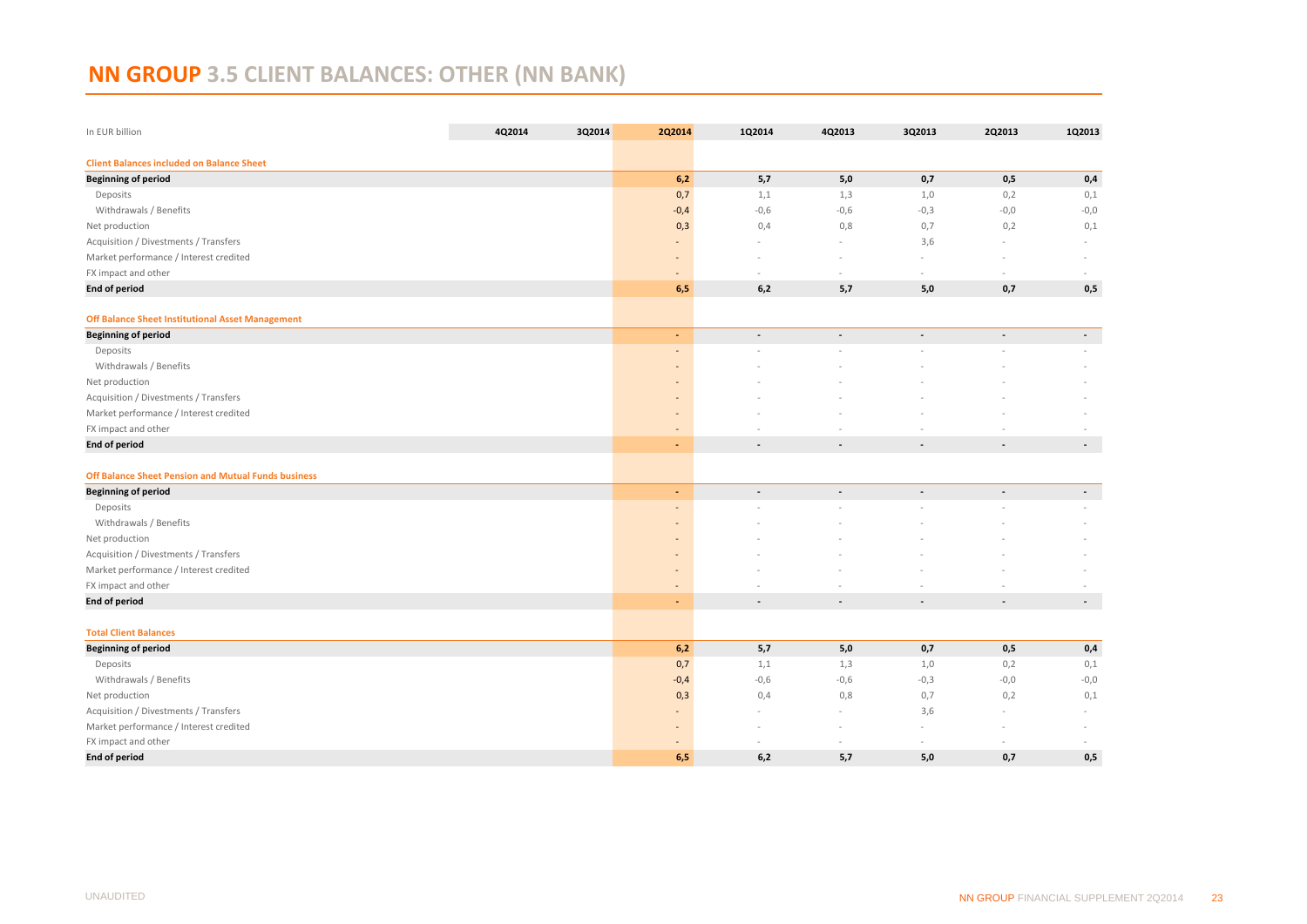# <span id="page-23-0"></span>**NN GROUP 3.6 CLIENT BALANCES: JAPAN CLOSED BLOCK VA**

| In EUR billion                                             | 4Q2014 | 3Q2014 | 2Q2014                       | 1Q2014                   | 4Q2013         | 3Q2013         | 2Q2013                   | 1Q2013         |
|------------------------------------------------------------|--------|--------|------------------------------|--------------------------|----------------|----------------|--------------------------|----------------|
| <b>Client Balances included on Balance Sheet</b>           |        |        |                              |                          |                |                |                          |                |
| <b>Beginning of period</b>                                 |        |        | 14,2                         | 14,7                     | 15,6           | 16,1           | 16,8                     | 16,8           |
| Deposits                                                   |        |        | 0,0                          | 0,0                      | 0,0            | 0,0            | 0,0                      | 0,0            |
| Withdrawals / Benefits                                     |        |        | $-0,5$                       | $-0,5$                   | $-0,6$         | $-0,5$         | $-0,4$                   | $-0,2$         |
| Net production                                             |        |        | $-0,5$                       | $-0,5$                   | $-0,6$         | $-0,5$         | $-0,4$                   | $-0,2$         |
|                                                            |        |        |                              | $\sim$                   | $-0,0$         | 0,0            | 0,0                      | 0,0            |
| Market performance / Interest credited                     |        |        | 0,4                          | $-0,2$                   | 1,0            | 0,6            | 0,6                      | 1,6            |
| FX impact and other                                        |        |        | 0,4                          | 0,2                      | $-1,3$         | $-0,6$         | $-0,9$                   | $-1,4$         |
| <b>End of period</b>                                       |        |        | 14,5                         | 14,2                     | 14,7           | 15,6           | 16,1                     | 16,8           |
| <b>Off Balance Sheet Institutional Asset Management</b>    |        |        |                              |                          |                |                |                          |                |
| <b>Beginning of period</b>                                 |        |        | ٠                            | $\overline{a}$           | $\overline{a}$ | $\overline{a}$ | $\overline{a}$           | $\sim$         |
| Deposits                                                   |        |        | $\blacksquare$               |                          |                |                |                          |                |
| Withdrawals / Benefits                                     |        |        |                              |                          |                |                |                          |                |
| Net production                                             |        |        | $\overline{\phantom{a}}$     |                          |                |                |                          |                |
| Acquisition / Divestments / Transfers                      |        |        |                              |                          |                |                |                          |                |
| Market performance / Interest credited                     |        |        |                              |                          |                |                |                          |                |
| FX impact and other                                        |        |        | $\overline{\phantom{a}}$     |                          |                |                |                          |                |
| <b>End of period</b>                                       |        |        | ٠                            | $\blacksquare$           | $\blacksquare$ | $\blacksquare$ | $\overline{\phantom{a}}$ | $\blacksquare$ |
| <b>Off Balance Sheet Pension and Mutual Funds business</b> |        |        |                              |                          |                |                |                          |                |
| <b>Beginning of period</b>                                 |        |        | $\blacksquare$               |                          |                |                |                          | $\blacksquare$ |
| Deposits                                                   |        |        | $\overline{\phantom{a}}$     |                          |                |                |                          |                |
| Withdrawals / Benefits                                     |        |        |                              |                          |                |                |                          |                |
| Net production                                             |        |        |                              |                          |                |                |                          |                |
| Acquisition / Divestments / Transfers                      |        |        | $\qquad \qquad \blacksquare$ |                          |                |                |                          |                |
| Market performance / Interest credited                     |        |        | $\blacksquare$               |                          |                |                |                          |                |
| FX impact and other                                        |        |        |                              |                          |                |                |                          |                |
| <b>End of period</b>                                       |        |        | ٠                            | $\overline{\phantom{a}}$ | $\blacksquare$ | $\blacksquare$ | $\overline{\phantom{a}}$ | $\blacksquare$ |
| <b>Total Client Balances</b>                               |        |        |                              |                          |                |                |                          |                |
| <b>Beginning of period</b>                                 |        |        | 14,2                         | 14,7                     | 15,6           | 16,1           | 16,8                     | 16,8           |
| Deposits                                                   |        |        | 0,0                          | 0,0                      | 0,0            | 0,0            | 0,0                      | 0,0            |
| Withdrawals / Benefits                                     |        |        | $-0,5$                       | $-0,5$                   | $-0,6$         | $-0,5$         | $-0,4$                   | $-0,2$         |
| Net production                                             |        |        | $-0,5$                       | $-0,5$                   | $-0,6$         | $-0,5$         | $-0,4$                   | $-0,2$         |
| Acquisition / Divestments / Transfers                      |        |        | $\blacksquare$               | $\sim$                   | $-0,0$         | 0,0            | 0,0                      | 0,0            |
| Market performance / Interest credited                     |        |        | 0,4                          | $-0,2$                   | 1,0            | 0,6            | 0,6                      | 1,6            |
| FX impact and other                                        |        |        | 0,4                          | 0,2                      | $-1,3$         | $-0,6$         | $-0,9$                   | $-1,4$         |
| <b>End of period</b>                                       |        |        | 14,5                         | 14,2                     | 14,7           | 15,6           | 16,1                     | 16,8           |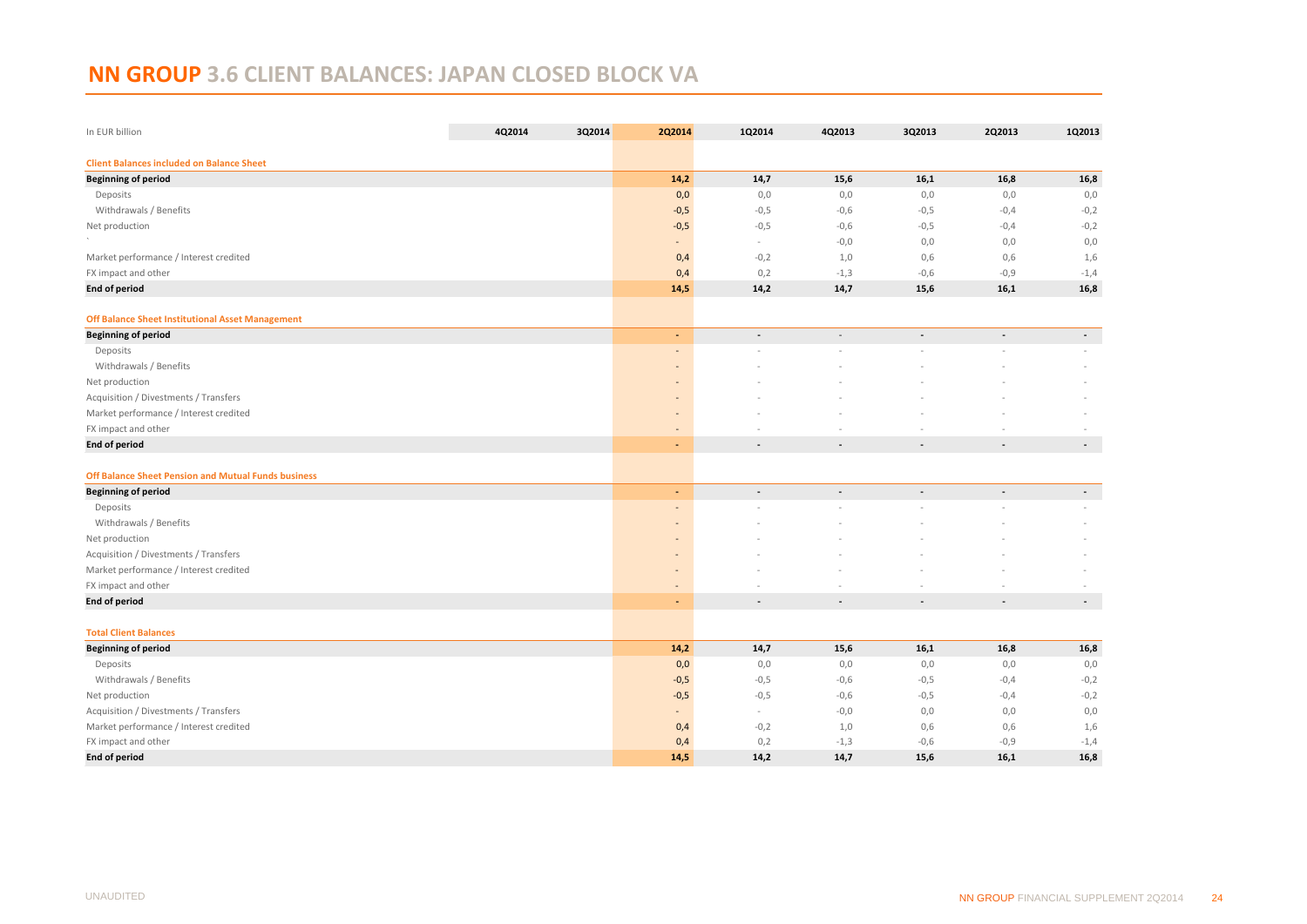# <span id="page-24-0"></span>**NN GROUP 4.1 ADDITIONAL INFORMATION: NETHERLANDS NON-LIFE**

| In EUR million                                                              | 4Q2014 | 3Q2014 | 2Q2014         | 1Q2014         | 4Q2013         | 3Q2013         | 2Q2013         | 1Q2013         | 6M2014         | 6M2013         | FY2013         |
|-----------------------------------------------------------------------------|--------|--------|----------------|----------------|----------------|----------------|----------------|----------------|----------------|----------------|----------------|
| <b>Gross premium income by line of business</b>                             |        |        |                |                |                |                |                |                |                |                |                |
| <b>Disability &amp; Accident</b>                                            |        |        | 102            | 433            | 61             | 105            | 103            | 431            | 535            | 534            | 700            |
| Fire                                                                        |        |        | 73             | 121            | 73             | 75             | 78             | 124            | 194            | 202            | 350            |
| Marine & Aviation                                                           |        |        | 5              | 9              | $\overline{4}$ | $\overline{4}$ | 5              | 11             | 14             | 16             | 23             |
| Motor                                                                       |        |        | 77             | 120            | 72             | 72             | 75             | 119            | 197            | 195            | 339            |
| Miscellaneous                                                               |        |        | 29             | 76             | 30             | 30             | 29             | 79             | 105            | 108            | 167            |
| Indirect business                                                           |        |        | $\mathbf{0}$   | 1              | $\overline{2}$ | $-1$           | $\mathbf{1}$   | $\mathbf{1}$   | $\overline{2}$ | 1              | 3              |
| <b>Property &amp; Casualty</b>                                              |        |        | 184            | 328            | 179            | 180            | 188            | 335            | 512            | 522            | 882            |
| Total                                                                       |        |        | 286            | 760            | 240            | 285            | 291            | 766            | 1.047          | 1.057          | 1.582          |
|                                                                             |        |        |                |                |                |                |                |                |                |                |                |
| In EUR million                                                              | 4Q2014 | 3Q2014 | 2Q2014         | 1Q2014         | 4Q2013         | 3Q2013         | 2Q2013         | 1Q2013         | 6M2014         | 6M2013         | FY2013         |
| <b>Operating result by line of business</b>                                 |        |        |                |                |                |                |                |                |                |                |                |
| <b>Disability &amp; Accident</b>                                            |        |        | 34             | 19             | 30             | 15             | 22             | -6             | 53             | 16             | 61             |
| Fire                                                                        |        |        | $\overline{2}$ | $\overline{4}$ | $-19$          | $-3$           | 13             | 8              | 5              | 20             | $-1$           |
| Marine & Aviation                                                           |        |        | $\mathbf{0}$   | $-1$           | 1              | $\mathbf{1}$   | $\overline{2}$ | -0             | $-1$           | $\overline{2}$ | $\overline{4}$ |
| Motor                                                                       |        |        | -9             | $-6$           | $-6$           | 12             | $-7$           | -4             | $-15$          | $-10$          | $-5$           |
| Miscellaneous                                                               |        |        | 10             | 5              | 6              | $\mathbf 0$    | 11             | $-2$           | 15             | 9              | 15             |
| Indirect business                                                           |        |        | $\mathbf{1}$   | $\mathbf{1}$   | 1              | $-0$           | $\mathbb O$    | $-0$           | 1              | $\mathbf 0$    | $\circ$        |
| <b>Property &amp; Casualty</b>                                              |        |        | $\overline{a}$ | $\mathbf{2}$   | $-18$          | 10             | 19             | $\overline{2}$ | 6              | 21             | 14             |
| Mandema and Zicht broker businesses                                         |        |        | $\overline{2}$ | $\mathbf{1}$   | $-1$           | 3              | 1              | $\mathbb O$    | 3              | 2              | $\overline{4}$ |
| Total                                                                       |        |        | 39             | 22             | 12             | 28             | 42             | -3             | 61             | 39             | 79             |
|                                                                             |        |        |                |                |                |                |                |                |                |                |                |
|                                                                             | 4Q2014 | 3Q2014 | 2Q2014         | 1Q2014         | 4Q2013         | 3Q2013         | 2Q2013         | 1Q2013         | 6M2014         | 6M2013         | FY2013         |
| Combined ratios Disability & Accident and Property & Casualty <sup>1)</sup> |        |        |                |                |                |                |                |                |                |                |                |
| <b>Disability &amp; Accident</b>                                            |        |        |                |                |                |                |                |                |                |                |                |
| Combined ratio                                                              |        |        | 94,5%          | 97,7%          | 94,0%          | 98,7%          | 102,4%         | 111,6%         | 96,2%          | 107,2%         | 101,9%         |
| of which Claims ratio                                                       |        |        | 71,8%          | 75,1%          | 70,9%          | 75,7%          | 77,3%          | 88,0%          | 73,5%          | 82,9%          | 78,2%          |
| of which Expense ratio                                                      |        |        | 22,7%          | 22,6%          | 23,1%          | 23,0%          | 25,1%          | 23,6%          | 22,7%          | 24,3%          | 23,7%          |
| Property & Casualty                                                         |        |        |                |                |                |                |                |                |                |                |                |
| Combined ratio                                                              |        |        | 101,9%         | 102,4%         | 110,9%         | 96,3%          | 95,1%          | 102,2%         | 102,2%         | 98,6%          | 101,2%         |
| of which Claims ratio                                                       |        |        | 63,5%          | 66,2%          | 73,5%          | 58,8%          | 56,8%          | 62,2%          | 64,8%          | 59,5%          | 62,9%          |
| of which Expense ratio                                                      |        |        | 38,4%          | 36,3%          | 37,3%          | 37,5%          | 38,3%          | 40,0%          | 37,4%          | 39,1%          | 38,2%          |
| Total                                                                       |        |        |                |                |                |                |                |                |                |                |                |
| Combined ratio                                                              |        |        | 98,5%          | 100,2%         | 103,6%         | 97,4%          | 98,2%          | 106,5%         | 99,4%          | 102,4%         | 101,5%         |
| of which Claims ratio                                                       |        |        | 66,9%          | 70,1%          | 72,7%          | 66,3%          | 65,5%          | 73,9%          | 68,5%          | 69,8%          | 69,7%          |
| of which Expense ratio                                                      |        |        | 31,6%          | 30,1%          | 30,9%          | 31,1%          | 32,7%          | 32,6%          | 30,8%          | 32,6%          | 31,8%          |
|                                                                             |        |        |                |                |                |                |                |                |                |                |                |

1) Excluding Mandema and Zicht broker businesses.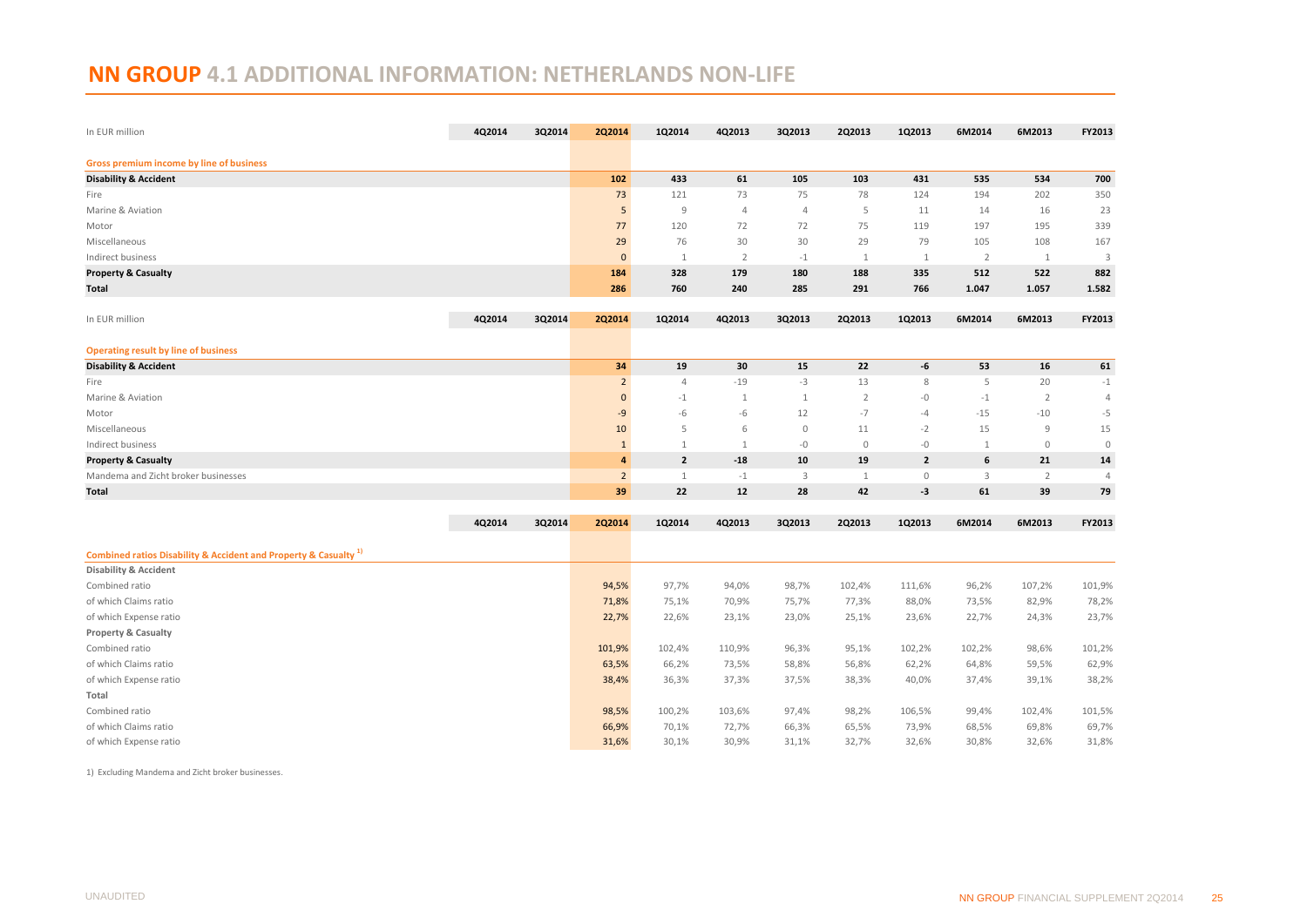## <span id="page-25-0"></span>**NN GROUP 4.2 ADDITIONAL INFORMATION: INSURANCE EUROPE KEY FIGURES BY COUNTRY**

| In EUR million                         | 4Q2014 | 3Q2014 | <b>2Q2014</b>  | 1Q2014         | 4Q2013         | 3Q2013         | 2Q2013         | 1Q2013         | 6M2014       | 6M2013 | FY2013 |
|----------------------------------------|--------|--------|----------------|----------------|----------------|----------------|----------------|----------------|--------------|--------|--------|
| <b>Gross premium income by country</b> |        |        |                |                |                |                |                |                |              |        |        |
| Belgium                                |        |        | 130            | 130            | 123            | 113            | 115            | 114            | 260          | 229    | 464    |
| Poland                                 |        |        | 85             | 85             | 120            | 137            | 133            | 94             | 171          | 227    | 483    |
| Czech Republic                         |        |        | 46             | 46             | 53             | 48             | 52             | 54             | 93           | 106    | 207    |
| Hungary                                |        |        | 54             | 56             | 61             | 58             | 55             | 57             | 110          | 112    | 231    |
| Spain                                  |        |        | 105            | 151            | 145            | 95             | 109            | 117            | 256          | 226    | 465    |
| Other                                  |        |        | 125            | 119            | 146            | 114            | 122            | 113            | 244          | 235    | 494    |
| <b>Insurance Europe</b>                |        |        | 546            | 587            | 646            | 564            | 585            | 549            | 1.133        | 1.134  | 2.344  |
| In EUR million                         | 4Q2014 | 3Q2014 | 2Q2014         | 1Q2014         | 4Q2013         | 3Q2013         | 2Q2013         | 1Q2013         | 6M2014       | 6M2013 | FY2013 |
|                                        |        |        |                |                |                |                |                |                |              |        |        |
| <b>Operating result by country</b>     |        |        |                |                |                |                |                |                |              |        |        |
| Belgium                                |        |        | 12             | $\overline{4}$ | 9              | 13             | 12             | $\overline{7}$ | 16           | 19     | 41     |
| Poland                                 |        |        | 22             | 26             | 34             | 25             | 25             | 27             | 47           | 52     | 111    |
| Czech Republic                         |        |        | 6              | 6              | 5              | 6              | $\overline{4}$ | $\overline{7}$ | 12           | 11     | 21     |
| Hungary                                |        |        | $\overline{2}$ | $\overline{2}$ | $-{\mathbb O}$ | 4              | 3              | 4              | 4            | 6      | 10     |
| Spain                                  |        |        | 5              | 5              | 3              | 5              | 5              | 5              | 10           | 10     | 18     |
| Other                                  |        |        | $-3$           | $\overline{4}$ | $-2$           | $\overline{4}$ | 3              | $-7$           | $\mathbf{1}$ | $-4$   | $-2$   |
| <b>Insurance Europe</b>                |        |        | 44             | 45             | 48             | 57             | 53             | 42             | 90           | 95     | 199    |
| In EUR million                         | 4Q2014 | 3Q2014 | <b>2Q2014</b>  | 1Q2014         | 4Q2013         | 3Q2013         | 2Q2013         | 1Q2013         | 6M2014       | 6M2013 | FY2013 |
| New sales (APE) by country             |        |        |                |                |                |                |                |                |              |        |        |
| Belgium                                |        |        | 12             | 12             | 12             | 9              | 10             | 10             | 24           | 21     | 42     |
| Poland                                 |        |        | 23             | 25             | 30             | 27             | 25             | 23             | 48           | 49     | 105    |
| Czech Republic                         |        |        | 6              | $\overline{7}$ | $\overline{7}$ | $\overline{7}$ | 8              | 11             | 13           | 19     | 33     |
| Hungary                                |        |        | 6              | $\overline{7}$ | 6              | 6              | 5              | 6              | 12           | 12     | 23     |
| Spain                                  |        |        | 18             | 21             | 20             | 13             | 15             | 16             | 39           | 31     | 64     |
| Other                                  |        |        | 70             | 67             | 65             | 46             | 67             | 64             | 138          | 131    | 243    |
| <b>Insurance Europe</b>                |        |        | 135            | 140            | 140            | 108            | 131            | 131            | 275          | 262    | 510    |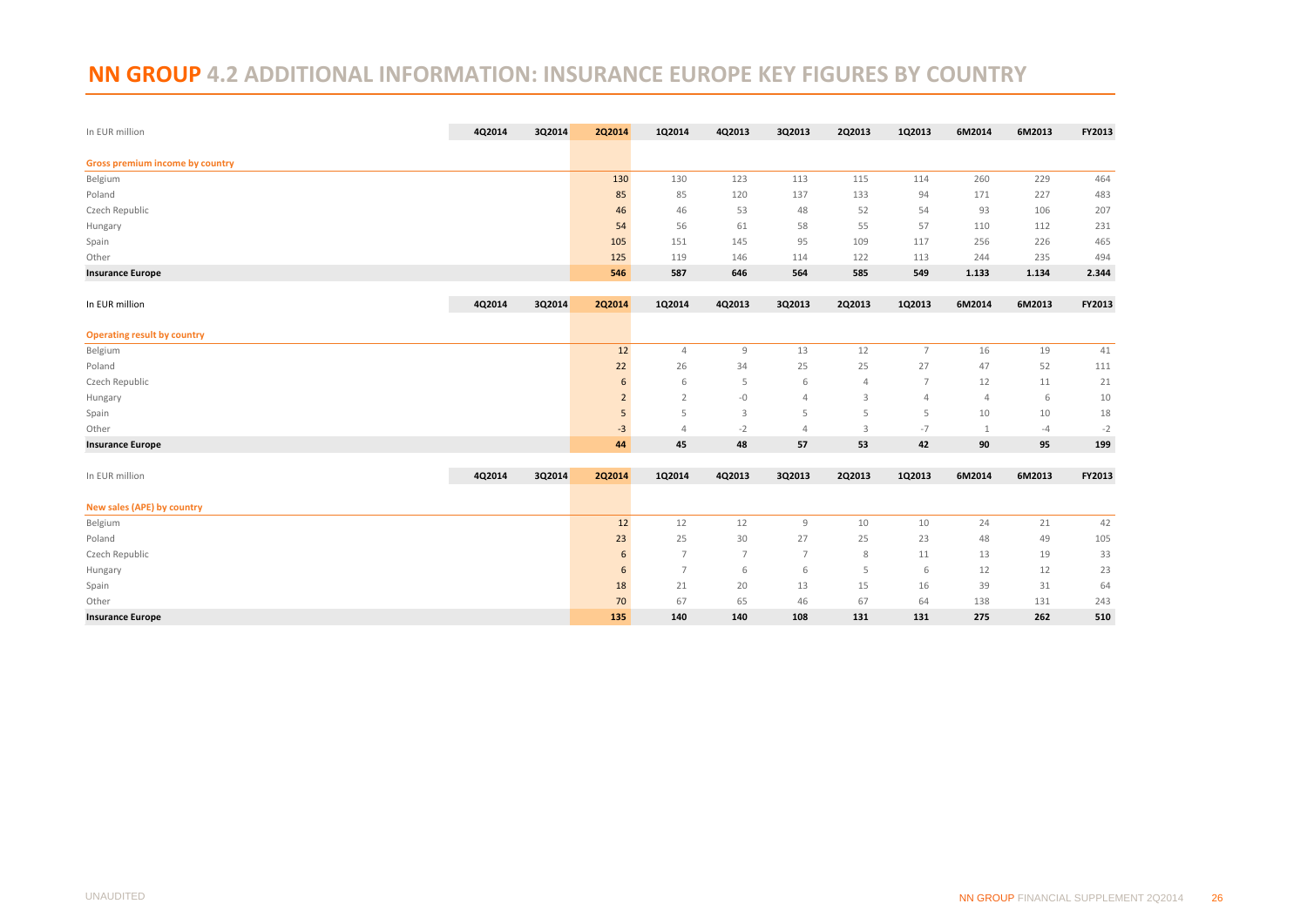# <span id="page-26-0"></span>**NN GROUP 4.3 ADDITIONAL INFORMATION: INVESTMENT MANAGEMENT**

| In EUR billion                                                                 | 4Q2014 | 3Q2014 | <b>2Q2014</b>  | 1Q2014 | 4Q2013 | 3Q2013 | 2Q2013         | 1Q2013 |
|--------------------------------------------------------------------------------|--------|--------|----------------|--------|--------|--------|----------------|--------|
| Assets under Management (AUM) and Assets under Advice and Administration (AUA) |        |        |                |        |        |        |                |        |
| <b>Affiliates</b>                                                              |        |        | 104            | 99     | 99     | 102    | 102            | 106    |
| Proprietary (general account assets)                                           |        |        | 76             | 72     | 70     | 73     | 74             | 78     |
| Other affiliates business                                                      |        |        | 28             | 27     | 29     | 28     | 28             | 29     |
| <b>Third parties</b>                                                           |        |        | 73             | 69     | 75     | 75     | 74             | 78     |
| Institutional customers                                                        |        |        | 36             | 34     | 42     | 42     | 42             | 46     |
| Retail customers home markets                                                  |        |        | 24             | 23     | 23     | 23     | 23             | 24     |
| Retail customers others                                                        |        |        | 12             | 11     | 10     | 9      | 9              | 8      |
| <b>Total Assets under Management</b>                                           |        |        | 177            | 168    | 174    | 176    | 176            | 184    |
| <b>Assets under Advice and Administration</b>                                  |        |        | 42             | 45     | 39     | 39     | 38             | 29     |
|                                                                                |        |        |                |        |        |        |                |        |
| In EUR billion                                                                 | 4Q2014 | 3Q2014 | <b>2Q2014</b>  | 1Q2014 | 4Q2013 | 3Q2013 | 2Q2013         | 1Q2013 |
| AUM by investor category and Investor class                                    |        |        |                |        |        |        |                |        |
| Equity                                                                         |        |        | 35             | 34     | 34     | 33     | 32             | 33     |
| Fixed income                                                                   |        |        | 139            | 130    | 137    | 140    | 140            | 148    |
| Money Market                                                                   |        |        | $\overline{3}$ | 3      | 3      | 4      | $\overline{4}$ | Δ      |
| <b>Total</b>                                                                   |        |        | 177            | 168    | 174    | 176    | 176            | 184    |

| <b>Affiliates</b><br>Proprietary<br>Other<br><b>Third Parties</b><br><b>Retail Others</b><br><b>Total</b><br>Institutional<br>markets<br>AUM rollforward (2Q2014)<br>72<br>27<br>168<br>99<br>69<br>34<br>23<br>11<br><b>Beginning of period</b><br>Net inflow<br>$\circ$<br>$\mathbf{0}$<br>$\overline{4}$<br><b>Acquisition/Divestments</b><br>$\overline{0}$<br>$\mathbb O$<br>$\mathbb O$<br>$\mathbf 0$<br>$\Omega$<br>Market performance (incl. FX Impact) and Other<br>6<br>$\overline{0}$<br>76<br><b>End of period</b><br>28<br>36<br>24<br>12<br>177<br>73<br>104<br>1Q2013<br>In EUR billion<br>4Q2014<br>3Q2014<br><b>2Q2014</b><br>1Q2014<br>4Q2013<br>3Q2013<br><b>2Q2013</b><br><b>AUM</b> rollforward<br>185<br>168<br>174<br>176<br>176<br>184<br><b>Beginning of period</b><br>Net inflow<br>$-12$<br>$-3$<br>$-3$<br>$\mathbf{0}$<br>$-4$<br><b>Acquisition/Divestments</b><br>$\overline{2}$<br>$\mathbb O$<br>$\mathbf{0}$<br>$\mathbf{0}$<br>$\mathbf{0}$<br>Market performance (incl. FX Impact) and Other<br>-5<br><b>End of period</b><br>168<br>174<br>176<br>184<br>176<br>177 | In EUR billion |  |  | <b>Retail home</b> |  |
|-----------------------------------------------------------------------------------------------------------------------------------------------------------------------------------------------------------------------------------------------------------------------------------------------------------------------------------------------------------------------------------------------------------------------------------------------------------------------------------------------------------------------------------------------------------------------------------------------------------------------------------------------------------------------------------------------------------------------------------------------------------------------------------------------------------------------------------------------------------------------------------------------------------------------------------------------------------------------------------------------------------------------------------------------------------------------------------------------------------|----------------|--|--|--------------------|--|
|                                                                                                                                                                                                                                                                                                                                                                                                                                                                                                                                                                                                                                                                                                                                                                                                                                                                                                                                                                                                                                                                                                           |                |  |  |                    |  |
|                                                                                                                                                                                                                                                                                                                                                                                                                                                                                                                                                                                                                                                                                                                                                                                                                                                                                                                                                                                                                                                                                                           |                |  |  |                    |  |
|                                                                                                                                                                                                                                                                                                                                                                                                                                                                                                                                                                                                                                                                                                                                                                                                                                                                                                                                                                                                                                                                                                           |                |  |  |                    |  |
|                                                                                                                                                                                                                                                                                                                                                                                                                                                                                                                                                                                                                                                                                                                                                                                                                                                                                                                                                                                                                                                                                                           |                |  |  |                    |  |
|                                                                                                                                                                                                                                                                                                                                                                                                                                                                                                                                                                                                                                                                                                                                                                                                                                                                                                                                                                                                                                                                                                           |                |  |  |                    |  |
|                                                                                                                                                                                                                                                                                                                                                                                                                                                                                                                                                                                                                                                                                                                                                                                                                                                                                                                                                                                                                                                                                                           |                |  |  |                    |  |
|                                                                                                                                                                                                                                                                                                                                                                                                                                                                                                                                                                                                                                                                                                                                                                                                                                                                                                                                                                                                                                                                                                           |                |  |  |                    |  |
|                                                                                                                                                                                                                                                                                                                                                                                                                                                                                                                                                                                                                                                                                                                                                                                                                                                                                                                                                                                                                                                                                                           |                |  |  |                    |  |
|                                                                                                                                                                                                                                                                                                                                                                                                                                                                                                                                                                                                                                                                                                                                                                                                                                                                                                                                                                                                                                                                                                           |                |  |  |                    |  |
|                                                                                                                                                                                                                                                                                                                                                                                                                                                                                                                                                                                                                                                                                                                                                                                                                                                                                                                                                                                                                                                                                                           |                |  |  |                    |  |
|                                                                                                                                                                                                                                                                                                                                                                                                                                                                                                                                                                                                                                                                                                                                                                                                                                                                                                                                                                                                                                                                                                           |                |  |  |                    |  |
|                                                                                                                                                                                                                                                                                                                                                                                                                                                                                                                                                                                                                                                                                                                                                                                                                                                                                                                                                                                                                                                                                                           |                |  |  |                    |  |
|                                                                                                                                                                                                                                                                                                                                                                                                                                                                                                                                                                                                                                                                                                                                                                                                                                                                                                                                                                                                                                                                                                           |                |  |  |                    |  |
|                                                                                                                                                                                                                                                                                                                                                                                                                                                                                                                                                                                                                                                                                                                                                                                                                                                                                                                                                                                                                                                                                                           |                |  |  |                    |  |
|                                                                                                                                                                                                                                                                                                                                                                                                                                                                                                                                                                                                                                                                                                                                                                                                                                                                                                                                                                                                                                                                                                           |                |  |  |                    |  |
|                                                                                                                                                                                                                                                                                                                                                                                                                                                                                                                                                                                                                                                                                                                                                                                                                                                                                                                                                                                                                                                                                                           |                |  |  |                    |  |
|                                                                                                                                                                                                                                                                                                                                                                                                                                                                                                                                                                                                                                                                                                                                                                                                                                                                                                                                                                                                                                                                                                           |                |  |  |                    |  |